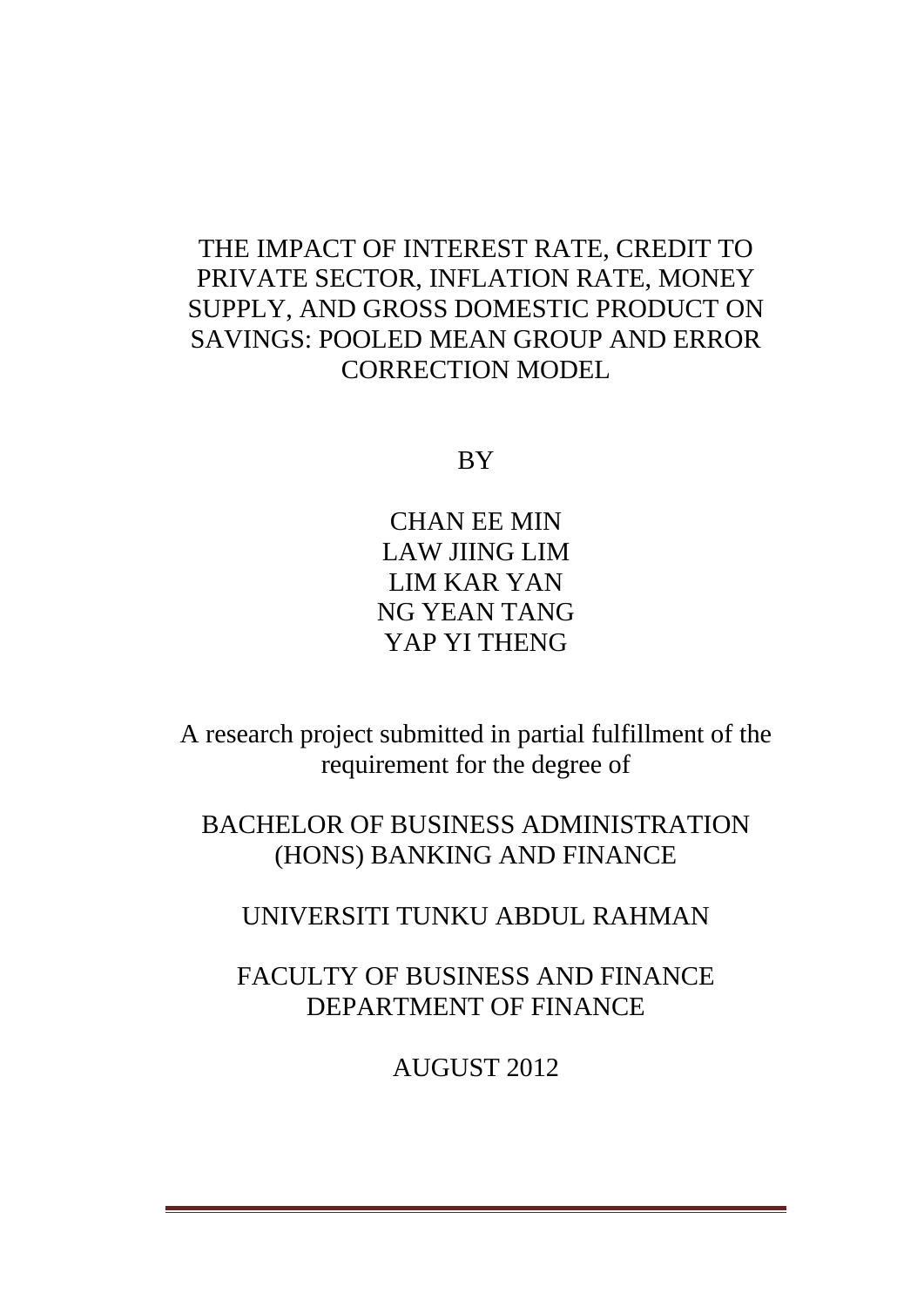## Copyright © 2012

ALL RIGHTS RESERVED. No part of this paper may be reproduced, stored in a retrieval system, or transmitted in any form or by any means, graphic, electronic, mechanical, photocopying, recording, scanning, or otherwise, without the prior consent of the authors.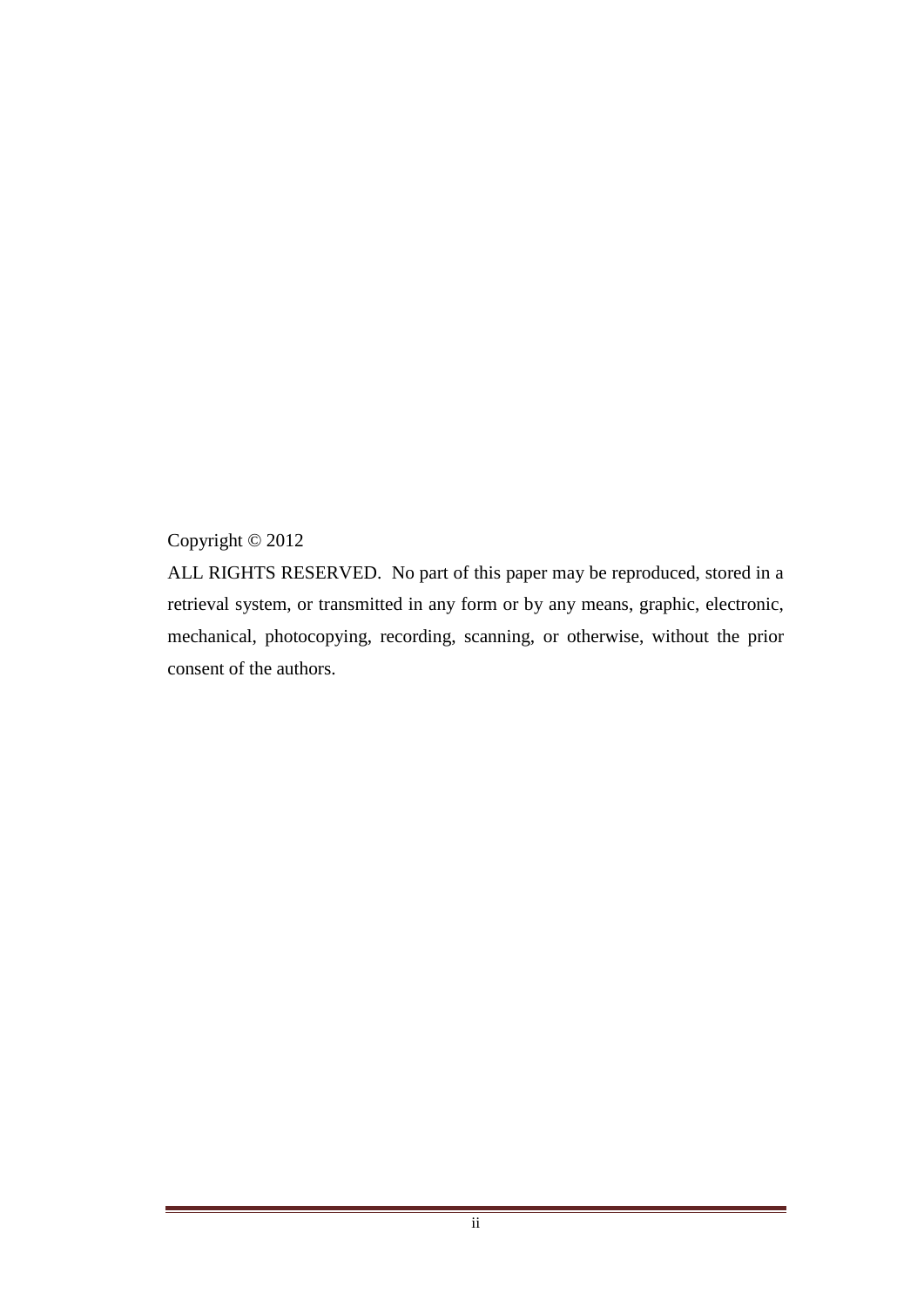#### DECLARATION

We hereby declare that:

- (1) This undergraduate research project is the end result of our own work and that due acknowledgement has been given in the references to ALL sources of information be they printed, electronic, or personal.
- (2) No portion of this research project has been submitted in support of any application for any other degree or qualification of this or any other university, or other institutes of learning.
- (3) Equal contribution has been made by each group member in completing the research project.
- (4) The word count of this research report is 15625 words.

| Name of Student: Student ID: | Signature: |
|------------------------------|------------|
| 1. CHAN EE MIN $10ABB01752$  |            |
| 2. LAW JIING LIM 10ABB01689  |            |
| 3. LIM KAR YAN 10ABB01499    |            |
| 4. NG YEAN TANG 10ABB01462   |            |
| 5. YAP YI THENG 10ABB01707   |            |

Date: \_\_\_\_\_\_\_\_\_\_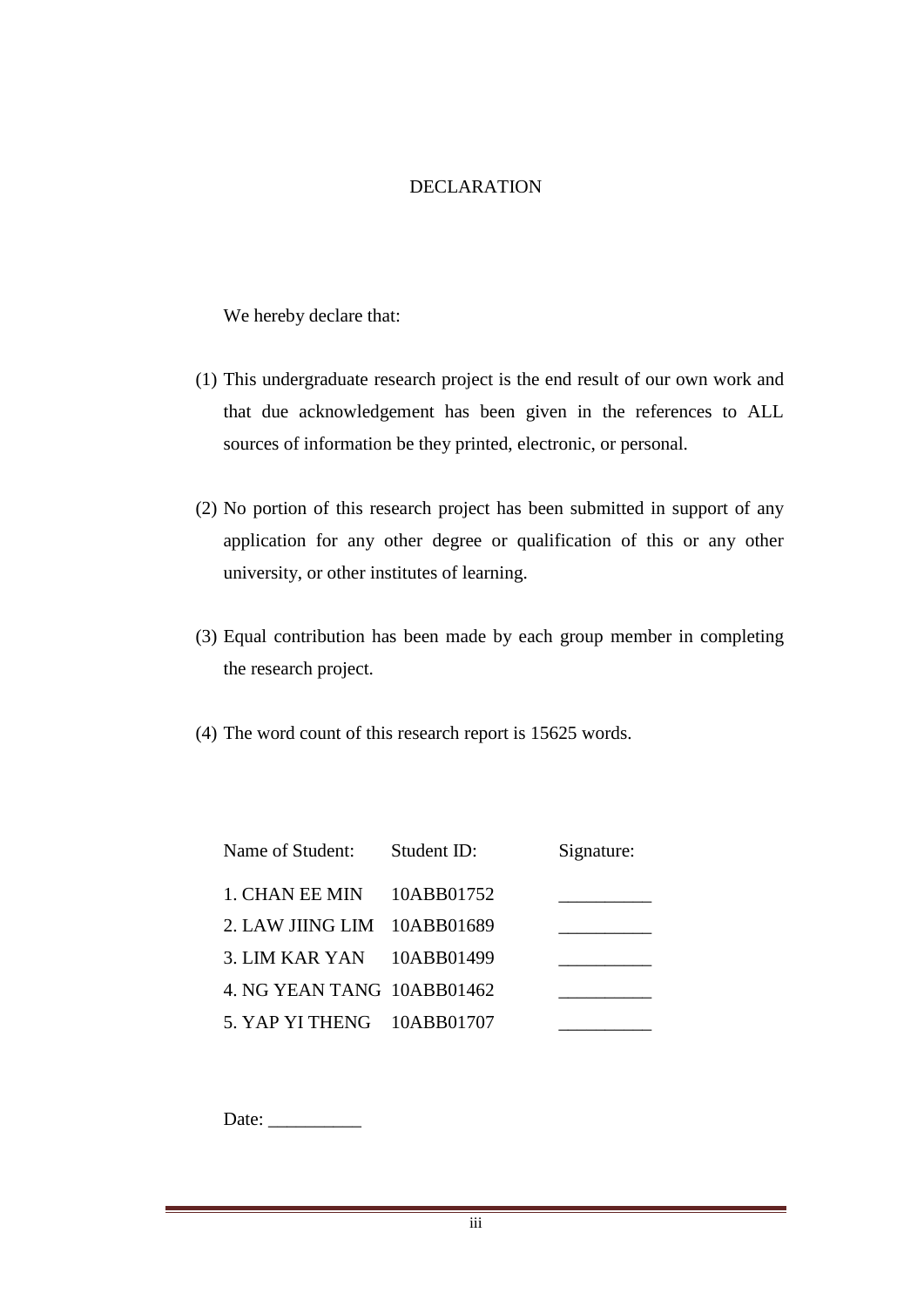#### ACKNOWLEDGEMENT

This thesis is submitted in part of completion of the requirements for a Universiti Tunku Abdul Rahman, Bachelor of Business Administration (Hons) Banking and Finance for undergraduation. This thesis was done from January 2012 to August 2012. We have done our best to provide the resources and reliable data in order to complete our work. This work has been exclusively made by the authors.

The most important is we would like to express our sincere thanks to our supervisor, Mr Lim Chong Heng, lecturer of the Finance Department, Faculty of Business and Finance, Universiti Tunku Abdul Rahman, who had guided us a lot in our final year project. We would unable to complete it in time without his precious suggestions and guidance. He has giving us many useful and valuable comments in assisting the progress of our project.

Lastly, we would also like to special thank to our course mates and friends who have been contributed in this project for their encouragement, cooperation, constructive support and suggestion during the progression of this thesis.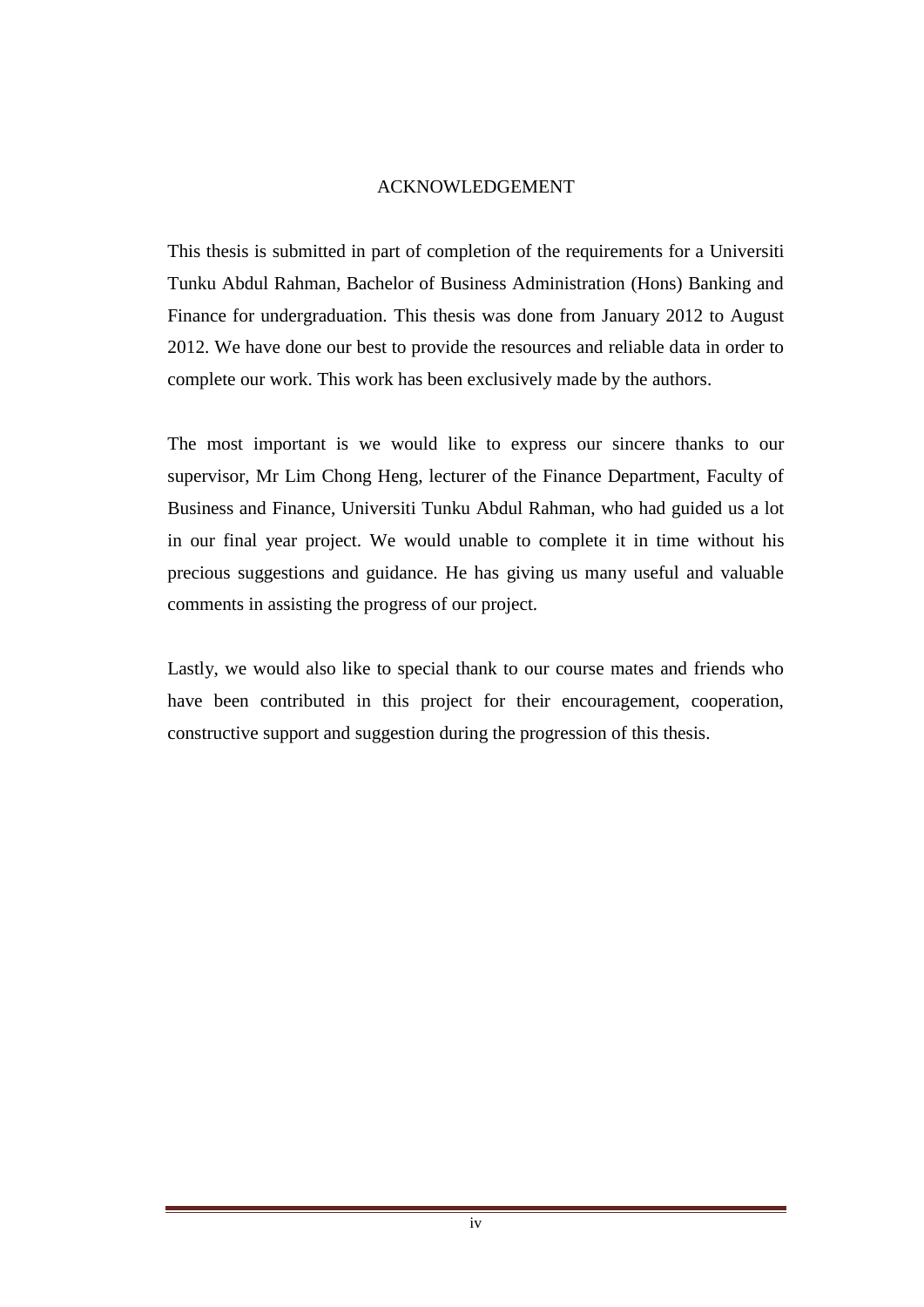### TABLE OF CONTENTS

| 1.4.1 |
|-------|
| 1.4.2 |
|       |
|       |
|       |
|       |
|       |
|       |
|       |
|       |
| 2.1.1 |
| 2.1.2 |
| 2.1.3 |
| 2.1.4 |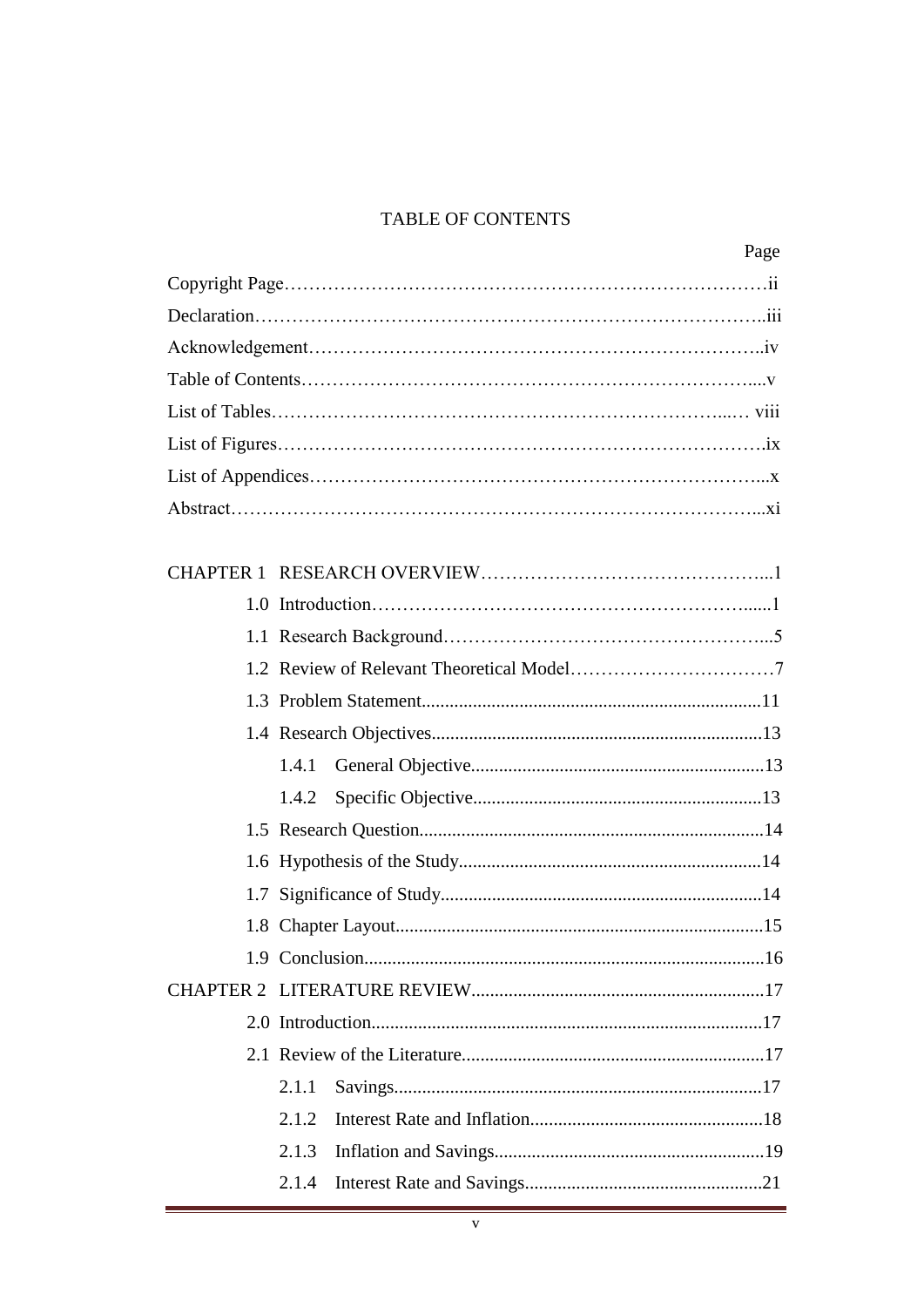|                  | 2.1.5 |                                                 |  |
|------------------|-------|-------------------------------------------------|--|
|                  | 2.1.6 |                                                 |  |
|                  | 2.1.7 |                                                 |  |
|                  | 2.1.8 |                                                 |  |
|                  |       | 2.2 Proposed Theoretical/Conceptual Framework27 |  |
| <b>CHAPTER 3</b> |       |                                                 |  |
| 3.0              |       |                                                 |  |
| 3.1              |       |                                                 |  |
| 3.2              |       |                                                 |  |
| 3.3              |       |                                                 |  |
|                  | 3.3.1 |                                                 |  |
|                  |       |                                                 |  |
|                  | 3.3.2 |                                                 |  |
|                  |       |                                                 |  |
|                  |       |                                                 |  |
|                  |       |                                                 |  |
|                  |       |                                                 |  |
|                  |       | 3.3.2.5 Gross Domestic Product (GDP)32          |  |
|                  |       |                                                 |  |
|                  |       |                                                 |  |
| 4.0              |       |                                                 |  |
| 4.1              |       |                                                 |  |
|                  | 4.1.1 |                                                 |  |
|                  | 4.1.2 |                                                 |  |
|                  |       |                                                 |  |
|                  |       |                                                 |  |
|                  |       |                                                 |  |
|                  |       |                                                 |  |
|                  | 4.1.3 |                                                 |  |
|                  |       |                                                 |  |
|                  |       |                                                 |  |
|                  |       |                                                 |  |
|                  |       |                                                 |  |
|                  |       |                                                 |  |
|                  |       |                                                 |  |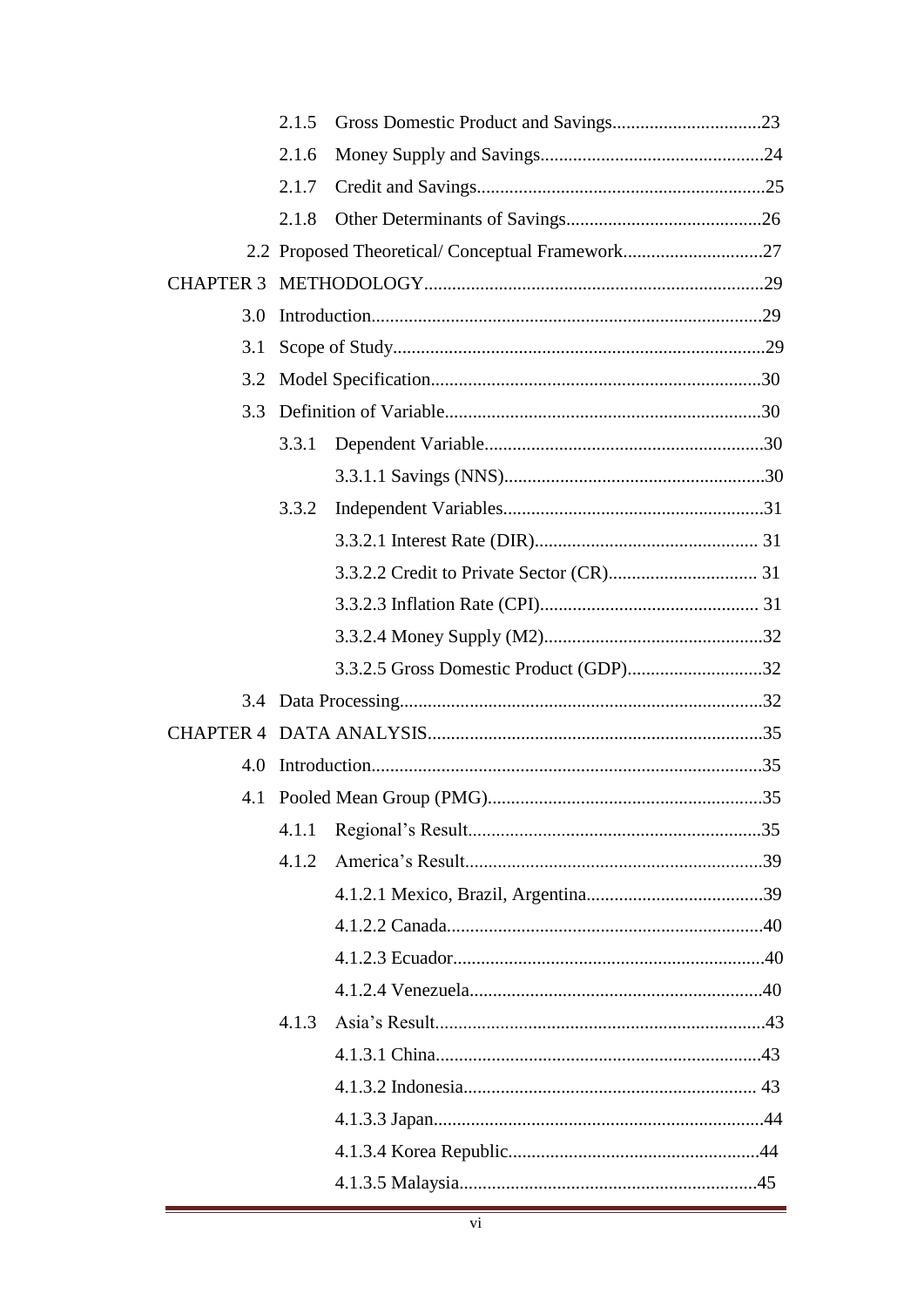|     | 4.1.4 |                                                      |  |
|-----|-------|------------------------------------------------------|--|
|     |       |                                                      |  |
|     |       |                                                      |  |
|     |       |                                                      |  |
|     |       |                                                      |  |
|     |       |                                                      |  |
|     | 4.1.5 |                                                      |  |
|     |       |                                                      |  |
|     |       |                                                      |  |
|     |       |                                                      |  |
|     |       |                                                      |  |
|     |       |                                                      |  |
|     |       |                                                      |  |
|     |       | CHAPTER 5 DISCUSSION, CONCLUSION, AND IMPLICATIONS60 |  |
| 5.0 |       |                                                      |  |
| 5.1 |       |                                                      |  |
|     |       |                                                      |  |
|     | 5.2.1 |                                                      |  |
|     | 5.2.2 |                                                      |  |
|     | 5.2.3 |                                                      |  |
|     | 5.2.4 |                                                      |  |
| 5.3 |       |                                                      |  |
| 5.4 |       |                                                      |  |
|     |       |                                                      |  |
|     |       |                                                      |  |
|     |       |                                                      |  |
|     |       |                                                      |  |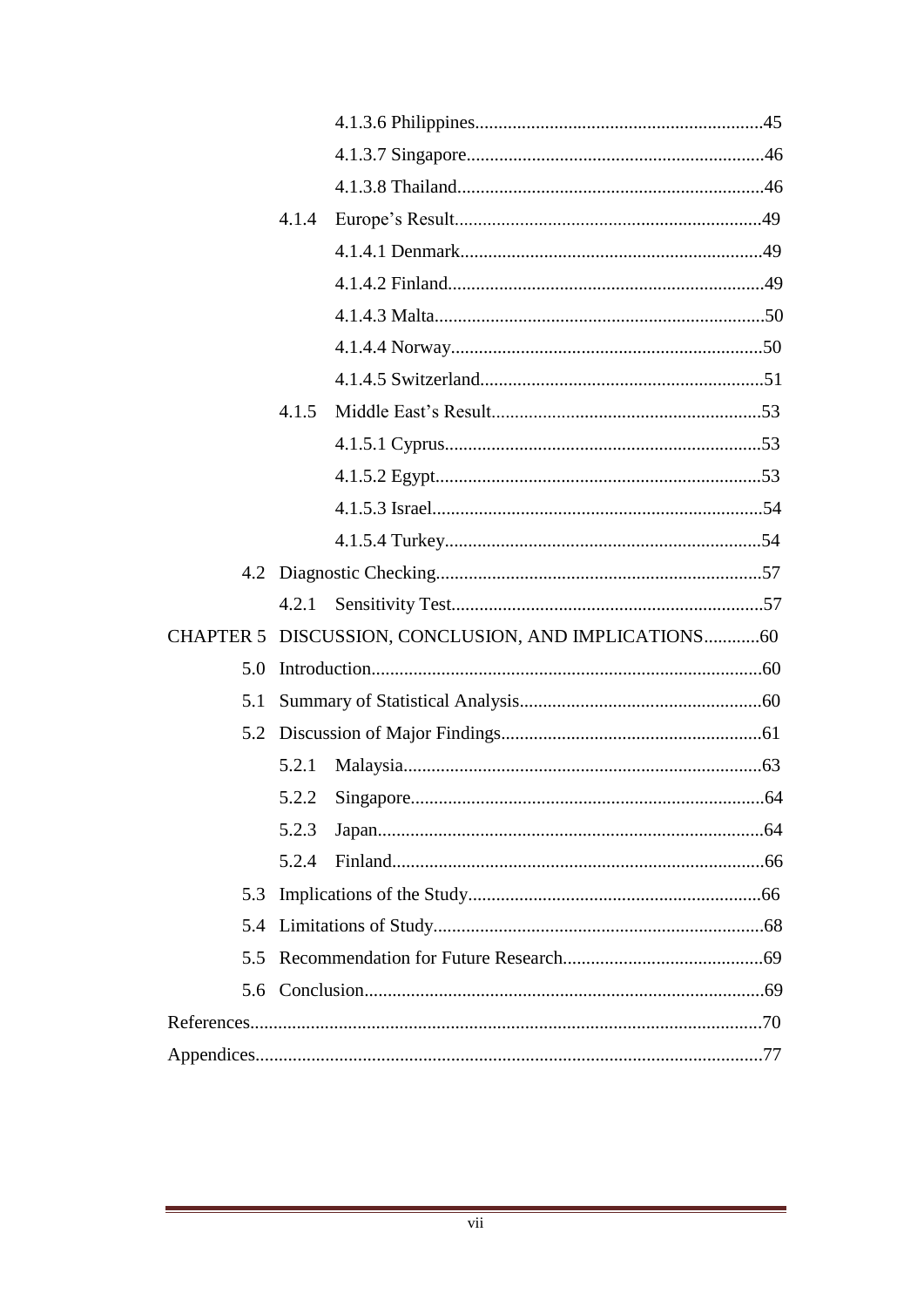### LIST OF TABLES

|                                    | Page |
|------------------------------------|------|
| Table 4.1: Regional's ECM Model    | 37   |
| Table 4.2: America's ECM Model     | 42   |
| Table 4.3: Asia's ECM Model        | 48   |
| Table 4.4: Europe's ECM Model      | 52   |
| Table 4.5: Middle East's ECM Model | 56   |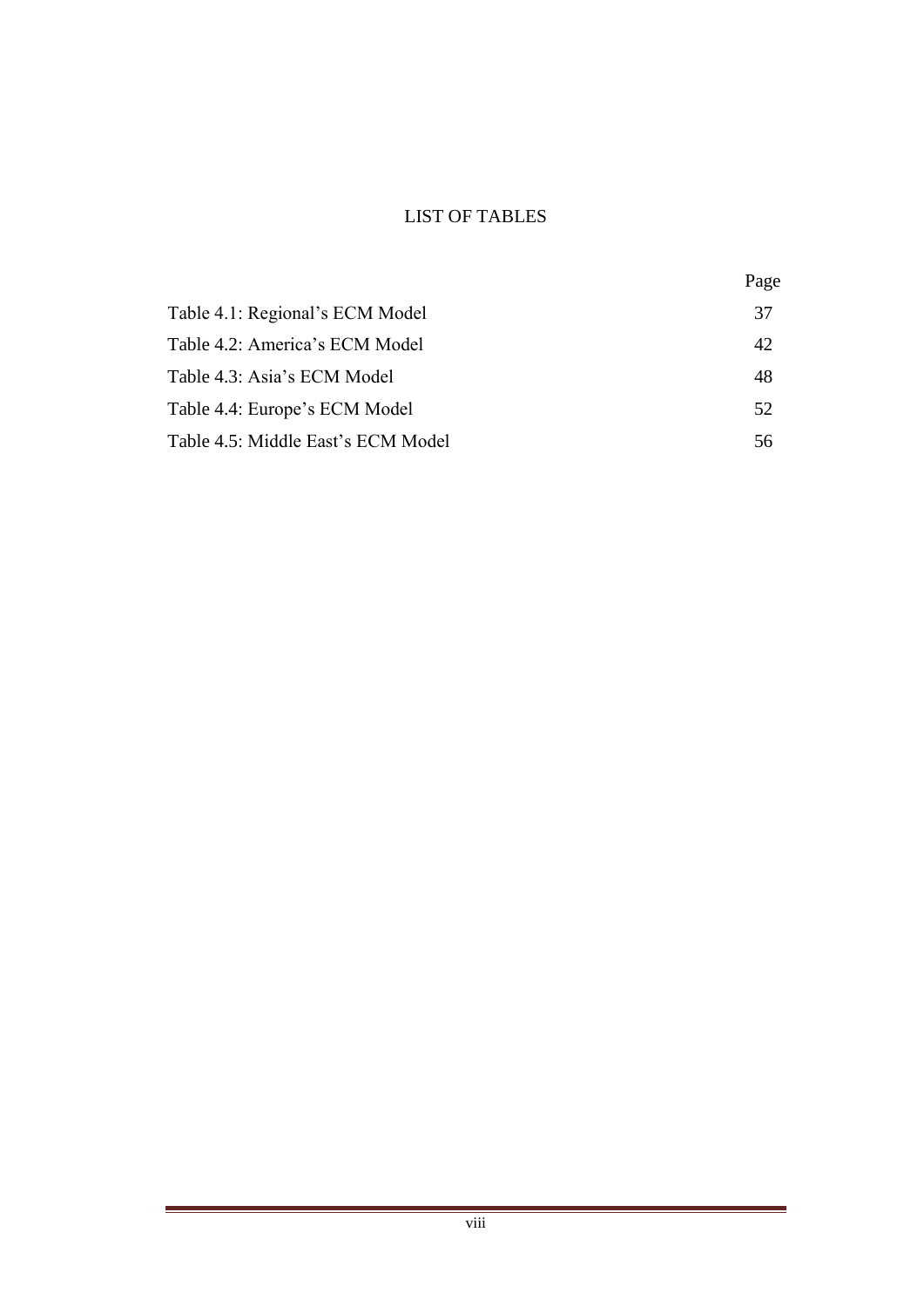### LIST OF FIGURES

|                                              | Page |
|----------------------------------------------|------|
| Figure 4.1: Sensitivity Test for America     | 57   |
| Figure 4.2: Sensitivity Test for Asia        | 58   |
| Figure 4.3: Sensitivity Test for Europe      | 58   |
| Figure 4.4: Sensitivity Test for Middle East | 59   |
| Figure 5.1: Inflation Rate in Malaysia       | 63   |
| Figure 5.2: Inflation Rate in Singapore      | 64   |
| Figure 5.3: Inflation Rate in Japan          | 65   |
| Figure 5.4: Interest Rate in Japan           | 65   |
| Figure 5.5: Current Account in Finland       | 66   |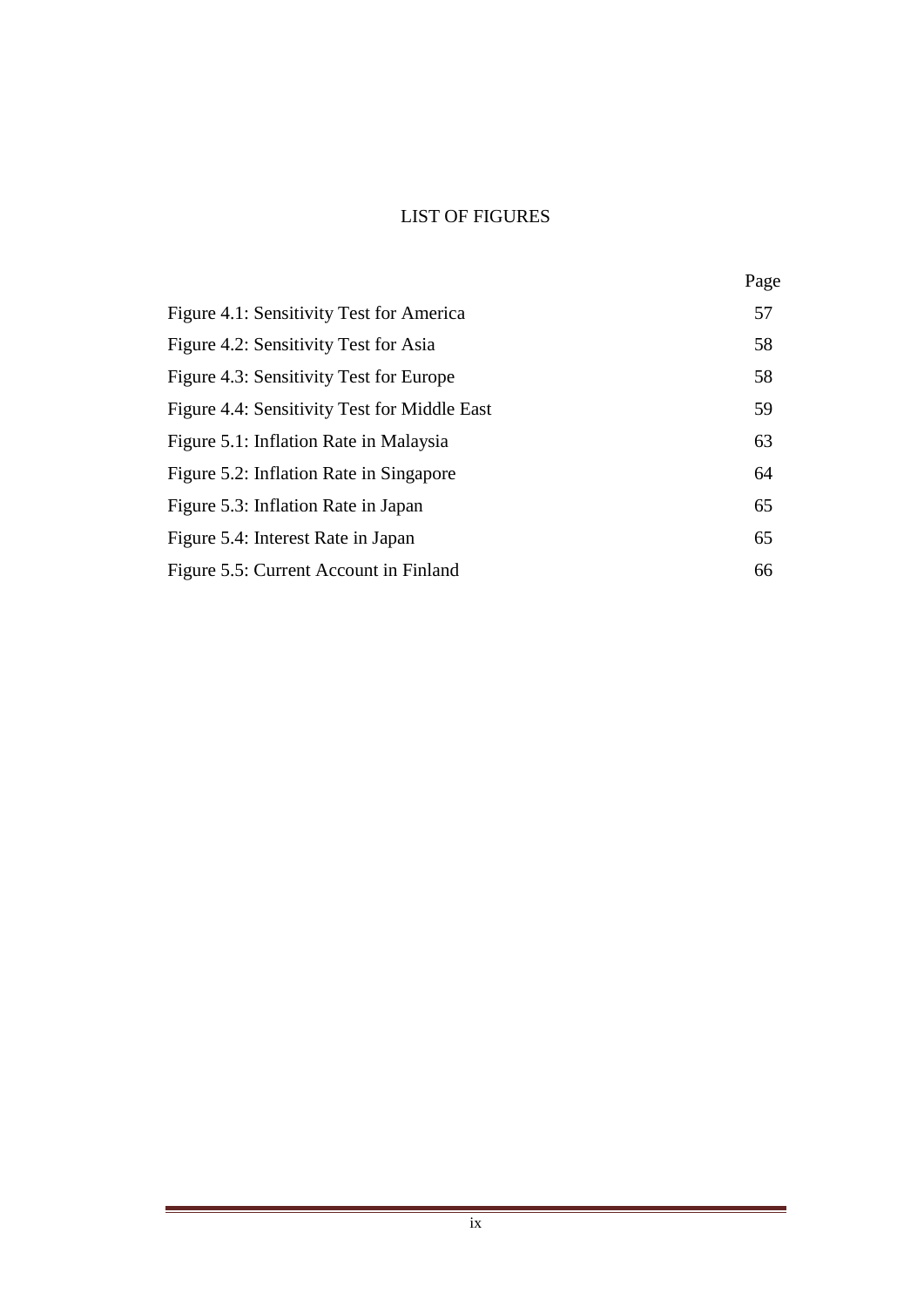#### LIST OF APPENDICES

|                                                    | Page |
|----------------------------------------------------|------|
| Appendices A: Mind mapping                         |      |
| Appendices B: Definition of variables by WorldBank | 70   |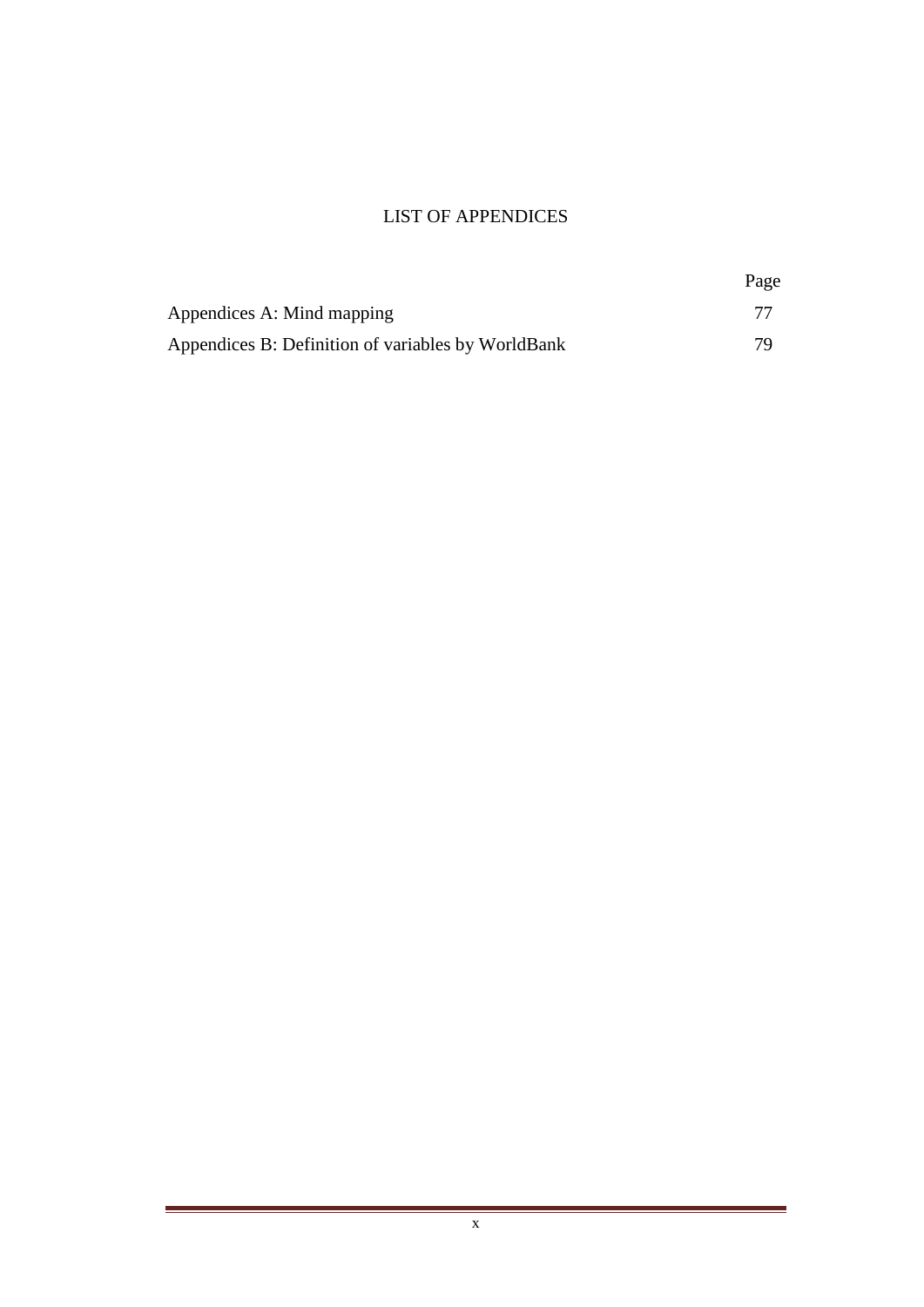#### ABSTRACT

This study is to examine the impact of interest rate, credit to private sector, inflation rate, money supply, and gross domestic product on savings in four different groups of country which are America, Asia, Europe, and Middle East. To achieve this objective, Pool Mean Group had been used as the statistical approach to determine the dynamic relationship between interest rate, credit to private sector, inflation rate, money supply, and gross domestic product on savings. Data to be used in this study is panel data which in annually data from the year 1981 to 2008. Furthermore, Error Correction Model (ECM) also use to examine whether there is convergence of short-run adjustment to long-run adjustment between interest rate, credit to private sector, inflation rate, money supply, and gross domestic product on savings. This result indicates that all the variables (interest rate, credit to private sector, inflation rate, money supply, and gross domestic product) are found to be having significant impact on savings. Thus, it shows that all the country able to covert the adjustment from short run into long run.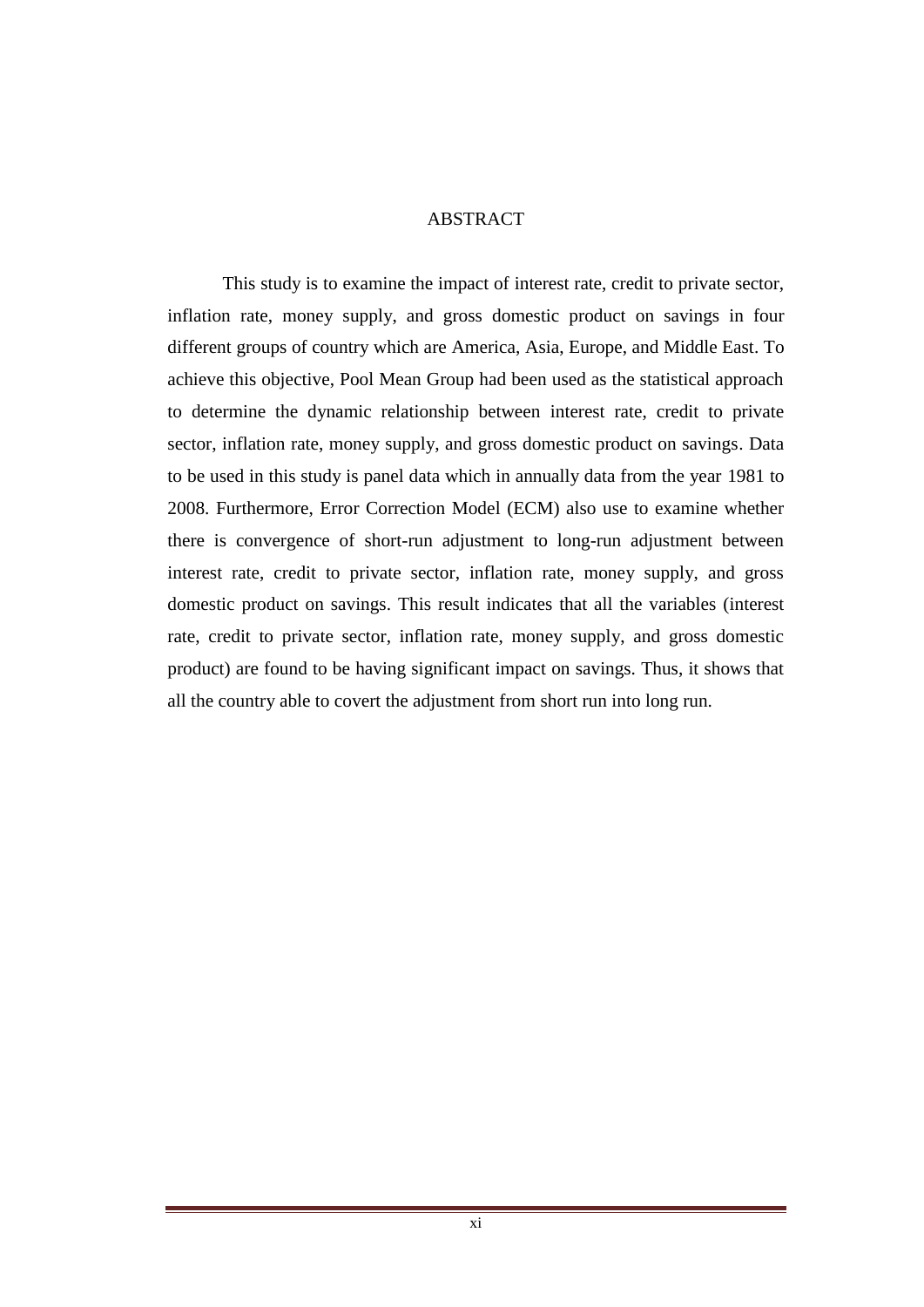# **CHAPTER 1: RESEARCH OVERVIEW**

# **1.0 Introduction**

Savings is important because it is a source of capital for a country. Increment in capital will lead to increase in investment portfolio. Besides, savings can help to reduce liquidity risk which involve interbank and public. The more the savings, the more sources of funds that the bank able to lend out. When the public income tends to increase, the marginal propensity to save will increase simultaneously while the interest rate will remain unchanged.

In this study, the impact of interest rate, credit to private sector, inflation rate, money supply, and gross domestic product on savings will be discussed. This topic was being chosen to examine for further detail regardless the relationship between interest rate, credit to private sector, inflation rate, money supply, and gross domestic product on savings. In fact, there have other factors that affect the savings such as the level of real disposable household income, the availability of credit, changes in household financial wealth, changes in employment and unemployment rate, capital and current account and others. Among the factors, the main reason affect the savings rate are interest rate, credit to private sector, inflation rate, money supply, and gross domestic product will be determined. Therefore, the significant impact of interest rate, credit to private sector, inflation rate, money supply, and gross domestic product affect on savings is the main purpose of this research and clear understanding regarding this study is needed.

From the macro point of view, the savings plays an important role as the source of capital for both the country and business growth. The existence of the portion of savings supports the economy of the country. The country's economic growth is referred to the economy's capacity to increase the productivity of both the goods and services throughout the certain period. The excess of capital can be generated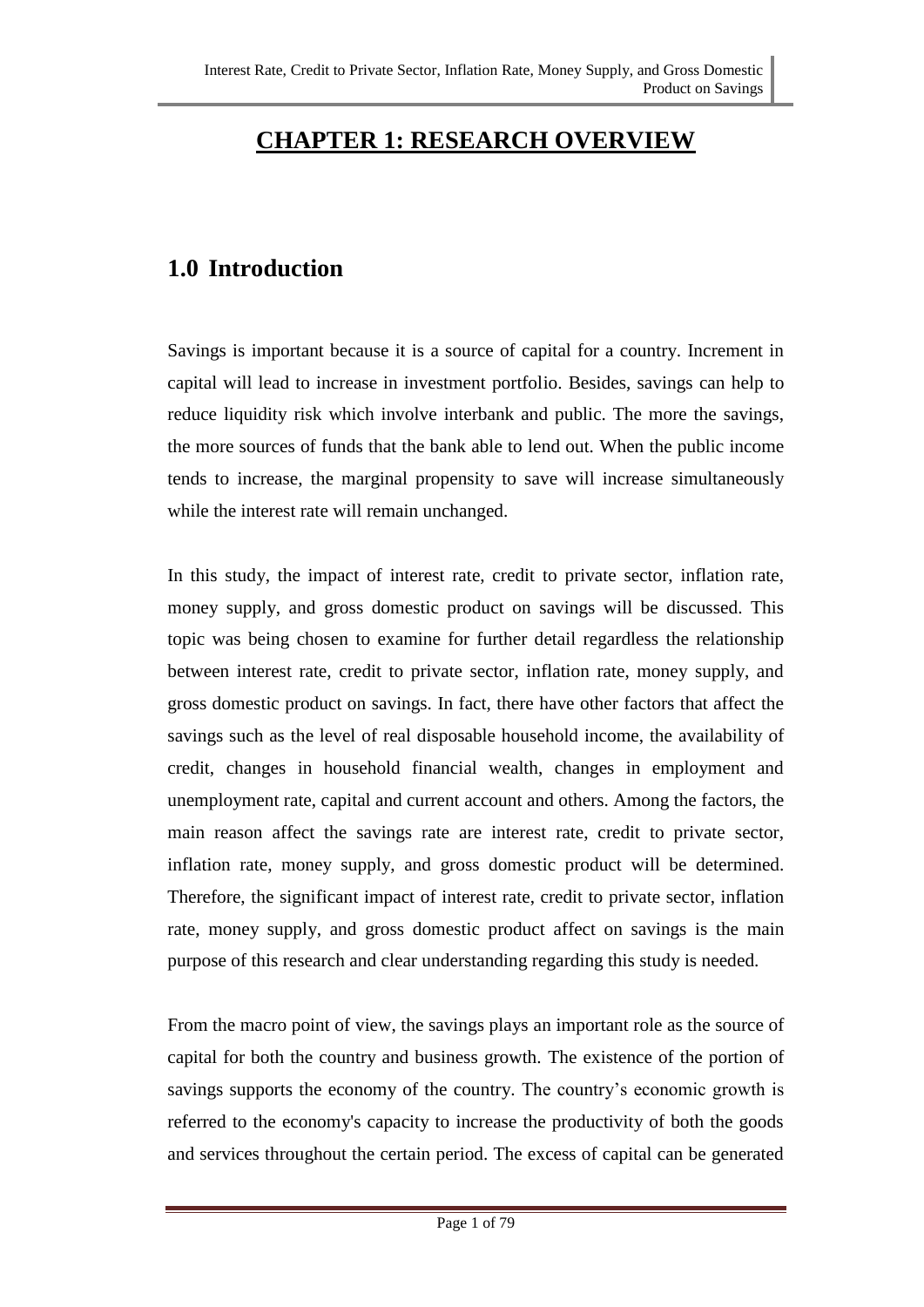from the savings and thus reduce the needs of borrowing. When there is surplus amount of savings, risk of borrowing from interbank will reduce because source of financing can be obtained directly. It is because interbank borrowing is exposed to many types of risks like interest rate risk or default risk. Thus, the bank should maintain their ability to increase the savings level so that the stability of the firm can be sustained.

The economic growth increase when consumption expenditure by the public goes up. The increase in the individual's disposable income has impact on the economic growth. The individuals will tend to spend more when they have high income level. Thus, the money supply will also increase. Basically, consumption is closely related towards the attitude of individuals either in their personal capacity and collectively. The habit of saving is a consideration for the future and makes a person unconscious to the desirability of reduce the current needs for the future or keep for emergencies. Saving involves a basic change in attitudes in life. Therefore, governments can help in creating directions by including fiscal measures, setting of examples, and giving a lead. This is because they have surplus money that can be set aside for their future consumption. Moreover, the importance of savings enables people to cope with irregular incomes and emergencies. On the other hand, when individual or country utilizes the savings and channeled into investment, it also serves as an important component that helps to boost up the economic growth of the country. Thus, higher level of capital will be generated for the usage of the country either in industry or other purposes. High level of national saving will reduce the chance of a country to be over dependent and exposure to the unpredictable global capital market.

Interest rates may affected by a number of factors and it is governed or manipulated by the Central Bank or Federal Reserve. Federal Reserve is in charged with maintaining the stability of the nation's financial system and make adjustment in interest rates which is under short term period. When the economy is growing, unemployment rate is low. Therefore, it indicates that consumers are spending money. Furthermore, short-term rates are increase in order to maintain the economic and inflation level. In fact, increasing in interest rate does affect the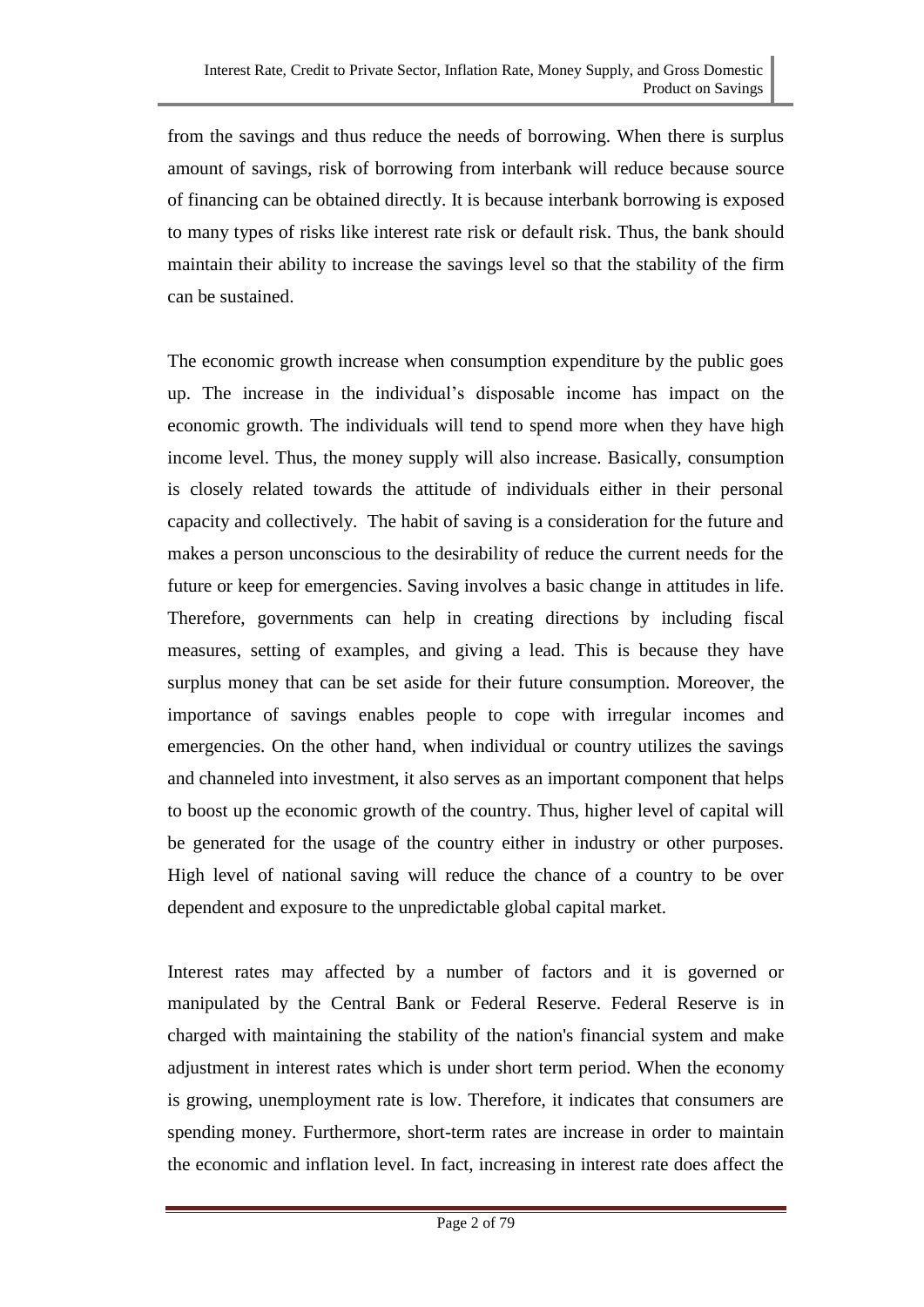savings rate increase in the economy and vice versa. There are two main categories of people that are sensitive to the changes in interest rate which comprises of middle class and upper middle class people.

Inflation occurs will cause the purchasing power reducing over time. This is because individual have to pay more for the same goods and services when prices increase. Other than that, people choose to spend now rather than later because they know the price for goods and services will become more costly when higher inflation level happens. For instance, it means that the money which being saved interest rate is worth less than when you put it as savings. When interest is earned on savings, it should decrease by the rate of inflation. This is the way that used to determine the real interest rate. When the inflation rate is higher than the interest rate, the real interest rate will become negative, which means that money decrease in value. If interest rates rise accordingly during the inflation, the real interest rate will increase and thus the incentive to save tends to rise.

Gross Domestic Product (GDP) is used to measure economic performance of a country and it is an important variable to determine the comparison between two countries performance. Moreover, GDP can be represented by Marginal Propensity to Save (MPS). GDP will be rising when there is a rapid economic growth in a country's economy. According to the result obtained by Singhal (2008), it shows that the interest rate tends to be insignificant and no impact on savings in India. In addition, the second result is although the rate of interest is reducing in the past few years but the savings of the country are still able to increase.

GDP per capita is an indicator of the living standard of a country's citizens. Higher GDP per capita indicates that there is improvement regarding the living standard of the citizens in a country and indicates that the citizen achieved high living standards. Moreover, GDP per capita is being used in comparing the prosperity of countries in accord with total amount of population. Thus, the average output per person in the country can be known when the GDP per capita is divided to the total population of the country.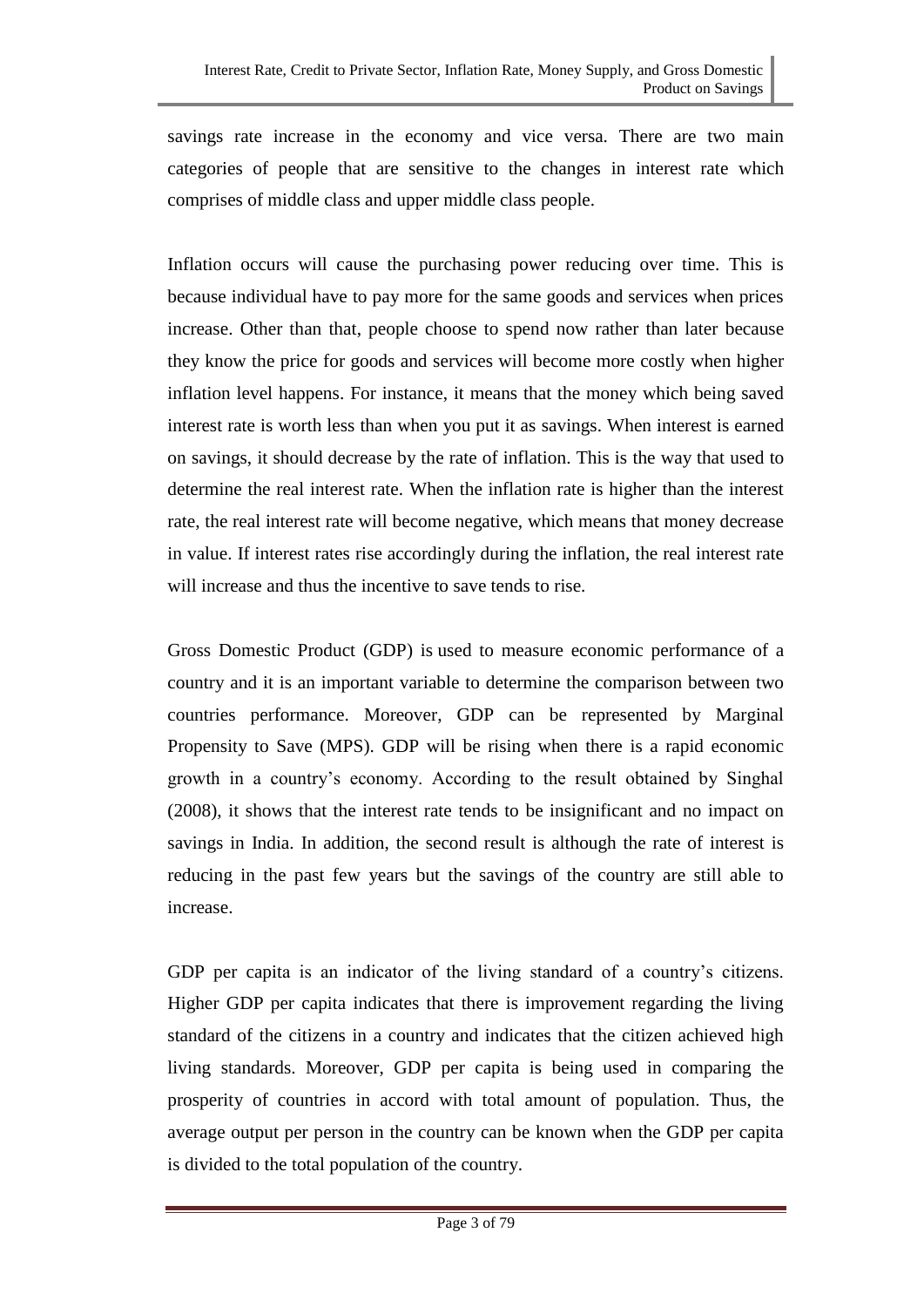Furthermore, The Solow Growth Model by Robert Solow (American economist) can be used to explain in this case to the study of growth problems. The Solow Growth Model is as follow:

A rise in the savings rate



In the Solow Growth Model, it shows that a household produces a final good which is allocated with consumption and saving for future production. The transaction path and steady state is involved in dynamic model.

The key parameter of the Solow Growth Model is savings rate (s). Savings rate increase will lead to the actual investment to be higher and the capital (k) will rise until it reaches a new or higher steady state value. When a new steady state was being achieved, all the related variables will grow at the same rates and thus there is also an increment of output per worker at the technological progress growth level. In other words, savings rate and the growth rate have positive relationship. When the saving rate increase, the curve will tend to move upwards therefore per capital income will increase and steady state capital-labor ratio will rise from  $\bar{k} \rightarrow \bar{k'}$ . In addition, for the countries which have higher savings rate and high technologies will tends to have higher capital-labor ratios and they are richer than the other countries. In contrast, those with low technologies tend to get the lower capital-labor ratios and they are poorer.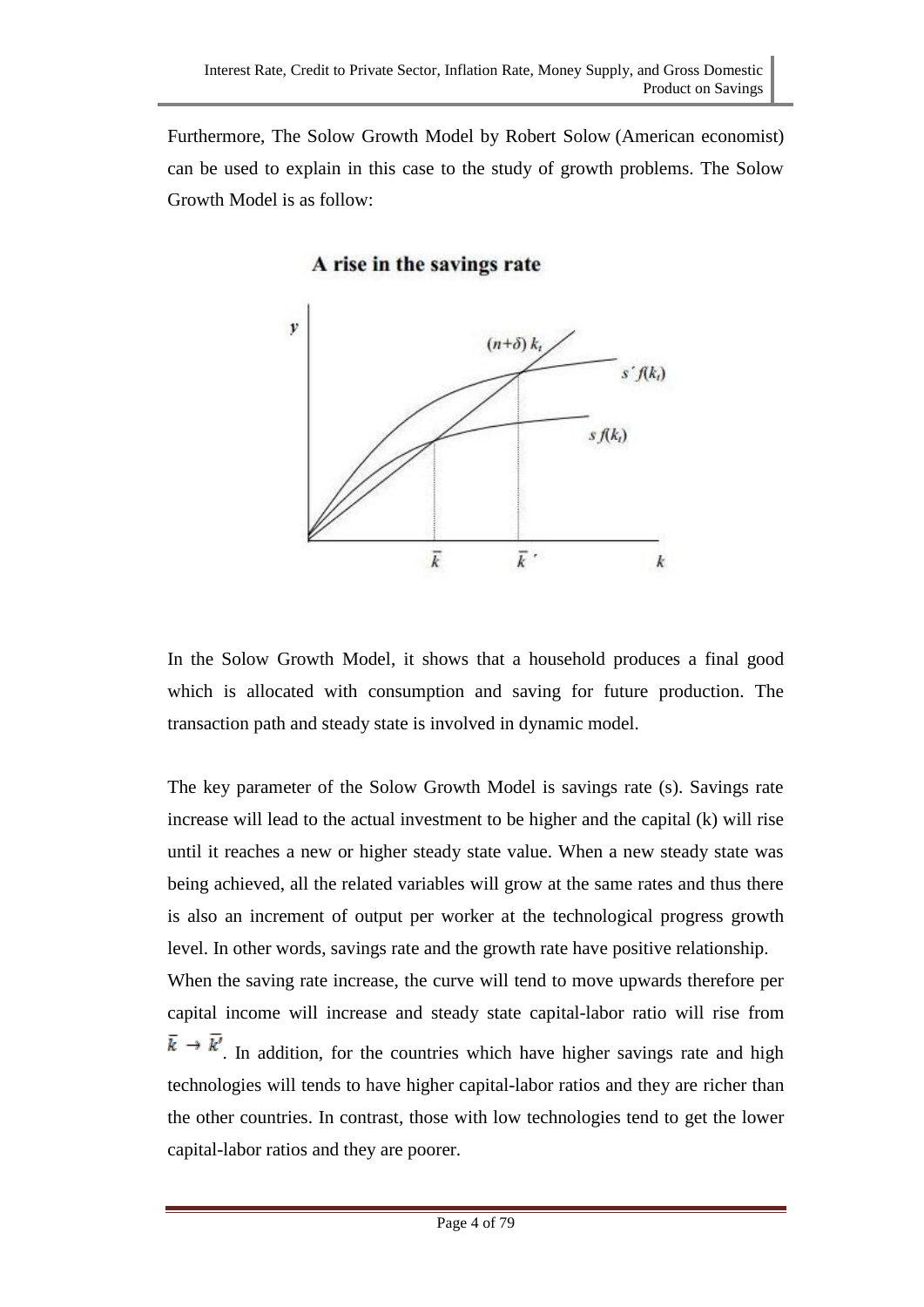From The World Development Report (World Bank 1987), it showed that gross domestic savings, as a share of income, ranged from 31% to 33% in Korea, Malaysia, and Indonesia. In contrast, the highest saving rate for a Latin American developing country was 26% for Mexico. For comparison, United States and Japan were chosen and both the saving rates are 16% and 32% respectively. Both the United States and Japan consider as high saving rate countries due to the effect of higher populations.

## **1.1 Research Background**

Many researchers had conducted the research to study about the determinants of savings. The relationship between interest rate, credit to private sector, inflation rate, money supply, and gross domestic product on savings have been discussed and investigated for many years. According to Keynesian economist, savings is refer to the extra amount of funds after the cost of consumption or expenditure is deducted from the amount of disposable income which is not spent on buying [consumer goods](http://www.businessdictionary.com/definition/consumer-goods.html) and services instead of being accumulated or being invested directly in [capital equipment](http://www.businessdictionary.com/definition/capital-equipment.html) or in [paying](http://www.businessdictionary.com/definition/payer.html) off a home [mortgage,](http://www.businessdictionary.com/definition/mortgage.html) or indirectly through [purchase](http://www.businessdictionary.com/definition/purchase.html) of [securities](http://www.businessdictionary.com/definition/securities.html) that he or she earns in a certain period of time. Other than helping to promote economic growth in this globalization world, it also tends to solve the underdeveloping countries problem.

Savings play an important role as an amount of fixed capital which is available to make use to support the developing country. In addition, [classical](http://en.wikipedia.org/wiki/Classical_economics)  [economics](http://en.wikipedia.org/wiki/Classical_economics) indicated that [interest rates](http://en.wikipedia.org/wiki/Interest_rates) would adjust to associate with savings. An increase in savings would cause a fall in interest rates. Savings can be divided into two main categories which are national savings and personal savings. National saving is the macroeconomic variable that works with some micro foundations which plays a significant role in economic development. All the personal, corporate and government savings are fall under national savings. The amount of national savings is normally reported as deficit so that the national savings rate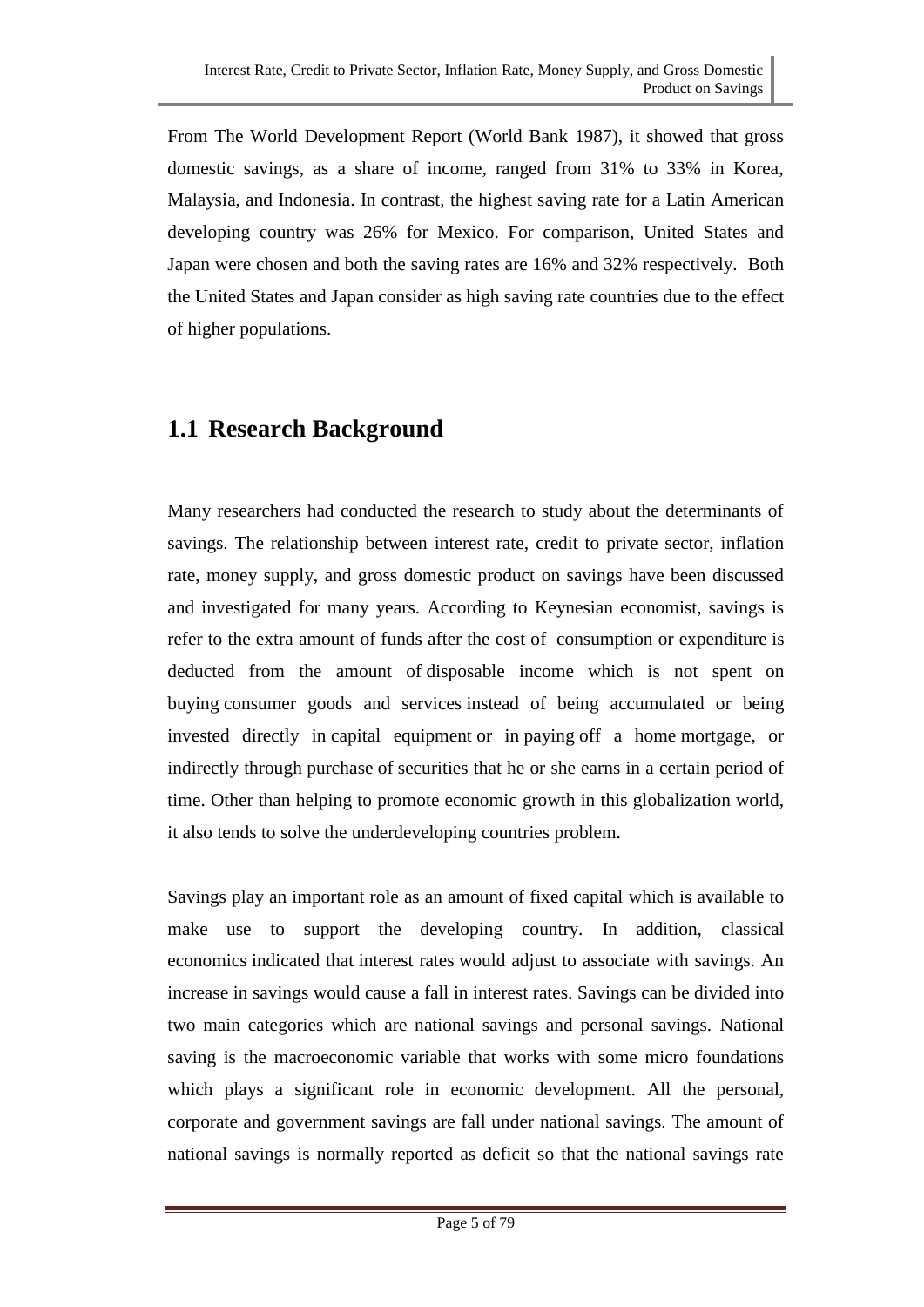can be lowered down meanwhile the personal savings only involved household savings.

Personal saving is defined as the difference between household [disposable](http://en.mimi.hu/business/disposable_income.html)  [income](http://en.mimi.hu/business/disposable_income.html) and household consumption spending. Personal savings is considered as a savings that can be accessed immediately and is depending on the consumer behavior. There are two major hypotheses to explain the private savings. The first hypothesis is Permanent Income Hypothesis of Friedman (1957). The savings can be determined by the hypothesis of differentiates of permanent and transitory while the second hypothesis is Ando and Modigliani's Life Cycle Hypothesis (1963).

Inflation is a very common phenomenon that cannot be eliminated which is happening in most of the industrialized countries nowadays. Inflation affects the savings and subsequently will also impact the economic growth of the country. Inflation will happens when there is an increment towards the price of the goods and services. Thus, the purchasing power will be reduced because the consumer is not affordable in buying expensive goods. Subsequently, consumer prefers to save rather than spending and this is related to the consumer behavior. Consequently, the value of the home currency will be depreciated and the economy will be slow down. Besides, the rate varies from year to year and happened in any countries no matter the country is well developed or developing countries. It will be more obviously to the economic systems which are using the currency notes. The forecast inflation level needs to be examined because it helps to decide the optimum level of interest rate.

Interest rate is the cost or price that had to pay or charge for the use of money or assets. Interest rate can be considered as the compensation to lenders if the value of asset decreases. It is often expressed as an Annual Percentage Rate (APR) of the principal. Interest rate is adjusted by the government regularly and is divided into short term rates and long term rates. Consumer and firm's decision will be influenced when the rates are set by the government. Interest rates can be in terms of borrowing cost which is an expense to the saver. Meanwhile, it can be fees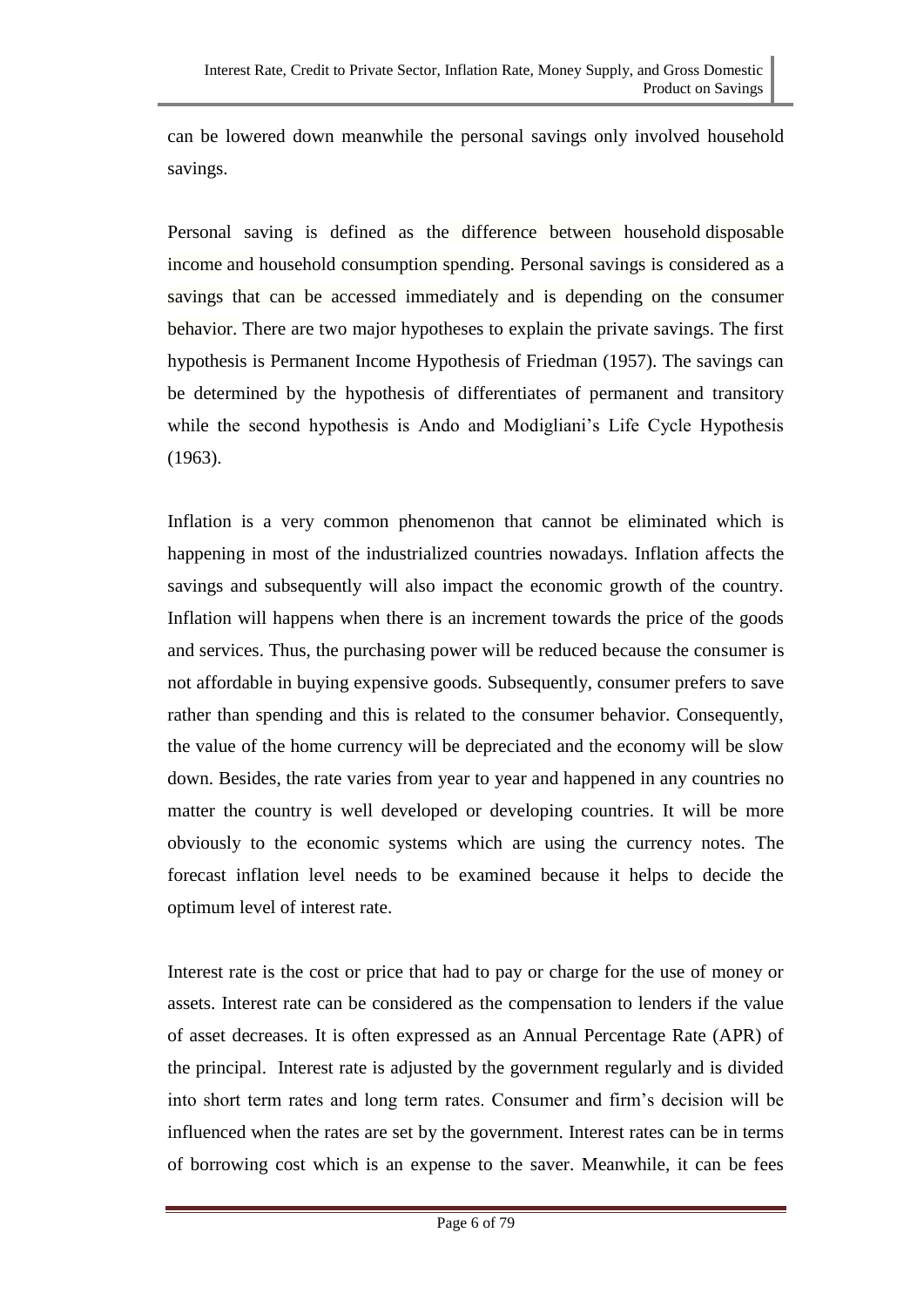earned on the savings and it is considered as saver's income. Short term rates are easier to be affected by the changing conditions while the long term rates tend to be more stable.

Romm (2003) states that there is bi-directional relationship exist between GDP per capita and savings. The private saving rate is directly affecting the per capita output level. Meanwhile, the saving rate is positively affected by a higher level per capita output. The researcher also states the importance to understand regarding the severity liquidity constraints which ultimately cause the country's growth affect the saving rate. On the other hand, Waithima (2008) examines that for GDP per capita and private saving, uni-directional causality was found, which is supported by causality test.

Nowadays, the financial analyst is more likely to concern about the interest rate and inflation because both components have the capability to influence the country's savings. Meanwhile, there is a correlation between the interest rate and inflation. Therefore, government needs to control and manage the interest rate well because it will cause the inflation happens and consequently the savings will be affected. Moreover, Central bank will reduce the money supply so that it can slow down the overheat economy. Besides, policy maker will decide the money supply level. Whenever the economic is under performance, the determination of money supply levels will improve the economic growth.

## **1.2 Review of Relevant Theoretical Model**

From Keynesian view of inflation, the important to the classical view of inflation was the Quantity Theory of Money. This Quantity Theory of Money is refers to the theory that money supply has a direct relationship towards price levels. This theory has the opposite around the Fisher Equation of Exchange: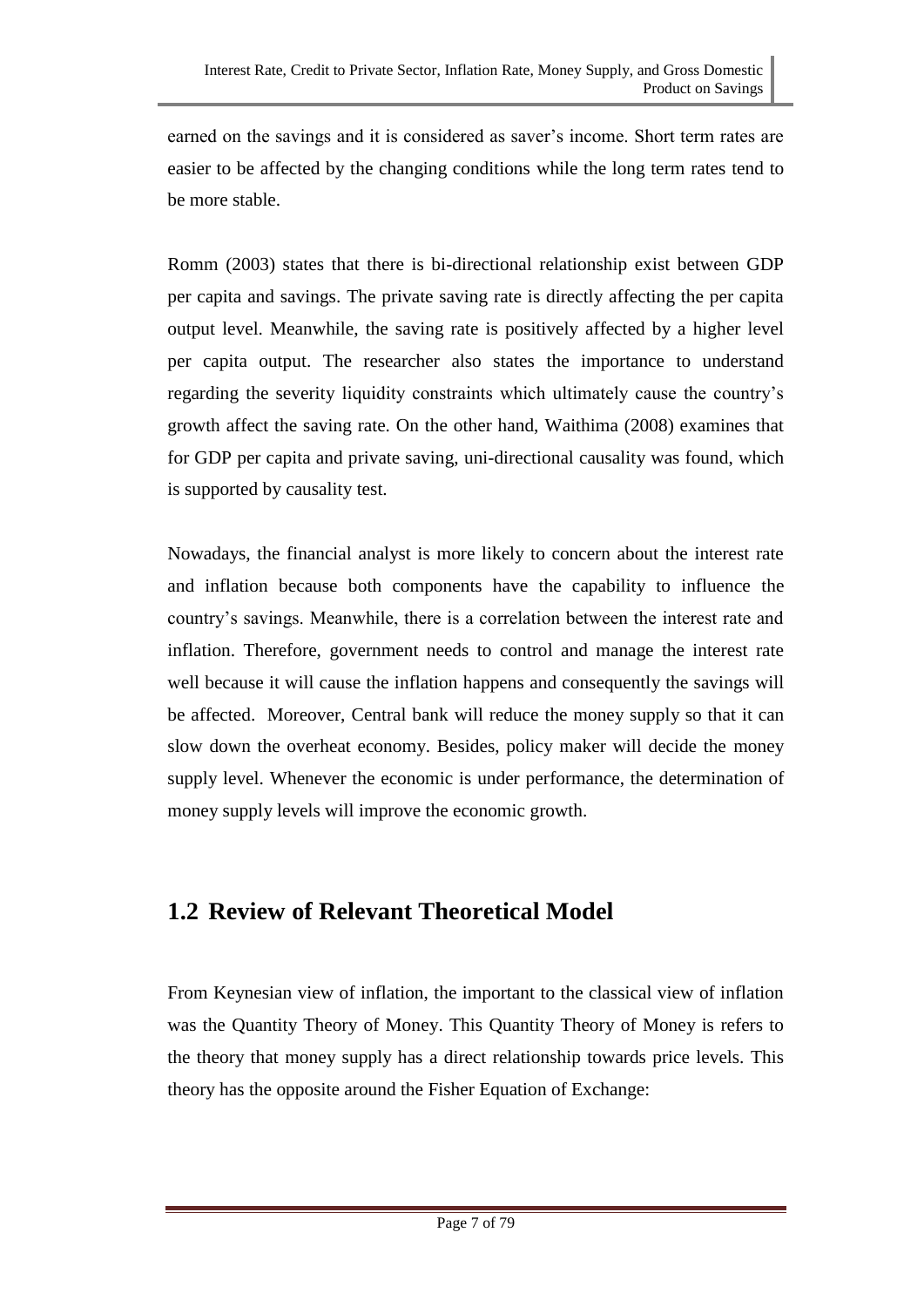#### $MV = PT$

Where:

M represents the amount of money in circulation.

V represents the velocity of money.

P represents the average price level.

T represents the number of transactions taking place.

Keynes (1936) argued that rises in the money supply (M) would unavoidably lead to increases in inflation. In other words, increasing in M may lead to a decrease in V. Therefore, the average speed of circulation of money would fall. Otherwise, the increase in M may lead to increase in T and this will caused insufficient demand for full-employment equilibrium. For instance, more extra demand will be appointed due to the increasing in the money supply. Hence, economy will move closer to full employment.

According to the Intertemporal Consumption Model, there are bidirectional relationship between savings and consumption. Meanwhile, savings and consumption are dependent on each other. This model is also known as consumption-leisure model which will consider the intertemporal choice of individual. For example, when an individual makes the optimal choice about consumption and leisure in the current period, they normally will tend to make a similar consumption-leisure choice in the future. The examples for consumerleisure choice are included savings, educations, health care and others. The model considers about two period which is "current" period and "future" period to study the individual consumption behavior. We will use the period 1 as the "current" period and period 2 as the "future" period in the model. The Intertemporal Consumption Model is derived as follow:

$$
Y_1 + S_1 \leq I_1
$$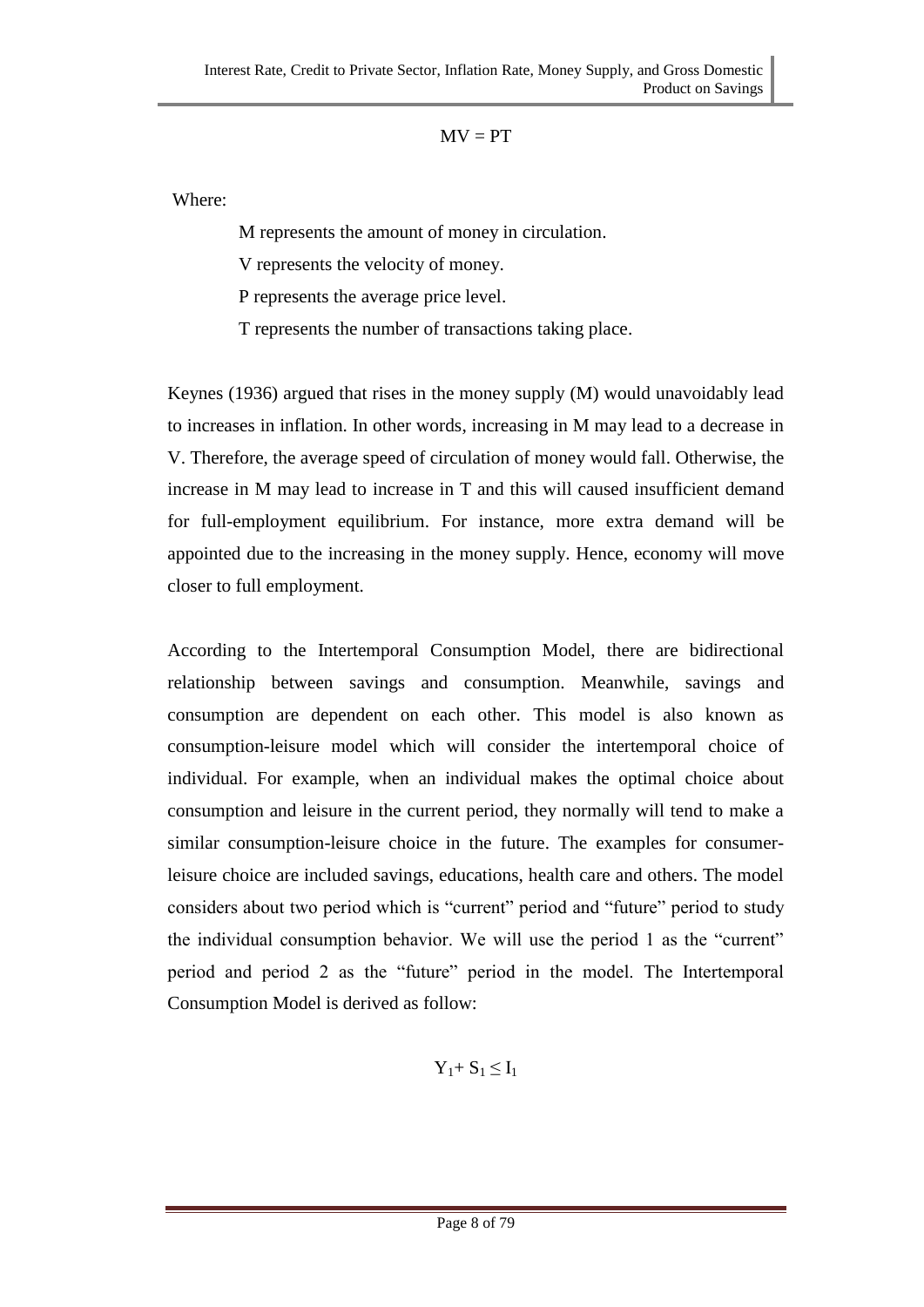It shows that income in period 1 is  $I_1$ , savings in period 1 is  $S_1$  and spending in period 1 is  $Y_1$ . Meanwhile, the savings and consumption in period 1 cannot more than income.

$$
Y_2 \leq I_2 + S_1 \left(1 + r\right)
$$

The model stated that consumption in period 2 is less than or equal to the income in period 2 plus the savings (and accrued interest) from period 1.

In addition, GDP model also being used which as follow:

$$
Y = C + I + X \cdot M
$$

Where,

 $Y = Income$  $C =$  Consumption (public and private)  $I = Gross$  domestic investment  $X =$ Exports  $M =$ Imports

The model is as follow:

$$
I=S+F
$$

Where,

 $S =$  Saving

 $F =$ Foreign capital inflow

$$
S = Y - C
$$

There are negative relationship between savings and consumption. In other words, individual will consume less in order to save more for future.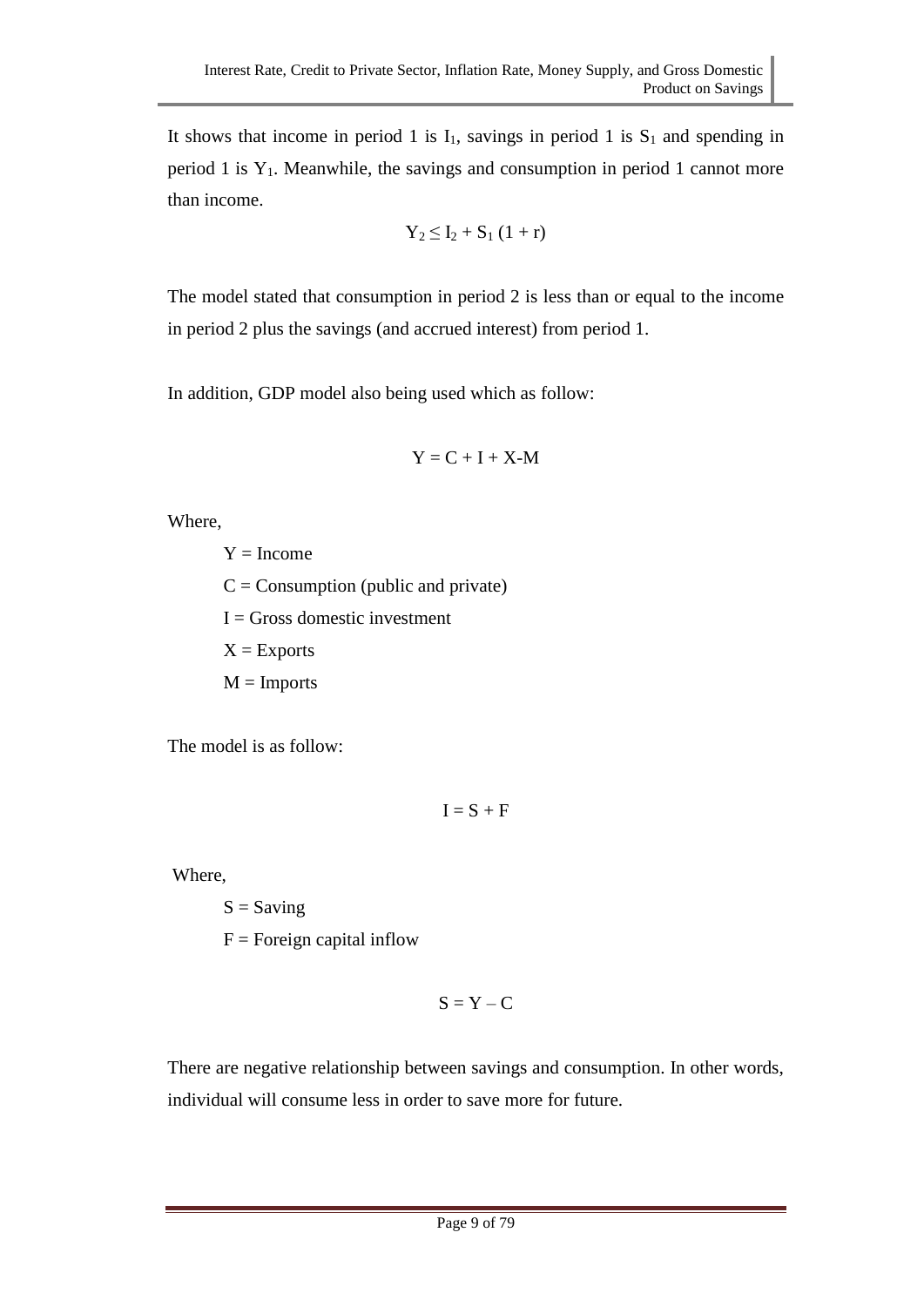Equilibrium level of interest rate is achieved when the rate of return on investment is equal to the rate of society willing to give up the current consumption in order to get higher return. There is a positive relationship between consumption and income which recommend by Keynes. High-income household will save more than low-income households, therefore high-income households will tend to spend small portion of their income. According to Ando and Modiglianli's Life Cycle Hypothesis (1963), individual will tend to save more on their working years and spend based on their accumulating savings but will maintain the consumption levels when reaching retirement age. When interest rate arises, consumption will drop, and interest income increase for the depositors due to the substitution effect of an interest rate changes and vice versa. This shows that the interest rate depends on the ability of society to produce more for future consumption. Generally, this interest rate will be positive and it reflects to the premium that the society will pay for present in return of future consumption. There would be lenders and borrowers at any rate. The question arises whether both of the party matches with the given interest rate. Lenders are the one who are postponing consumption while the borrowers are the one who are consume now. Nominal interest rate depends on the expected inflation rate. This has been known as the Fisher effect. Fisher equation is as follow:

$$
(1+i) = (1+r)(1+\Delta Pe)
$$

Where:

*I* is the observed nominal rate of interest

*r* is the real rate of interest

∆*Pe* is the expected annual rate of inflation.

Therefore, as the prices increase, the lenders will increase the nominal interest rate by an amount which is equal to the expected inflation rate.

Modigliani and Brumberg (1955) had conducted the life-cycle framework. It is a traditional life-cycle theory which formulating a few assumptions. They believe that consumers do not facing liquidity problem, and changes in asset prices are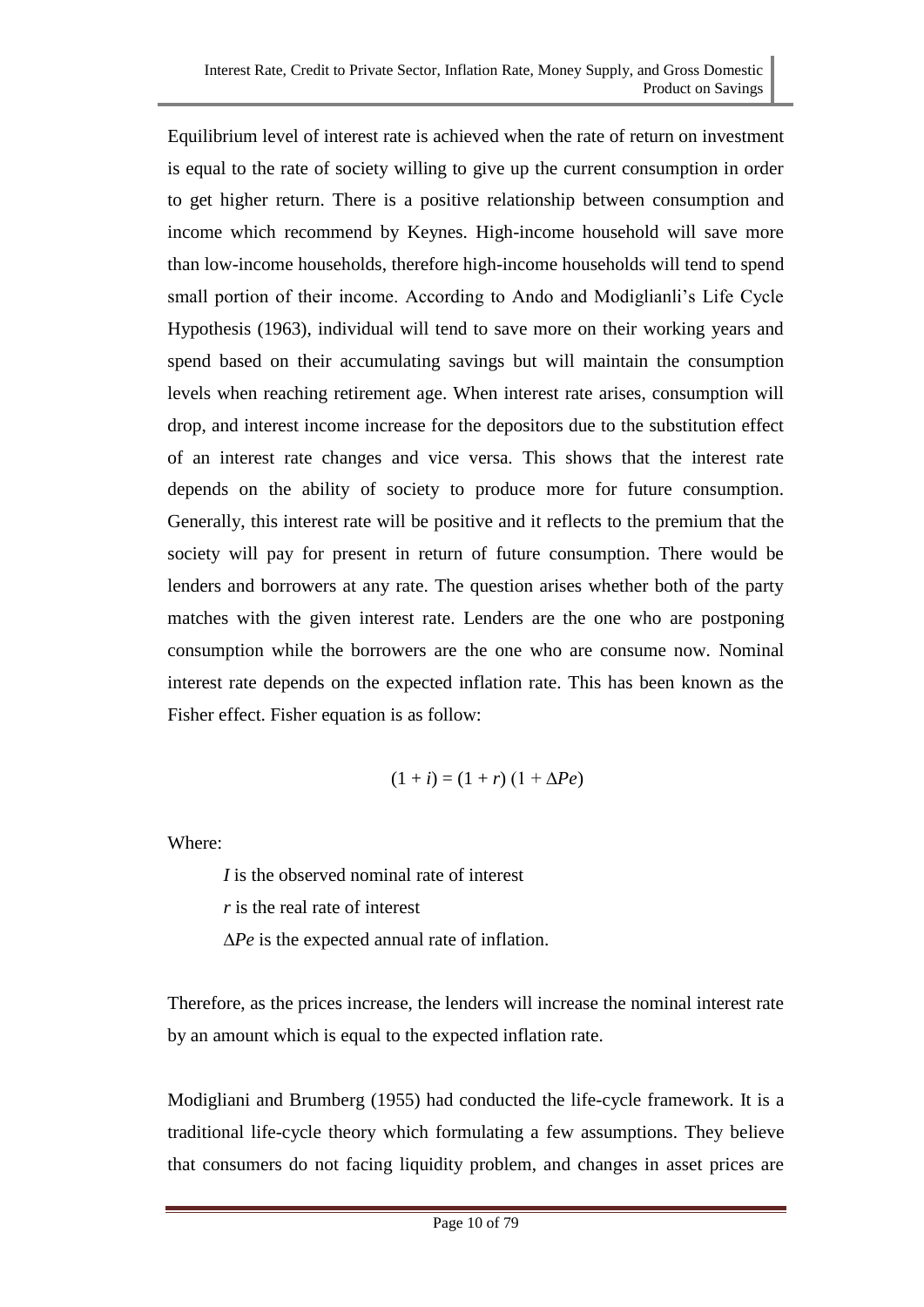insignificant. Besides, the authors also assume that an individual consumption is related with the expected life-time resources (total income after taxes and transfers) for the whole life and the real market value of net assets. During the individual main working years, they tend to consume lesser and save more. Thus, they will prefer to consume more and save less during early and later years. Another version of the life-cycle model modified by Hall (1978) is based on the rational expectations. He replaced the life-time resources with lagged value of real consumption and signifies the effects after changes in real labor income. The total econometric relations will be affected by the changes in total savings and their relationship will be known. This theoretical concept is slackly related to measurements in national income accounts towards the consumption, income and assets which exist in the life-cycle theory.

## **1.3 Problem Statement**

There are many studies have been conducted regarding the relationship between interest rate, credit to private sector, inflation rate, money supply, and gross domestic product on savings. However, the results for the study have not reached a compromise level and different findings were being obtained. Some developing countries have limited research on the determinants of savings. Due to fewer research are being conducted to test the correlation between the particular variables, the developing countries are motivated to do more research and further understanding about the relationship by conducting the analysis. It is important to understand the savings behavior and savings rate changes which are affected by the interest rate, credit to private sector, inflation rate, money supply, gross domestic product and others. This is because savings plays an important role to support and boost up the economic growth. Furthermore, different researcher may obtain different findings for these tested macroeconomic variables.

In addition, the relationship between the savings and inflation is not stated clearly. Some of the researchers found a negative relationship between the variables while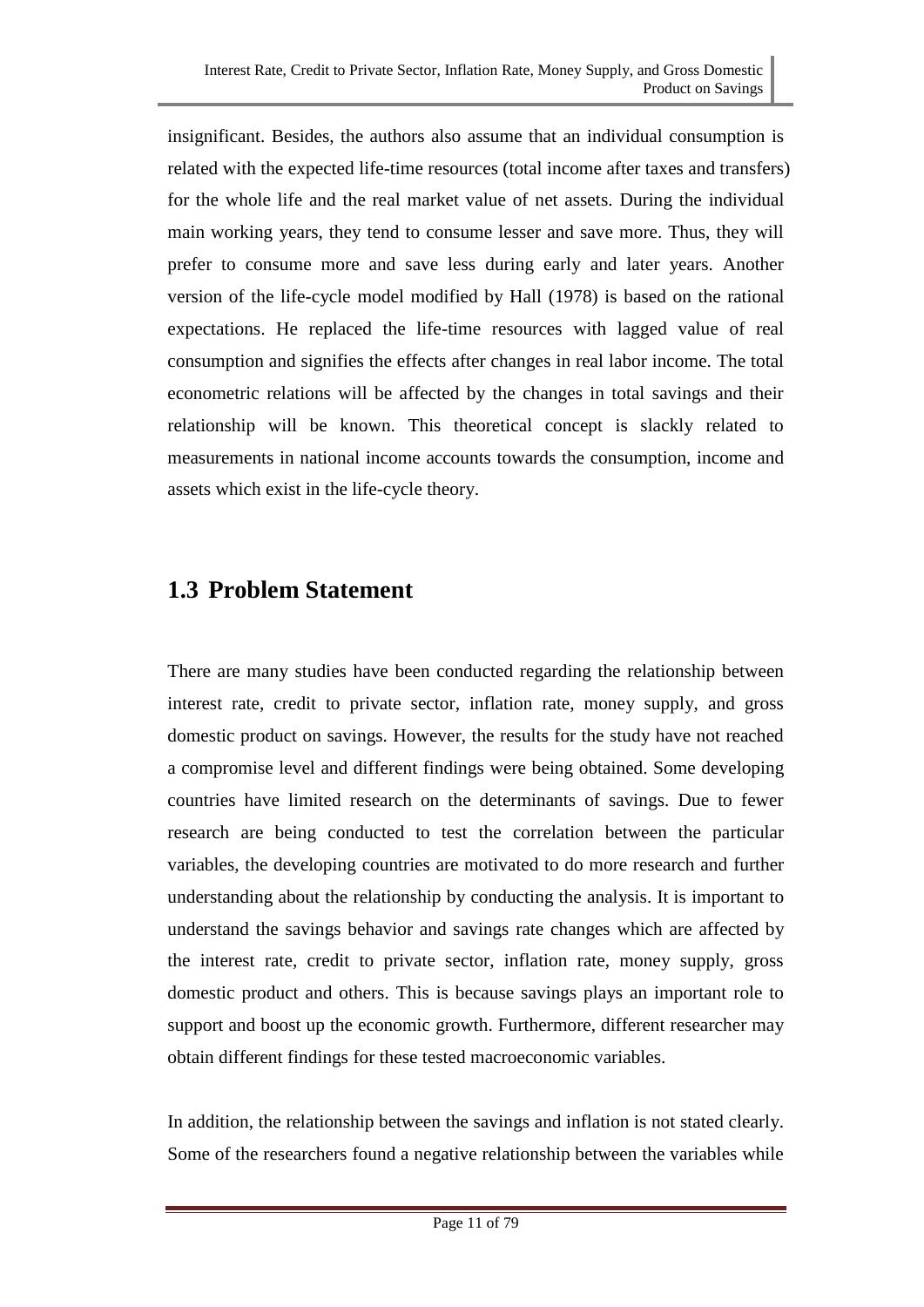some found that it is positive related. For instance, Haan (1990) point out that a rise in inflation rate will lead to a decrease in savings. According to Bulkley (1981), the extra savings is not induced by the additional cost of inflation. But, some researcher found that high rates of inflation cause the rate of personal savings increase. Bulkley (1981) also point out that the existence of a positive correlation between personal saving and inflation has been highlighted by the experience since 1970s. He also states that the correlation between inflation and savings is not spurious especially happening in unusual and unexpected condition by Davidson (1968).

Paul (1977) states that inflation causes the real wealth of households are affected by the interest rates. Individuals would like to maintain the purchasing power of their stock of financial assets will lead to higher saving. According to Farmer (1982), in 1970s, higher inflation rate will cause the value of savers' money depreciate. Thus, the saver will not save the money at the interest rates level that is lower than the inflation rates.

Furthermore, Williamson (1968) point out that real rates of interest were negatively correlated with the government savings. Despite from that, there are some researcher found out that the interest rate and savings are positively correlated. In contrast, based on Kanhaya Gupta (1987), the findings indicate that interest rate is positively affecting the savings. Moreover, McKinnon-Shaw (1973) carries out that a rise in the real interest rate may tend to save more. Autoregressive Distributed Lag (ARDL) approach is being used to investigate this problem.

For this research, the interest rate, credit to private sector, inflation rate, money supply, and gross domestic product are playing the role as independent variable while the savings is the dependent variable. According to Mankiw (1987) the nominal interest rate tends to increase when the expected inflation increase. It indicates that there is a positive relationship between the two independent variables. The findings are consistent with the Fisher effect. However, there are certain developing countries which do not support Fisher effect and reject its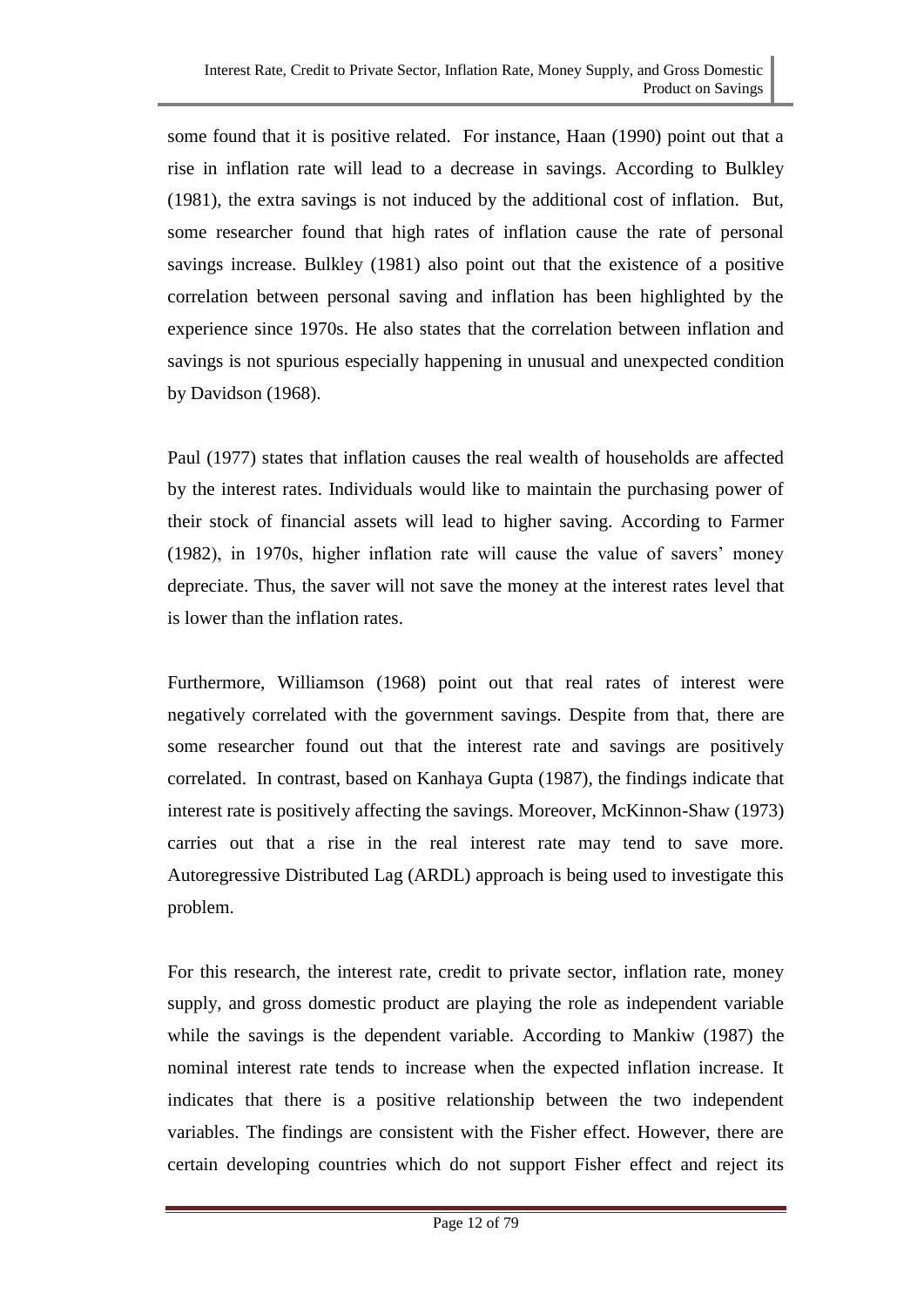existence. Moreover, it is also found out that knowledge about savings behavior is not enough in certain developing countries. While for certain less developed countries, the econometric studies prefer using single equation models rather than two equation models. It will cause the researcher to obtain bias result regarding the savings function. Moreover, further research will be conducted and examined to analyze the findings in order to find out more reliable result.

# **1.4 Research Objectives**

## **1.4.1 General Objective**

The general objective is to study the impact of deposit interest rate, credit to private sector, inflation, money supply and gross domestic product on savings in America, Asia, Europe, and Middle East.

## **1.4.2 Specific Objective**

- 1. To study the short run and long run integration between the interest rate, credit to private sector, inflation rate, money supply, and gross domestic product on savings in America, Asia, Europe, and Middle East countries.
- 2. To study short run and long run integration in selected countries which are America, Asia, Europe, and Middle East countries.
- 3. To compare the result among the regions.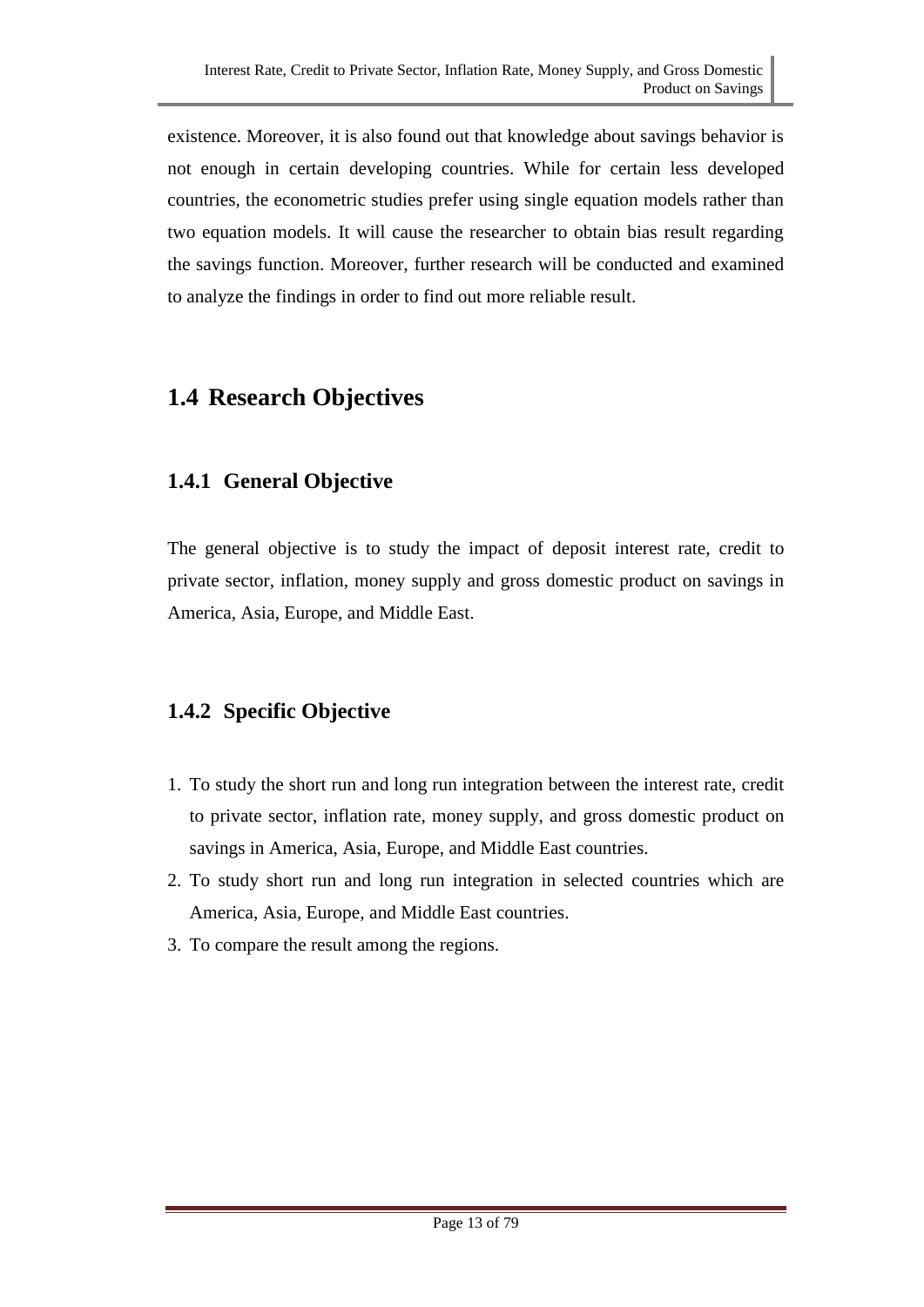# **1.5 Research Question**

In general, the research questions are:

- 1. What is the dynamic relationship between interest rate, credit to private sector, inflation rate, money supply, and gross domestic product on savings?
- 2. What is the dynamic relationship interest rate, credit to private sector, inflation rate, money supply, and gross domestic product on savings in selected countries in regions?
- 3. What is the difference among the regions?

# **1.6 Hypothesis of the Study**

After review the theoretical framework proposed by Keynes (1936), the effect of interest rate in long run are subjectively lead to the savings. Meanwhile, an increase in interest rate will tend to increase the savings and vice versa. Moreover, according to Fisher (1930), inflation rate movement on savings will be reflected by interest rate in different industrialized countries. Additionally, inflation is an important determinant of economic growth. Based on McKinnon – Shaw model, it points out that higher interest rate will lead to increase in savings.

# **1.7 Significance of study**

This research highlights the importance to study and understand the relationship between interest rate, credit to private sector, inflation rate, money supply, and gross domestic product on savings. It is hoped that this study can provide more information to other researcher and policy makers who restructure the level of interest rate and formulate the policies in most of the countries. Some useful strategies or tools can be design to overcome the problems like inflation in these changing conditions of certain countries. Inflation can mean either an increase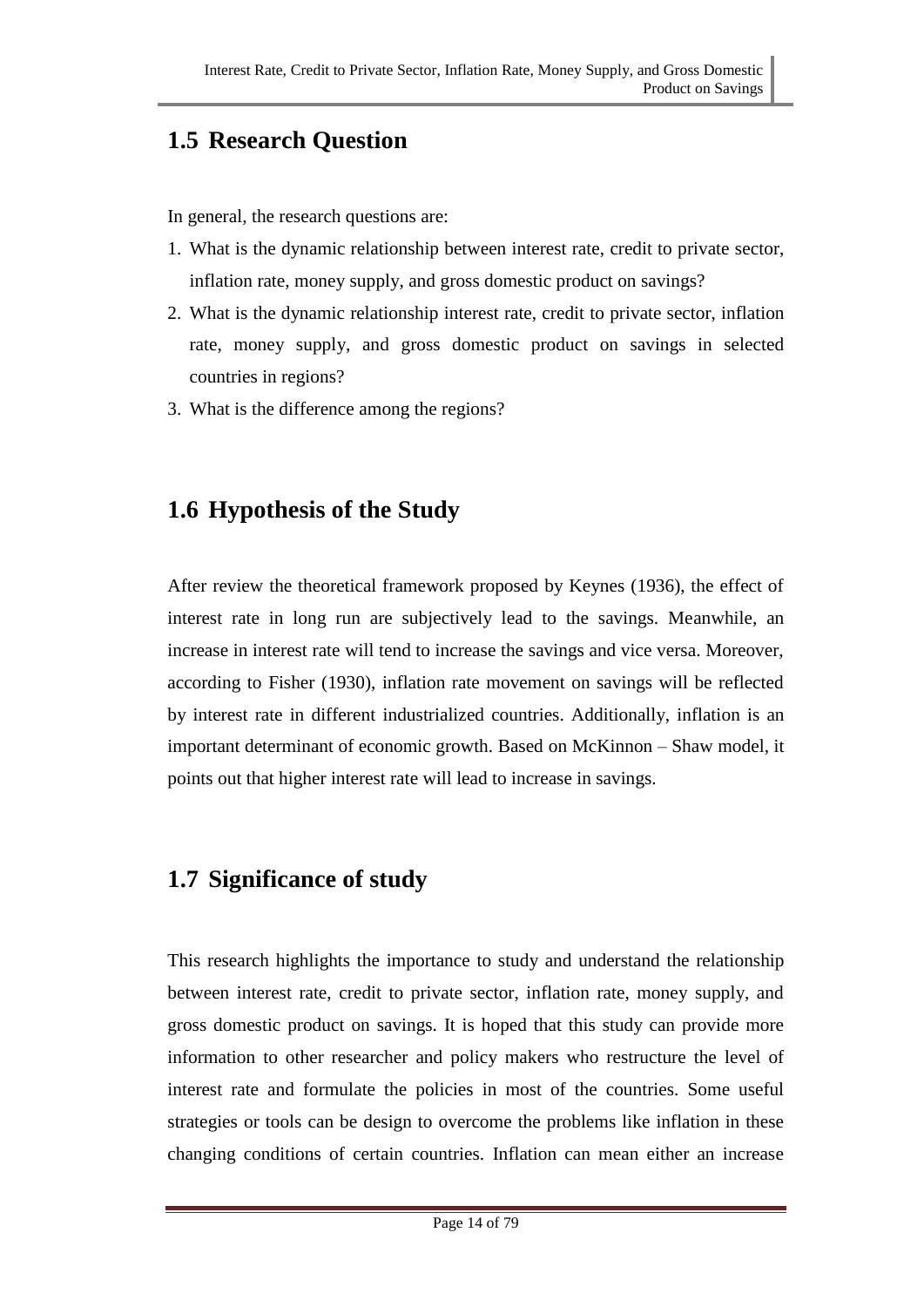in [money supply](http://www.investopedia.com/terms/m/moneysupply.asp) or price level shoots up. Inflation is important for [fixed](http://www.investopedia.com/terms/f/fixedincome.asp)[income](http://www.investopedia.com/terms/f/fixedincome.asp) investors, as the issue of future income must be discounted by inflation to determine how much the value for today's money will have in the future. For stock investors, inflation is the key components aimed to motivate them to take on the increased risk exposure of investing in the stock market in order to generate high [real rates of return.](http://www.investopedia.com/terms/r/realrateofreturn.asp)

In addition, interest rate is the rate at which a borrower paid to its lender over a certain period of time. Generally, higher interest rates enable to control businesses and consumers in buying or spending, while interest rates declining makes borrowing become cheaper. Hence, businessman can expand their business and consumers can spend more. Once the relationship is known and confirmed, economic analysts are able to decide the suitable action to be taken such as save money in financial instruments. Moreover, saving is important to build a reserve for future used when someone needs it in future likes buying a house, financing a child's education, necessities or for emergency expenses. Therefore, it is important to understand and know the relationship between interest rate, credit to private sector, inflation rate, money supply, and gross domestic product on savings to counteract the inflation, interest rate risk and other risks. The results of this study are useful and will be used by further researcher for similar study.

# **1.8 Chapter Layout**

This study consists of five chapters which are:

Chapter 2 discusses an overview of the current studies regarding the relationship between various variables (interest rate, credit to private sector, inflation rate, money supply, and gross domestic product) and the savings. The model developed for the study and data issues are discussed in the following chapter which is Chapter 3. Then, the findings are discussed in Chapter 4 while conclusions and policy implications are discussed in Chapter 5.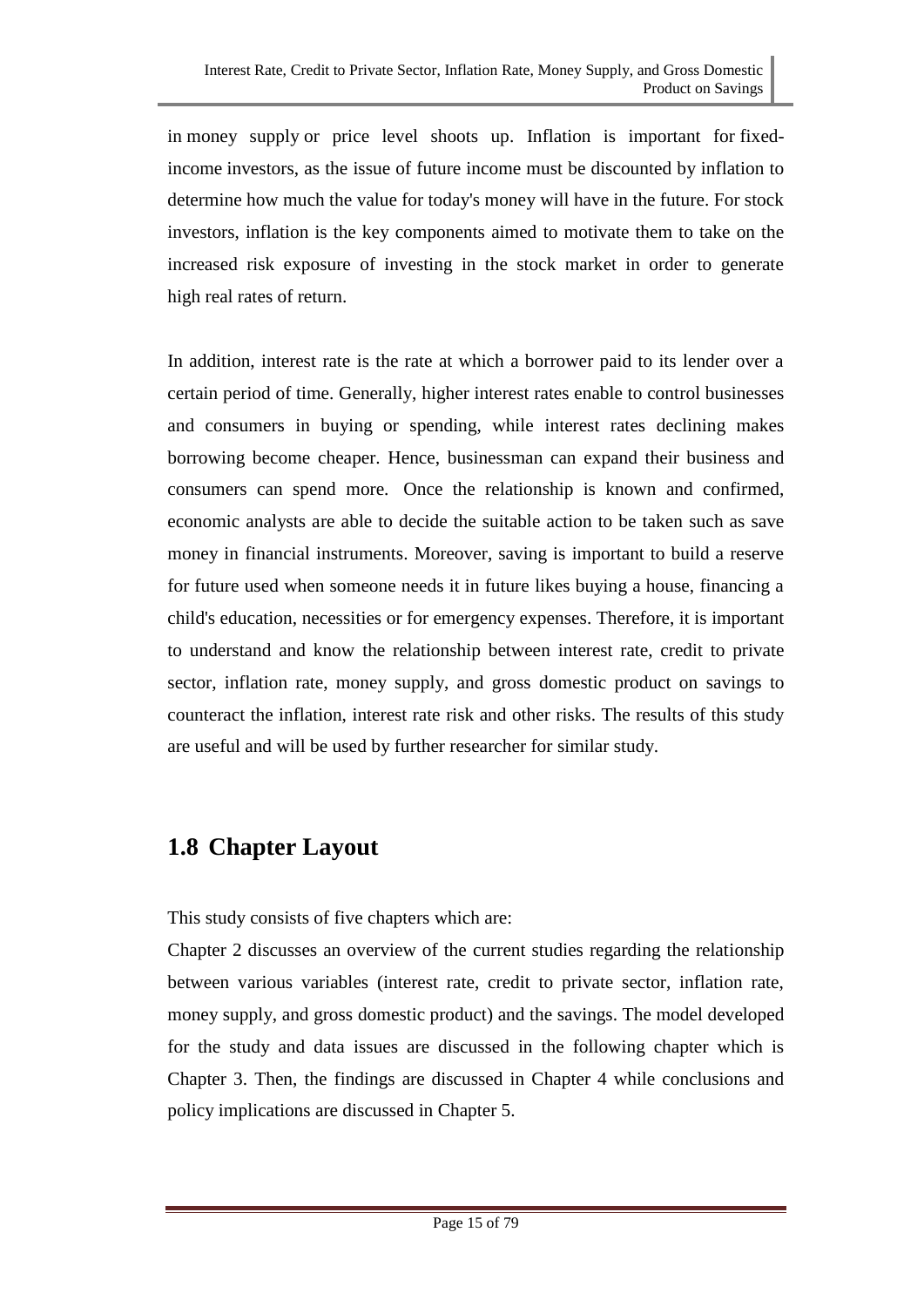# **1.9 Conclusion**

This chapter had discussed about the research background which is the impact of interest rate, credit to private sector, inflation rate, money supply, and gross domestic product on savings. Besides, the problem statement, research objectives, research question, hypotheses and significance of the study had been included. The previous researcher had done a few studies on this topic and it will be discussed in the next chapter.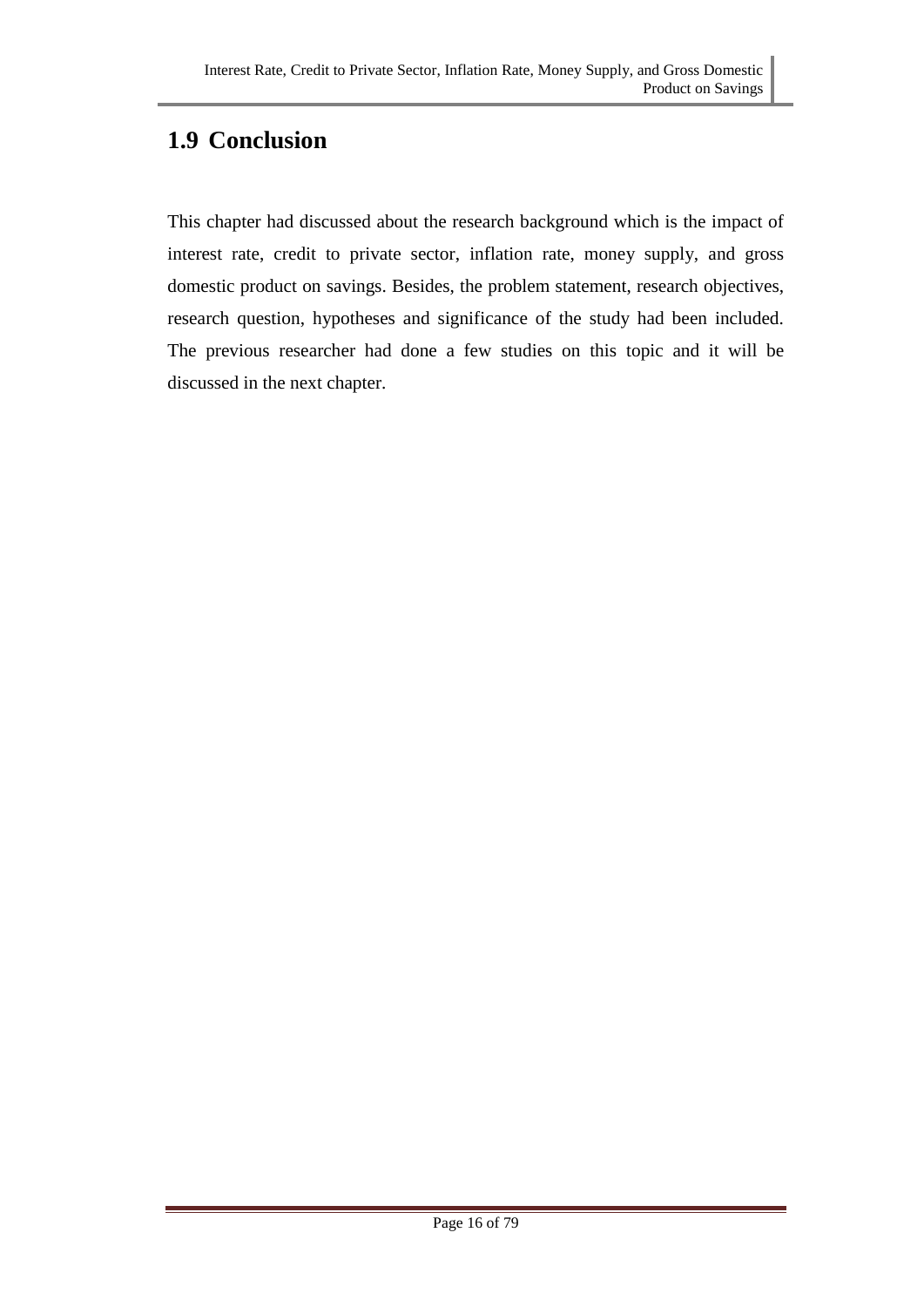# **CHAPTER 2: LITERATURE REVIEW**

## **2.0 Introduction**

In this chapter, empirical review on previous researches on the relationship of interest rate, credit to private sector, inflation rate, money supply, and gross domestic product on savings will be discussed for the purpose of determine the impact of independent variables on dependent variable.

## **2.1 Review of the Literature**

## **2.1.1 Savings**

Leff and Sato (1975) investigated the savings model and its appropriateness in developing countries. The researchers want to study the savings equation model in five countries which are Brazil, Costa Rica, Israel, Philippines and Taiwan. Data was obtained from the country tables of World Bank Data and International Financial Statistics and the observations were covering the period from 1952 to 1969 and Durbin Watson test was conducted. They found that all the parameter estimates for the four countries are positively significant except for Israel. Hence, the model is appropriate for all the four countries. However, savings behavior in Israel tends to be discussed further.

Howard (1978) examined the correlation between personal saving behavior and personal disposable income in five specific industrialized countries which are Canada, Germany, Japan, United Kingdom and United States. This paper studies the data from year 1976. The results show that saving and income is positive correlated and significant, while real-balance effect on personal saving was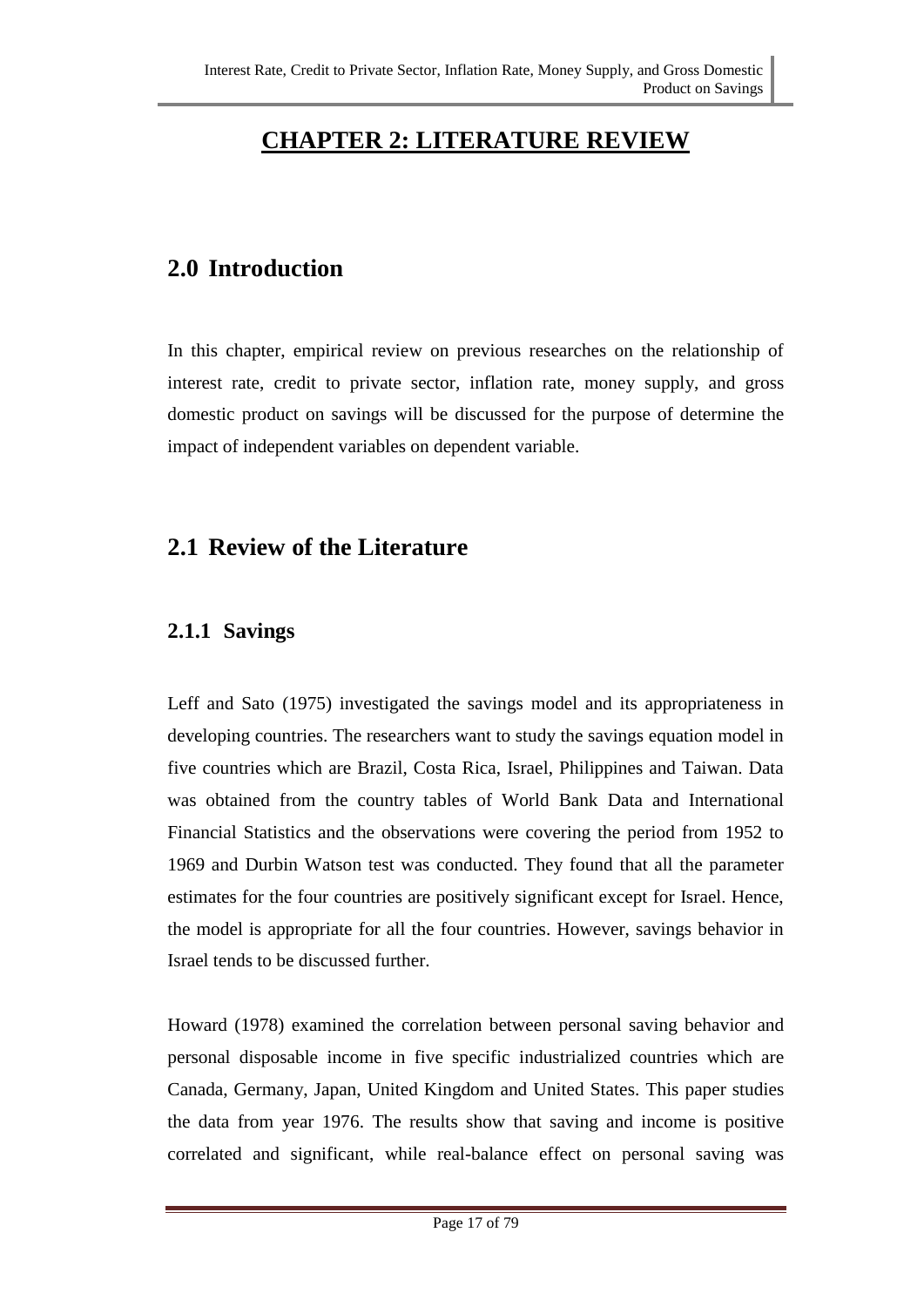negative correlated but significant. Ordinary least Squares (OLS or Cochrane-Orcutt iterative procedure) were used for analyzed the data.

Pesaran and Evans (1984) studied on the consequences of changing consumer prices and capital gains and losses on the total savings of United Kingdom personal sector. The variables used in this study are current real disposable income, capital gains and losses, and current real value of initial assets. Data used are annual data from 1953 to 1981 in United Kingdom and the methods used are Ordinary Least Squares (OLS) and maximum likelihood. The results obtained in this study show the proposed model are consistent with previous research. Moreover, capital gains and losses are highly significant to enlighten variations in the saving ratio.

Loayza, Schmidt-Hebel, and Serven (2000) investigated on the policy and non policy factors in saving behavior by using large, cross-country and time-series data. Method used for this research is reduced-form approach. The authors use the data from World Bank which including from year 1966 to 1995. Empirical evidence shows private saving rates are highly correlated with growth rate of real per capita income and private savings rate will be affected by financial liberalization.

### **2.1.2 Interest rate and Inflation**

According to Fisher (1930), the expected rate of inflation was reflected by the movement of the nominal interest rate. This hypothesis was known as "Fisher Effect" and was being widely accepted by the economists in many industrialized countries. It indicates how real interest rate plays its role in this rapid changes economy. Mitchell (2006) studied the relationship between expected inflation and the nominal interest rate using Johansen's co integration testing approach. Using the data from April 2000 to July 2005, the results have proved that Fisher hypothesis exists in the long run relationship between expected inflation and interest rate. The Fisher hypothesis also point out that expected nominal interest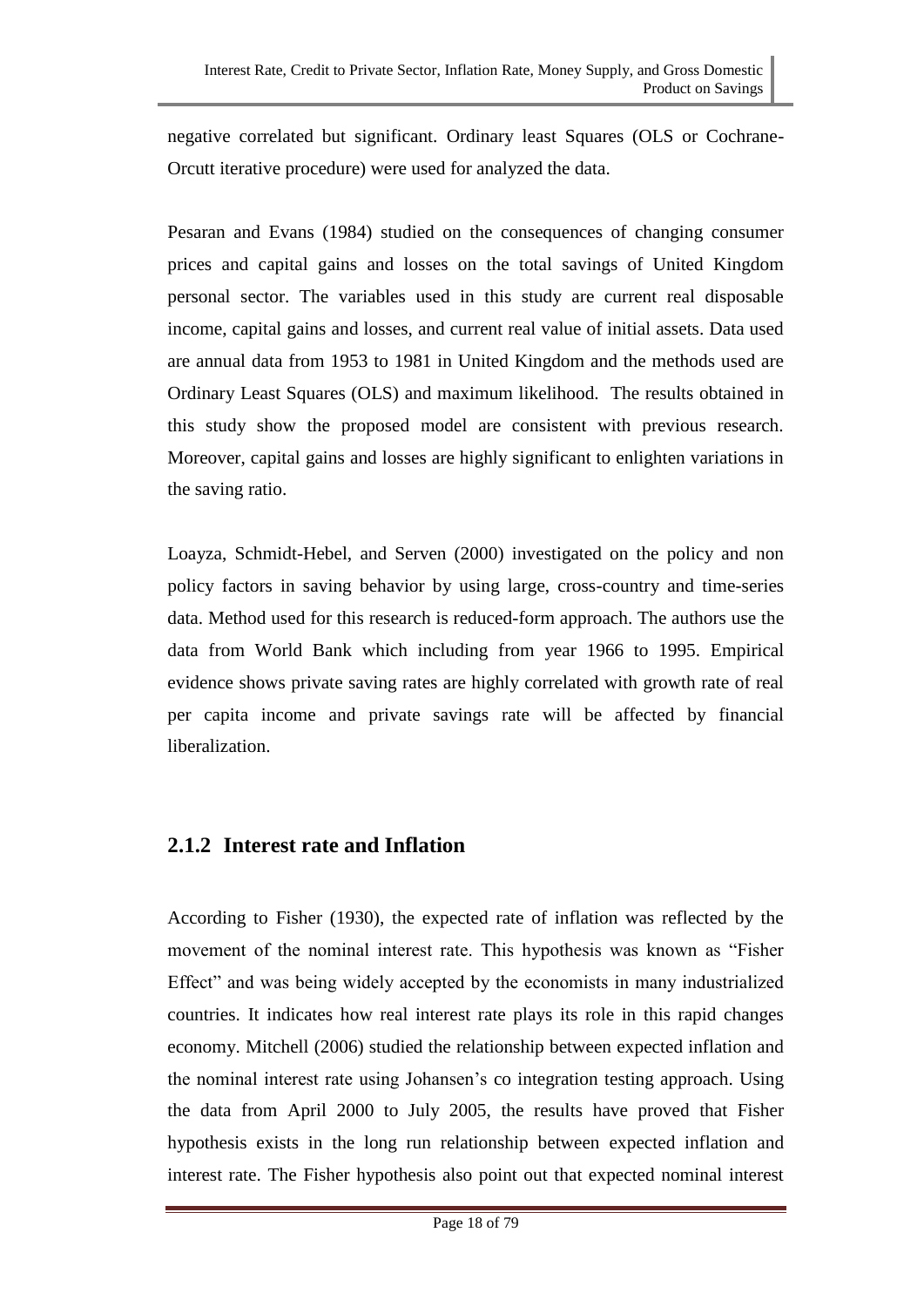rates on financial instruments or assets should move with expected inflation and have same trend in the long run. It means that the nominal interest rate should adjust one-to-one with the expected rate of inflation. In accordance to Irwin Friend (n.d.), there are positively correlated between expected interest rate and expected inflation. These results are strongly supports the Fisher hypothesis which stated that expected nominal interest rates on financial assets should move constantly with expected inflation. Based on Livingston data, the measures of expected nominal interest rate to the measure of expected inflation had been study from year 1946 to 1979. It implied that one percentage increase in the interest rate will tend to increase one percentage in inflation.

Robert Mundell (1963) determined the inflation and real interest based on the intersection of two schedules Hicksian liquidity preference money supply (LM) and investment saving (IS). IS curve is to measure the value of real interest rates and real money balances. The curve shows downward sloping when the interest rate increase, investment will decrease therefore deflation will occur. On the other hand, LM curve show the interaction between money interest rate and real money balance. It shows a negative impact because when money interest rate is low, the demand for real balance will be higher.

## **2.1.3 Inflation and Savings**

In addition, Davidson and MacKinnon (1983) observed the positive relationship between the inflation and savings in Canada and United States by using the quarterly time series data to estimate. They found out that inflation will leads to higher savings rates and this result turn to be supported by Deaton's hypothesis as well. In order to study the effects of inflation on savings, Heer and Suessmuth (2006) accomplish regression analysis that available in United States data from year 1965 to 1998. Both of them found that inflation does not affect the savings significantly. Moreover, Irwin Friend (n.d.) also examined that investment has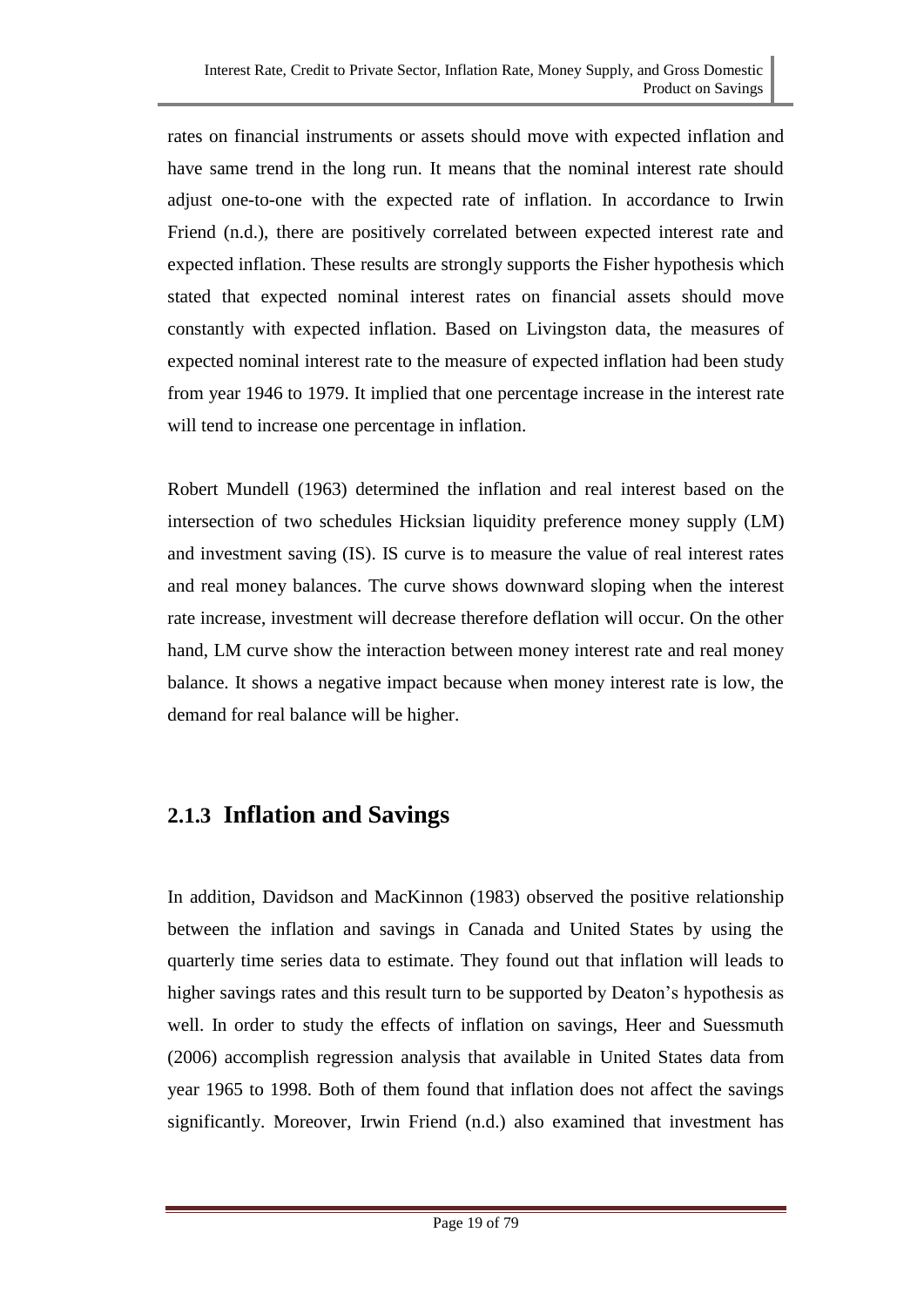been reduced by inflation which the uncertainty associated with the inflation will leads to increase in the real cost of equity financing.

Bulkley (1981) studied and generalized the rationale theory regarding the positive correlation between the inflation rate and the savings level. The duration of analysis was from 1958 to 1975. A simple estimated regression model was build up which include all the variables such as savings, income, interest rate and inflation rate. These data was obtained from Blue Book in United Kingdom which was also known as National Income Accounts. The major findings indicate that the observe correlation cannot be explained in terms of their proxy variables simply. Overall, this study revealed that negative causal relationship between inflation and savings exists.

Sternberg (1981) examined the relationship between inflation and savings and also studies the consumer behavior. The period of analysis was from 1962 to 1978 and the quarterly data was obtained from the National Account Statistics. Lagrange Multiplier (ML) and Durbin Watson (DM) approach were being used to test the regression model. The results show that when inflation rises, the income was decrease and hence the savings will also fall. Throughout the analysis, researcher found that inflation has a negative correlation and significant effect on savings. The outcome obtained from the studies also state that long run coefficients tend to require more detail analysis and empirical testing on it.

The data obtained by Byrd (1984) and was from international Financial Statistics for monetary data while income, sales, and price data are taken from Chinese Statistical Yearbook (1984). For the household savings data, it is taken in urban and rural area's saving deposits over the year. The study is done based on China's data. Virtual prices are used to substitute into the model and the results indicates that there is a negative relationship and significant real interest rate effect on consumption and nominal interest rate will influence savings behavior in China.

Wachtel (1977) had examined the relationship between inflation and saving behavior. The data tested in two separate periods, which is from quarter one of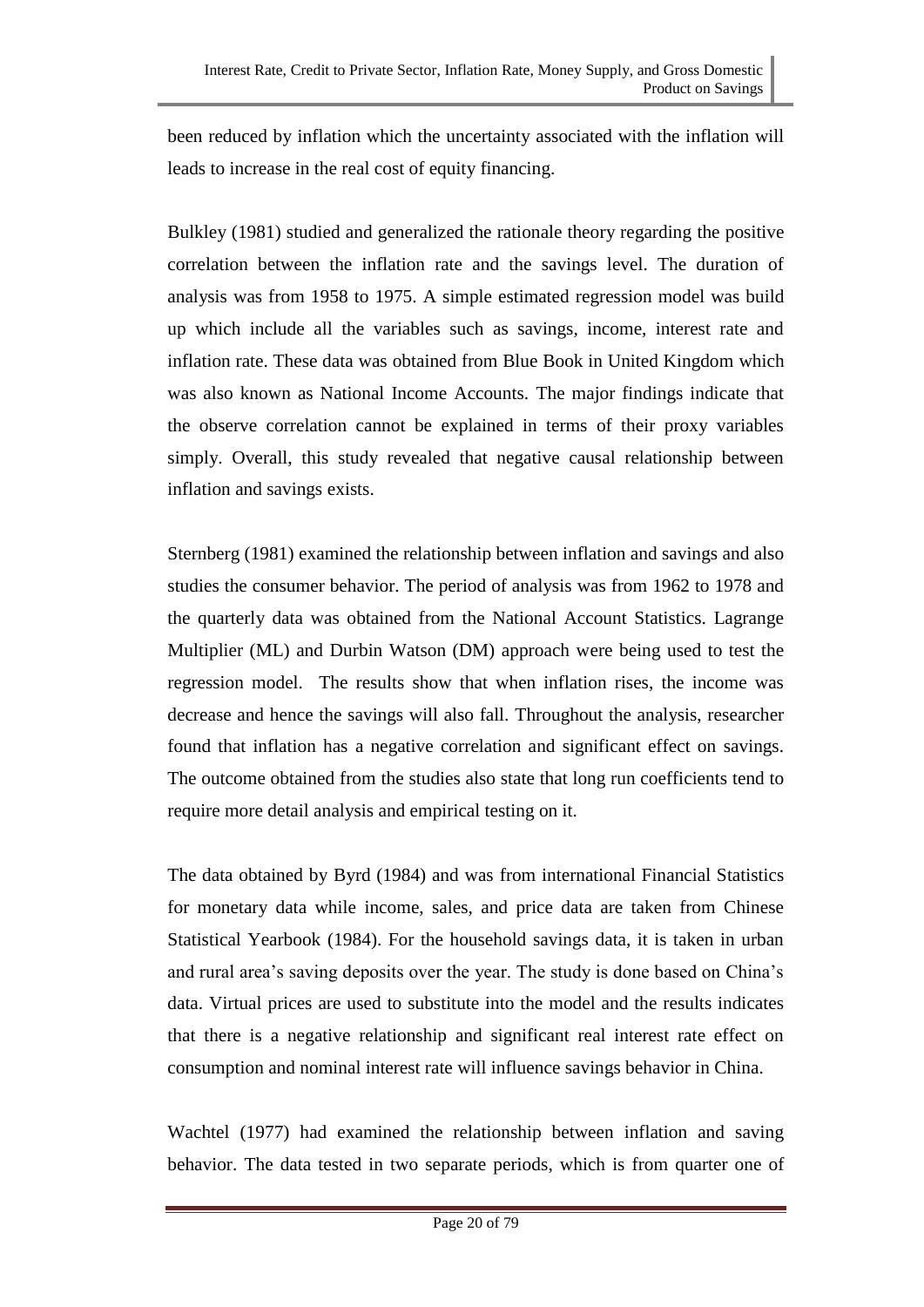1955 until quarter four of 1964 and quarter one of 1965 until quarter three of 1974 in United States and the model applied is Ordinary Least Squares (OLS). The variables used in the study are personal consumption expenditures, number of households, inflation uncertainty measurement, the real disposable income per household and savings flows. The result is significant and it can be applied precisely in estimating inflation effects on saving difficult.

Sultana and Syed (n.d) examined the important determinants that can stimulate the savings and investment. They obtained the data from State Bank of Pakistan annual report which including the annual data on savings and investment covering from year 1972 to 2007. They also collected the time series data from different Economic Surveys. The study placed the savings and investment as two dependent variables in two different types of forecasting models. Autoregressive Distributed Lag model is to detect the long run and short run relationship in conjunction with the Dickey Fuller and Augmented Dickey Fuller unit root tests were being used in this study. The findings indicated that the data was stationary and then proceed to the unit root test. A significant long run relationship between inflation and savings was found. However, it was found that inflation was negatively related to savings. Meanwhile, the relationship between interest and savings was significant and negative in the long run.

### **2.1.4 Interest rate and Savings**

In accordance with Keynes (1936), the effect of interest rate in long run is subjectively lead to the changes in savings. Meanwhile, an increase in interest rate will make the savings rate become higher and vice versa. According to Munir, Ullah Awan and Hussain (2010), the real interest rate is positively affecting the private investment in the long run. This study is conducted from the period 1973 to 2007 and the ARDL Bounds Testing Approach is applied in time series data. Furthermore, these results being obtained are also consistent with the McKinnon – Shaw hypothesis, which point out that as interest rate increase will tend to have higher amount of savings. Not surprisingly, this hypothesis becomes reliable as it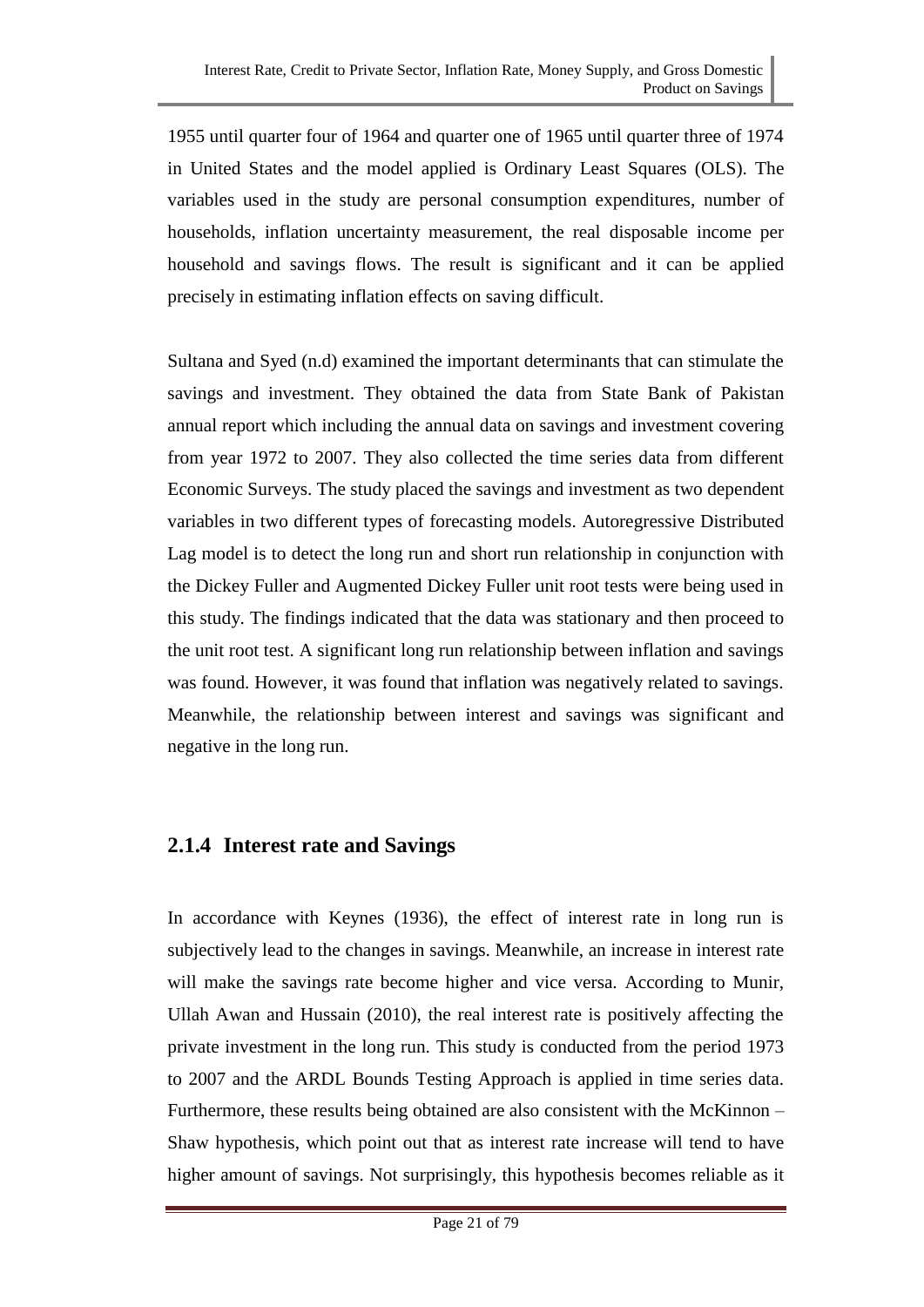is supported by Athukorala (1998) which determined high interest rate encouraged the investment through self financed savings in India. Besides, Mikesell and Zinser (1973) discovered that the responsiveness of savings tend to increase the real rate of interest which is positive effect on the savings. Thus, the results are found to be consistent with McKinnon (1973) which argued that the interest rate tends to have positive impact on savings.

Glyfason (1993) investigated the relationship between the household saving behavior and interest rate on savings. The empirical results from 1897 until 1990 of the previous researches are provided. He classified the variables into two categories which are divided into endogenous and exogenous variables. The variables include interest rate, savings and the growth. Exogenous growth model and endogenous growth model was being developed for this study. The result was found to be consistent with the previous studies that there is positive long run relationship between interest rate and the saving.

Gupta (1987) examined the aggregate savings, financial intermediation and interest rate. In this study, they used pooled time series cross sectional data which cover the period from 1967 to 1976. The data collected was including twenty two different countries which comprises of Latin America and Asia countries. The lagged savings (LS) coefficient were found to be insignificant. The findings show that the impact of income was significant on savings. Moreover, savings tend to increase when interest rate increase. However, both the expected inflation rate and interest rate are found to be not statistically significant. In contrast, Fry (1988) found that the significant relationship between interest rate and savings exist.

Kendall (2000) studied the government's interest policy in Guyana during year 1965 until 1995 in order to determine the appropriateness and effectiveness of savings and growth. The study evaluates the McKinnon-Shaw hypothesis in relation to the Guyanese economy. There are two hypotheses with respect to the impact of financial liberalization on savings, investment and growth. First will be the rise in the expected real deposit interest rate caused the increased savings income ratio to increase. Second hypothesis will be the income expands with the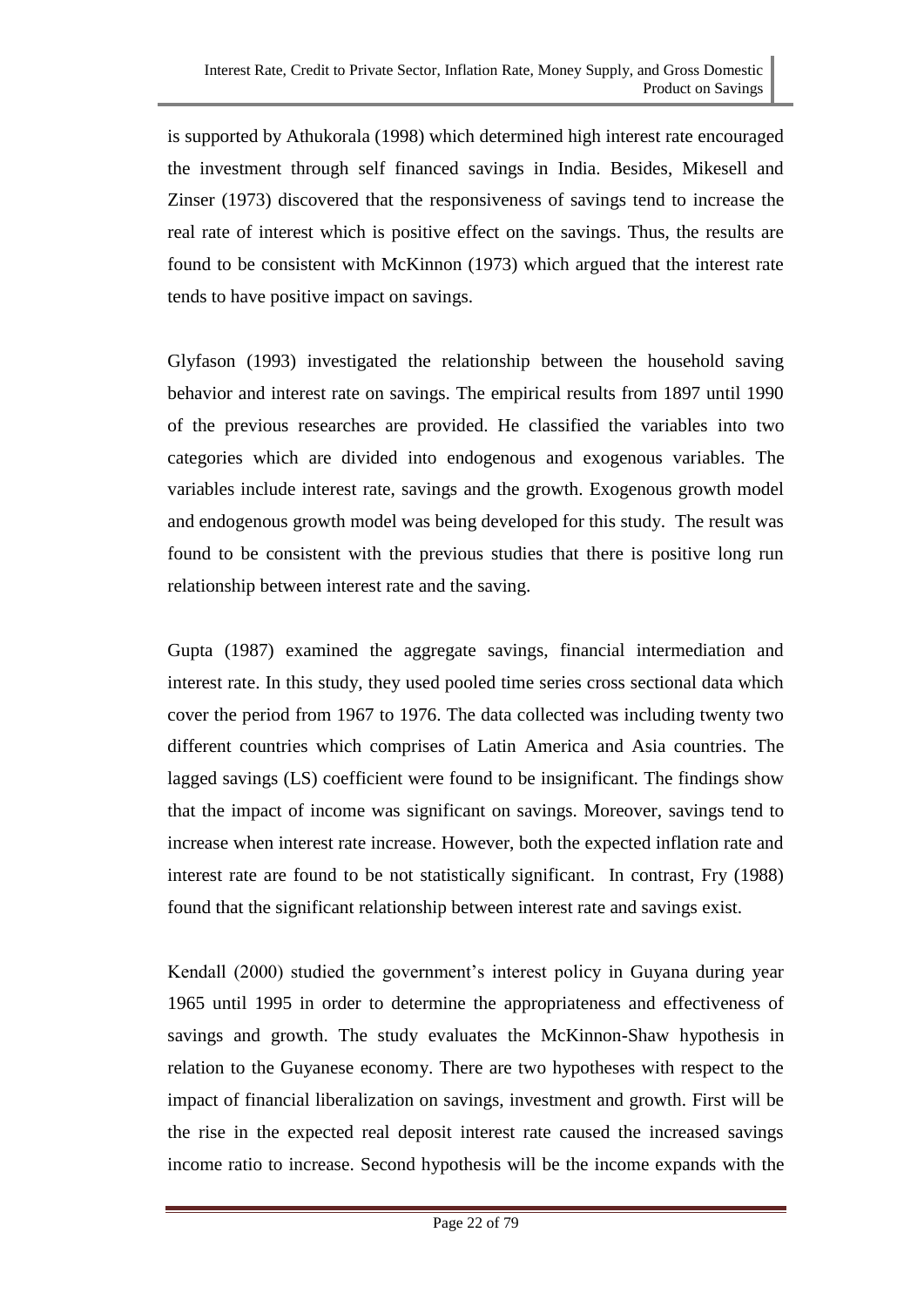increase in expected real deposit interest rate. The result obtain is matched with the McKinnon-Shaw hypothesis and the inappropriateness of the policy of financial repression is being underscored.

In the empirical study done by Chen (2002), he investigated the causal relationship between interest rates, savings and income in the Chinese economy. The data from 1952 to 1999 is being tested by using the co integration test auto regression (BVAR). The empirical result obtain from the test shows that there is a stable long run relationship between interest rates, savings and income. In addition, there is unidirectional causality runs from savings to income, indicates that developed financial institutions can promote economic growth.

### **2.1.5 Gross domestic product and Savings**

The impact in financial sector which is in terms of savings, investment and GDP growth in Ghana has been conducted by Asamoah (2008). Asamoah (2008) used regression analysis and savings-investment models to examine how the impact in financial sector on savings, investment and GDP growth. The finding that carried out by this researcher is savings in financial services, investment and GDP growth will cause the rate of capital rises.

Other than that, Romm (2003) studied the relationship between savings and economic growth in South Africa. The data was obtained from the Wharton Economic Forecasting Associates database, South African Reserve Bank Quarterly Bulletins 1946-1992 and ERSA (Human capital data and political instability indexes) by using the Johansen Vector Error Correction Model estimation technique (Johansen and Juselius (1990) and Johansen (1991). This technique indicates the long-run equilibrium relationships and short-run dynamics in different point of view. Romm (2003) found out that in an efficient capital market, growth can be inhibited by savings reduction due to lack of liquidity constraints. On the other hands, human capital and innovation of technology are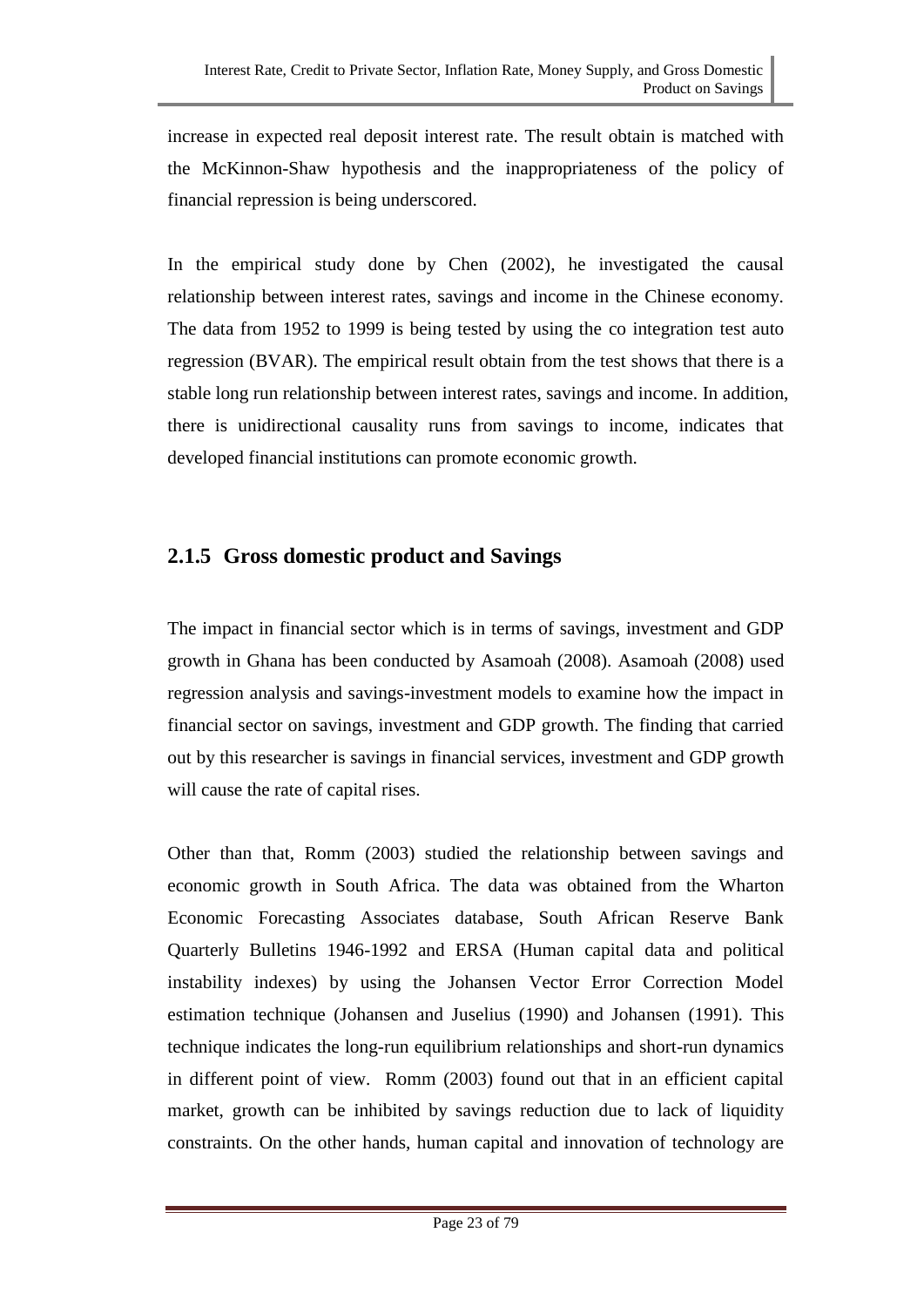directly affecting the growth which may lead to an increase in saving rate and also investment rate. Therefore, it is bi-directional effect between savings and growth.

Ozcan, Gunay and Ertac (2003) carried out that gross domestic product income (GDPI) was negatively correlated to savings. They also stated that some developed and more advanced countries have the potential to save more.

Basically the purpose of savings for a country is to be reinvested domestically and contribute to higher growth rate in future. Based on the analyses researcher estimated that when a country has both lower and higher level of old age dependent it will lead to increase in savings on growth. In addition, savings rate will drop when the retirees try to make the consumption smoothly and thus can help to sustain the stability of the economic growth trend. GDP and population aging show negative relationship cause old age dependent leave the labor force. The more number of workers leave the labors force, the greater the slowdown in economic growth and decline in savings. The fluctuation of savings rate affect the long run and short run of the economic growth.

Waithima (2008) examines the causal relationship between the saving rate and economic growth in Kenya. The data was obtained from World Development Indicators by using the Granger Causality test which used to examine the relationship between saving and economic growth. In this paper, the result shows that there is no causality effect between growth in growth domestic saving and growth in GDP. However, a weak causality from GDP per capita to private saving was found.

### **2.1.6 Money supply and Savings**

According to Haron and Azmi (2006), they point out that there is positive relationship between money supply and savings. Monthly data had been cover in this study from January 1990 to December 2003 to examine the determinants of deposit levels for both Islamic and conventional banks. Theoretically, increase in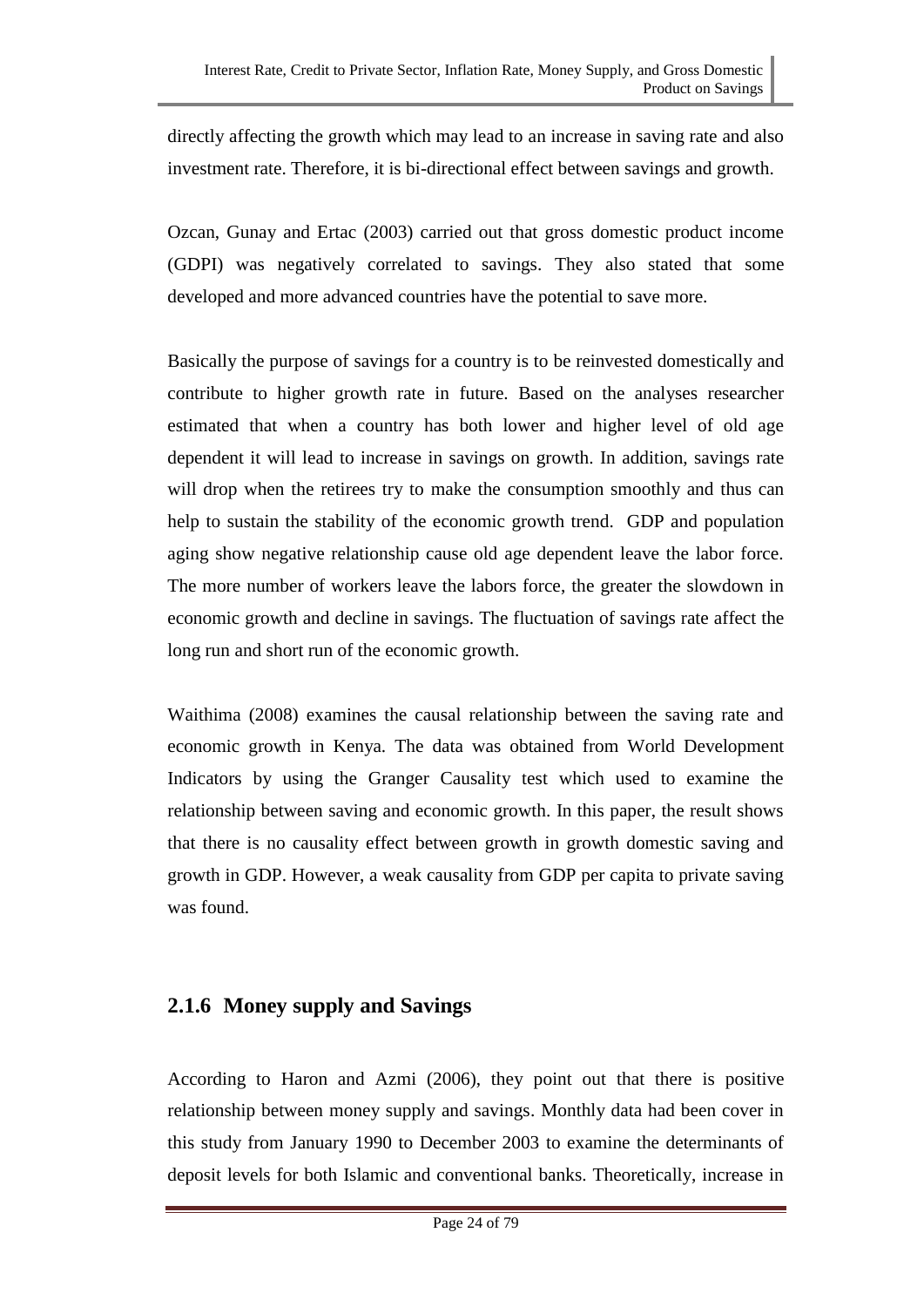money supply will tend to reduce the cost of borrowing. Hence, it leads individual tend to borrow more and the consumption will increase as well. However, money supply and savings account are positively correlated in relation with the liquidity preference theory, in which the theory states that increase in money supply will tends to have more money to be held for speculative motive.

Davidson (1968) had conducted a study on the correlation between money, portfolio balance, capital accumulation and economic growth. The variables are tested to determine the role of money supply based on Keynesian system in the real world. In this paper, results show that amount of savings influence the investment, and influence the level of money supply.

## **2.1.7 Credit and Savings**

An empirical investigation had been done by Harrabi, Bousrih, and Salisu (2007). They investigated on the relationship between debt relief and credit to private sector. This investigation is done in African since year 1988 until 2004 by using panel data method. The results show that in short term, debt relief will not have positive impact towards the credit to private sector. Yet, they are positive related in long term.

Bertocco (2009) examine the savings and credit supply causal relationship and the significant between the two macroeconomic variables. The researcher found out that the significant relationship and impact on savings are considered by the consumer behavior. The amount of credit supply is related to the consumers saving decision regarding their purchasing options. When consumer chooses to deposit the money into the bank rather than spend on purchasing, it indicated that the credit supply will be increase and the relationship is significant.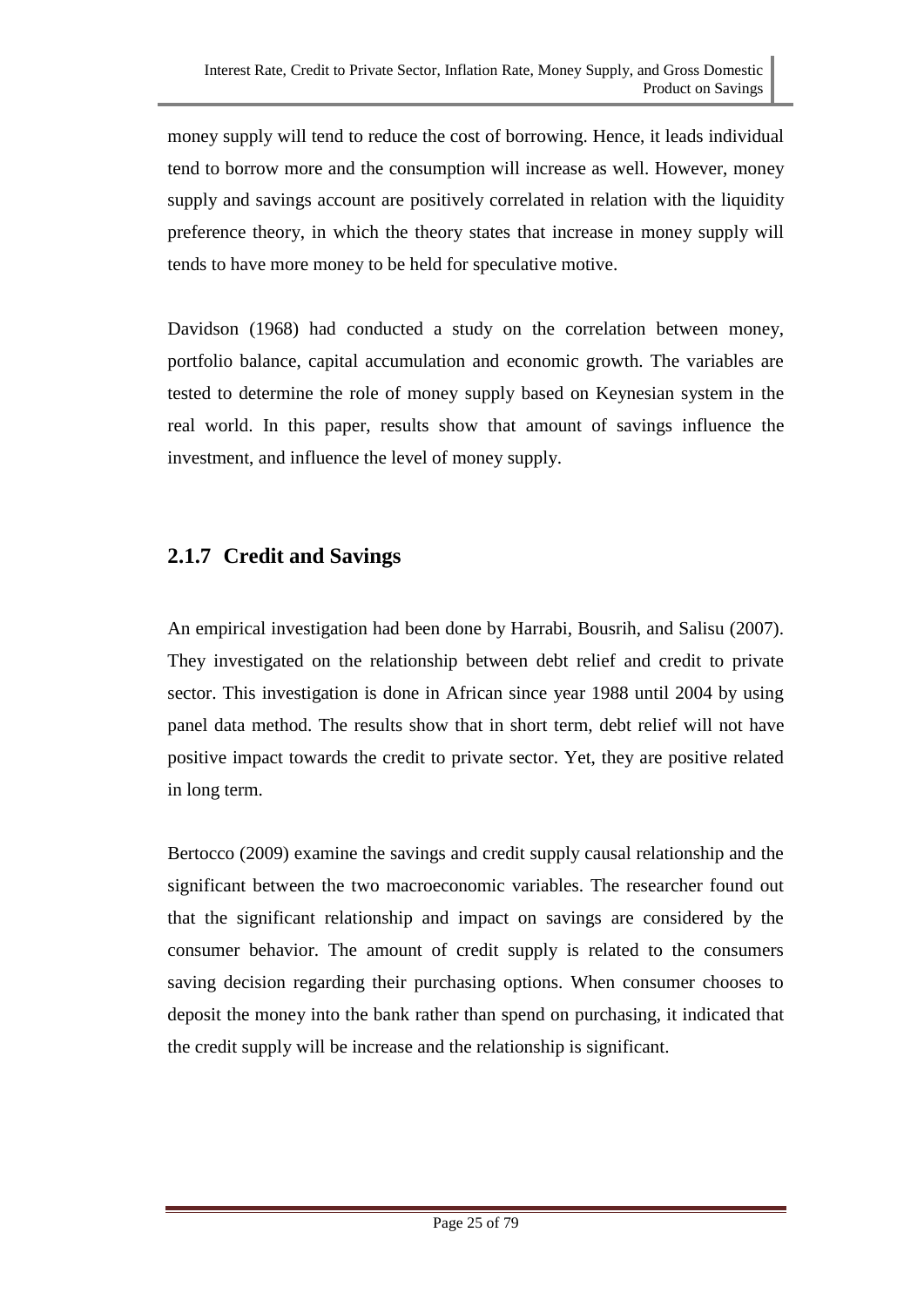### **2.1.8 Other determinants of savings**

Agrawal and Sahoo (n.d.) used time series techniques to estimate the long-run total and private savings functions for Bangladesh. The researchers using the Granger Causality test and found out there is bi-directional causality between savings and growth. Besides that, the researcher used the Autoregressive distributed lag (ARDL) and Forecast Error Variance Decomposition (FEVD) analysis to test on the hypothesis. FEVD analysis is carried out by using VAR framework is consistent with the causality results obtained using the Granger causality test as well as the estimated savings functions. The ARDL estimation showed that there is a stable and long-run equilibrium relationship between total savings rate, economic growth, and dependency rate, banking density, interest rate and foreign savings.

Ozcan, Gunay and Ertac (2003) studied the determinants of savings in Turkey. They obtained the data from World Saving Database (WSD) for the private and public saving rates. Meanwhile two interest rate variable was taken from the data in order to get the correct value which was interest rate on savings deposits and discount rate from the database of the Turkish State Planning Organization (SPO). Unit root test was used to measure the ADF statistics and significant lag with significant t-value. Results indicate that the variables that effect on savings are more likely to happen in the long term impact rather than the short term impact. Income was found to be positively correlated with savings. In Turkey, inflation was alert and able to capture the fluctuations movement of the macroeconomic. Thus, private savings was positively impact by the inflation. The effects of current account deficit and terms of trade on private savings are positive. The result was consistent with the previous researcher who conducts cross country studies. (Loayza *et al*., 1999). Furthermore, the money to GDP ratio is found to be positively correlated. When there is an increase in financial depth, money supply of M2/GNP ratio will also increased which is an important condition in Turkey.

Jongwanich (2010) studied the determinants of personal and household savings in Thailand. Data was obtained from the National Income Account in Thailand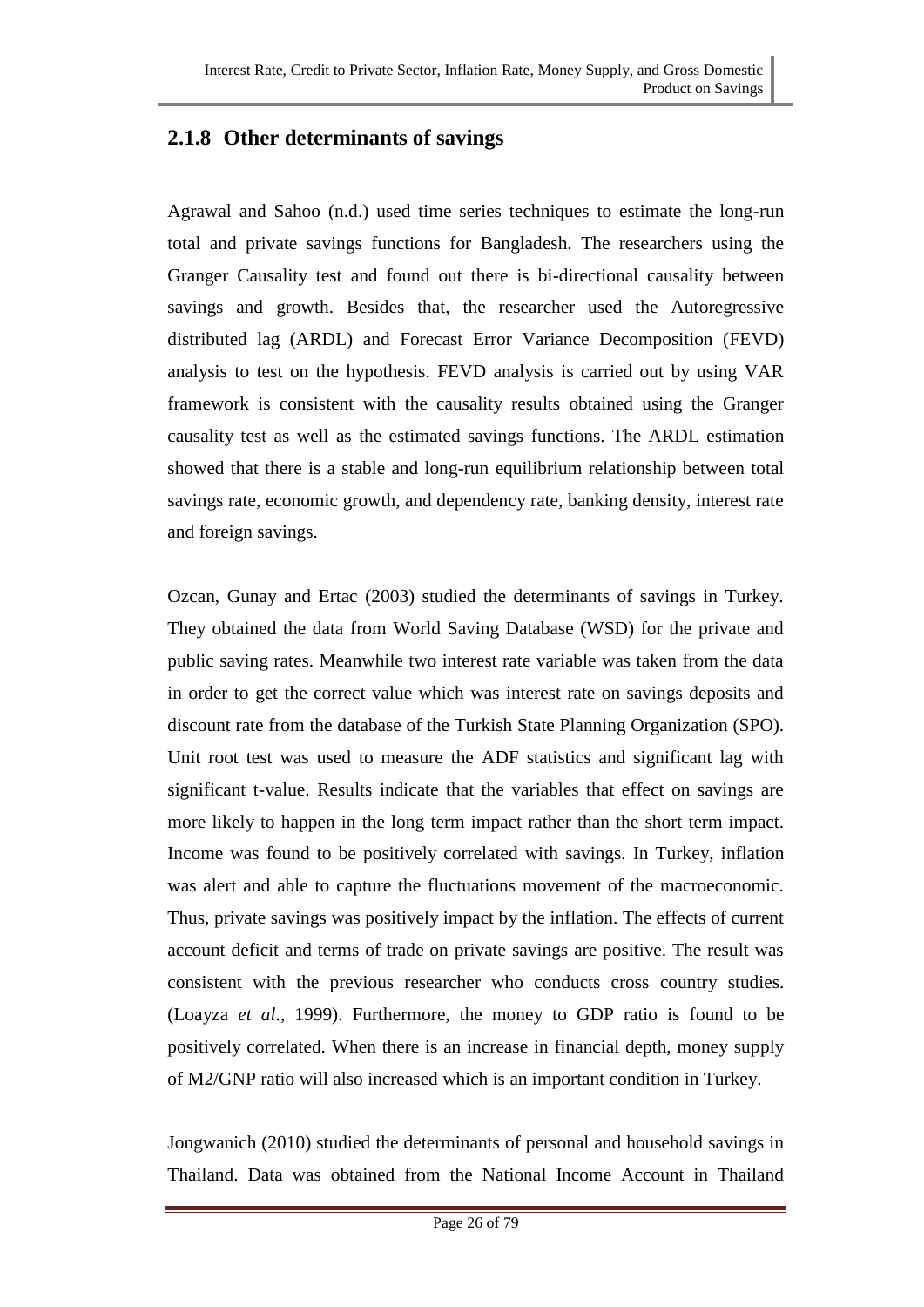which is related to the private and public savings. He conducted the statistical testing using Augmented Dickey Fuller (ADF) test and Autoregressive Distributed Lag (ARDL) approach which was tested on short run dynamic without ignoring the long run information. The result shows that there is a long run relationship between private and household savings. It also states that the growth rate has a positive impact on the savings both in the long and short run. Thus, their savings tend to raise more when they have high income. This result achieves is consistent with the previous researcher (Modigliani, 1993) and (Loayza *et al*., 2000). Besides that, real income tends to be insignificant due to the credit constraint happens. When the credit starts to decrease, it is found that the savings will increase. It indicates that they are negatively correlated in the long run as well as short run. Credit constraint is a common thing which happens in most of the developing countries and it may limit the role playing by interest rate. In addition, interest rate has positive impact on savings but is insignificant. Researcher also found that inflation and savings tend to move in the same direction which means they are positively correlated. It is because uncertainty increase when inflation occurs, it encourages and motivate the individual to save more as a precaution in order to face with any unexpected or emergencies needs. For terms of trade, savings will decrease when there is a decline in terms of trade. It happens both in the long and short run.

## **2.2 Proposed Theoretical / Conceptual Framework**

Interest rate is one of the important components that being taken into consideration in explaining the savings behavior of individual. According to Classical economists, savings is a function of interest rate. People will save more or invest more in the banks at higher interest rate and willingness to trade off their present for future consumption. Therefore, the higher the interest rate, the more the savings will be. This theory was argued by Keynes (1936) which the changes of interest rate could affect the social habits greatly in long run.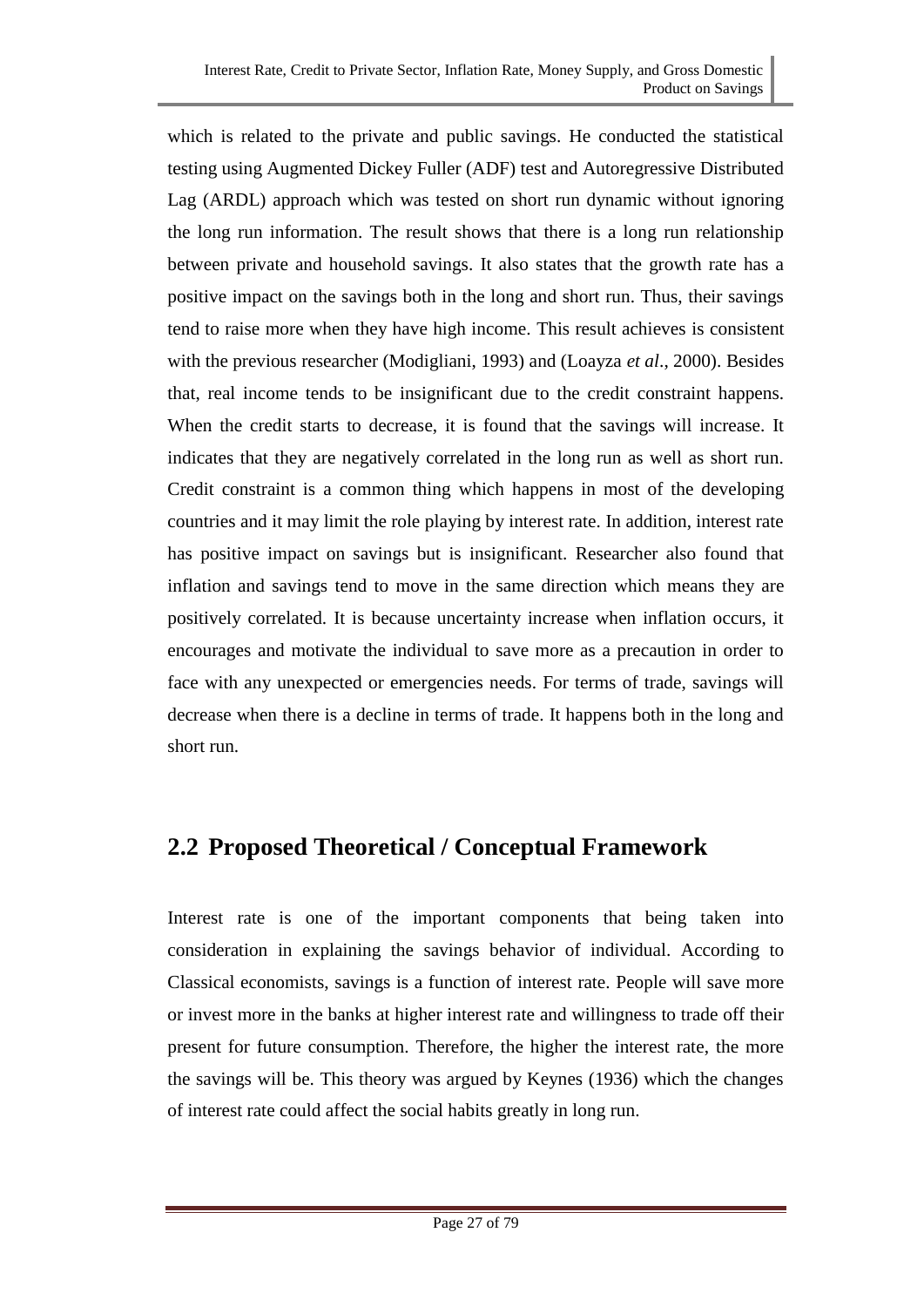Other than that, the level of interest rate will become negative if facing the high inflation level. A higher inflation tends to weaken the purchasing power of a currency. This is because as the money value is getting more valuable, it tends to be in reducing the supply and if the money is getting cheaper, it will tend to be overflowing supply. But nowadays, interest rates are high if money is shortage of supply, then the inflation getting low as the overall price declines. People can buy fewer products with less money to spend now and weaker purchasing power compared to previously. This is the reason why the higher interest rates will lead to lower inflation and vice versa.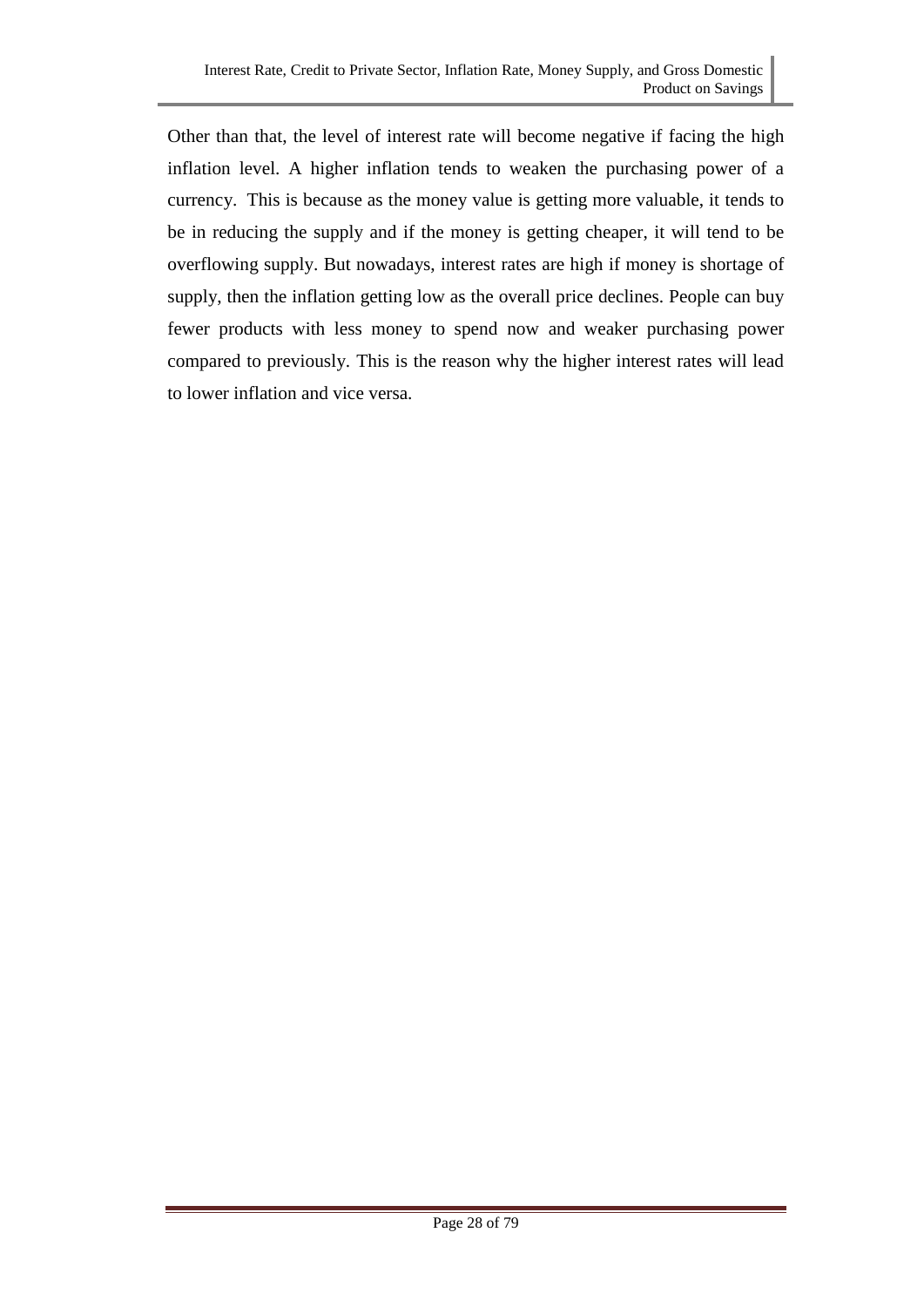# **CHAPTER 3: METHODOLOGY**

### **3.0 Introduction**

The methodology that used to meet the main objectives will be discussed further in this chapter. It includes the data collection methods, definition of variables, and method of data analysis. The data to be used in this study will be panel data which include both time series data and cross sectional data and using Pool Mean Group as the statistical approach. Hausman test will be used for diagnostic checking after all tests had been done.

### **3.1 Scope of study**

To achieve the objective, this study had been selected few countries in specific regional, such as American countries (Argentina, Brazil, Canada, Ecuador, Mexico and Venezuela), Asia countries (China, Indonesia, Japan, Korea, Malaysia, Philippines, Singapore and Thailand, European countries (Denmark, Finland, Malta, Norway and Switzerland) and lastly is the Middle East countries (Cyprus, Egypt, Israel and Turkey. The Pooled Mean group will be employed to examine and study the integration between dependent and independent variables from the year 1981 to 2008 annually. The details of the variables are show as below:

| <b>Variables</b>         | <b>Proxy</b>   | <b>Explanation</b>                       | <b>Source</b> |
|--------------------------|----------------|------------------------------------------|---------------|
| Savings                  | <b>NNS</b>     | net national savings (% of GNI)          | World Bank    |
| Interest rate            | <b>DIR</b>     | real interest rate on savings deposits   | World Bank    |
| Credit to private sector | <b>CR</b>      | credit to the private sector (% of GDPI) | World Bank    |
| Inflation rate           | <b>CPI</b>     | consumer price index                     | World Bank    |
| Money supply             | M <sub>2</sub> | ratio of money plus quasi-money to GNP   | World Bank    |
| Gross domestic product   | <b>GDP</b>     | GDP per capita growth (annual %)         | World Bank    |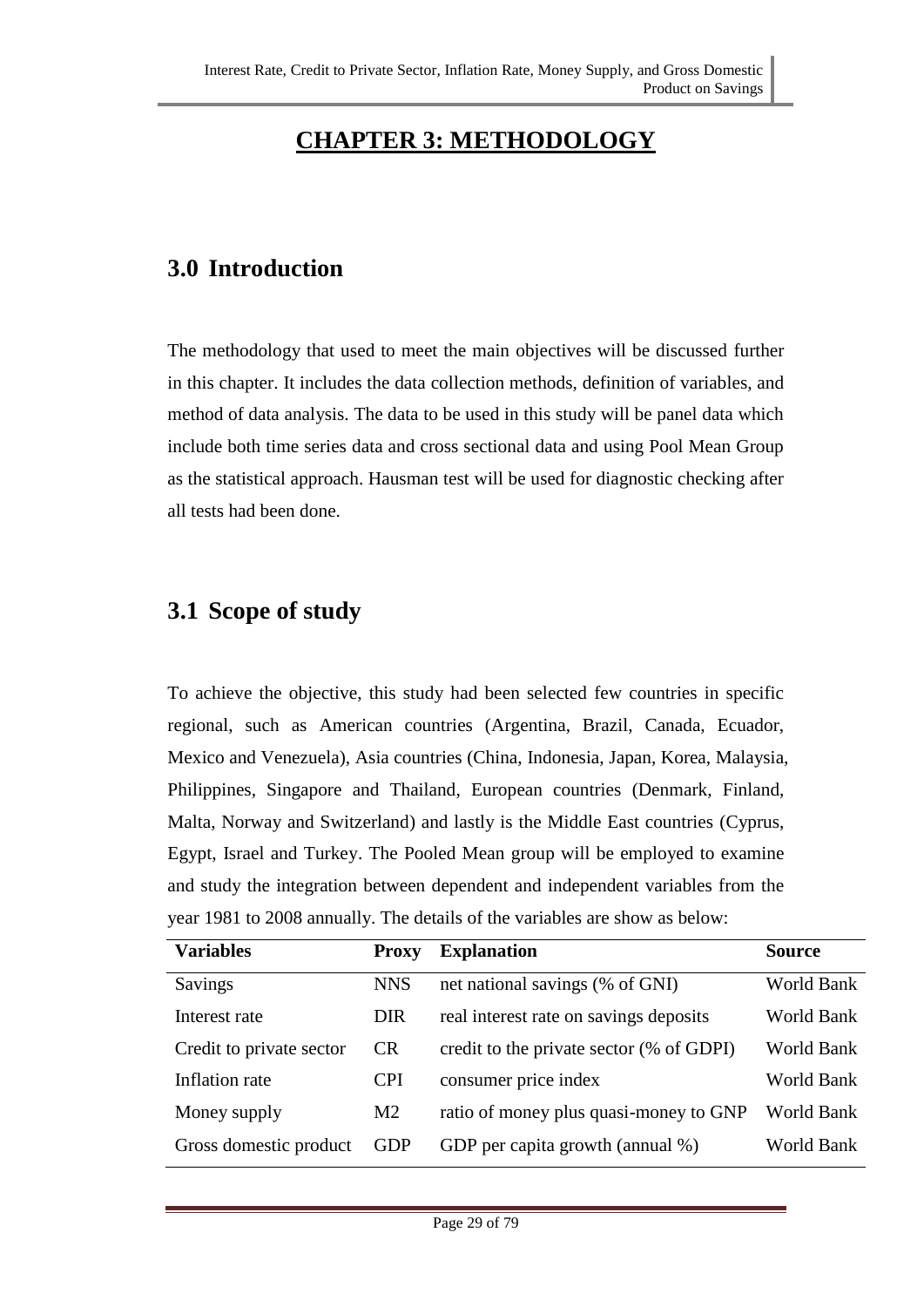# **3.2 Model Specification**

The model used in this research is referring to Ozcan, Gunay and Ertac (2003) as below:

 $NNS_t = \beta_0 NNS_{t-1} + \beta_1 DIR_t + \beta_2CR_t + \beta_3CPI_t + \beta_4 M2_t + \beta_5GDP_t$ Equation 3.1

Where,

| $NNS$ = net national savings                |
|---------------------------------------------|
| $=$ real interest rate on savings deposits  |
| $=$ credit to the private sector (% of GDP) |
| $=$ consumer price index                    |
| $=$ ratio of money plus quasi-money to GNP  |
| $=$ GDP per capita growth (annual %)        |
|                                             |

# **3.3 Definition of Variables**

Variables used in this study are as follow:

### **3.3.1 Dependent Variable**

#### **3.3.1.1 Savings (NNS)**

Savings is refers to the gross private disposable income. It is kept for transaction and precautionary motive purpose. The data used is from year 1981-2008.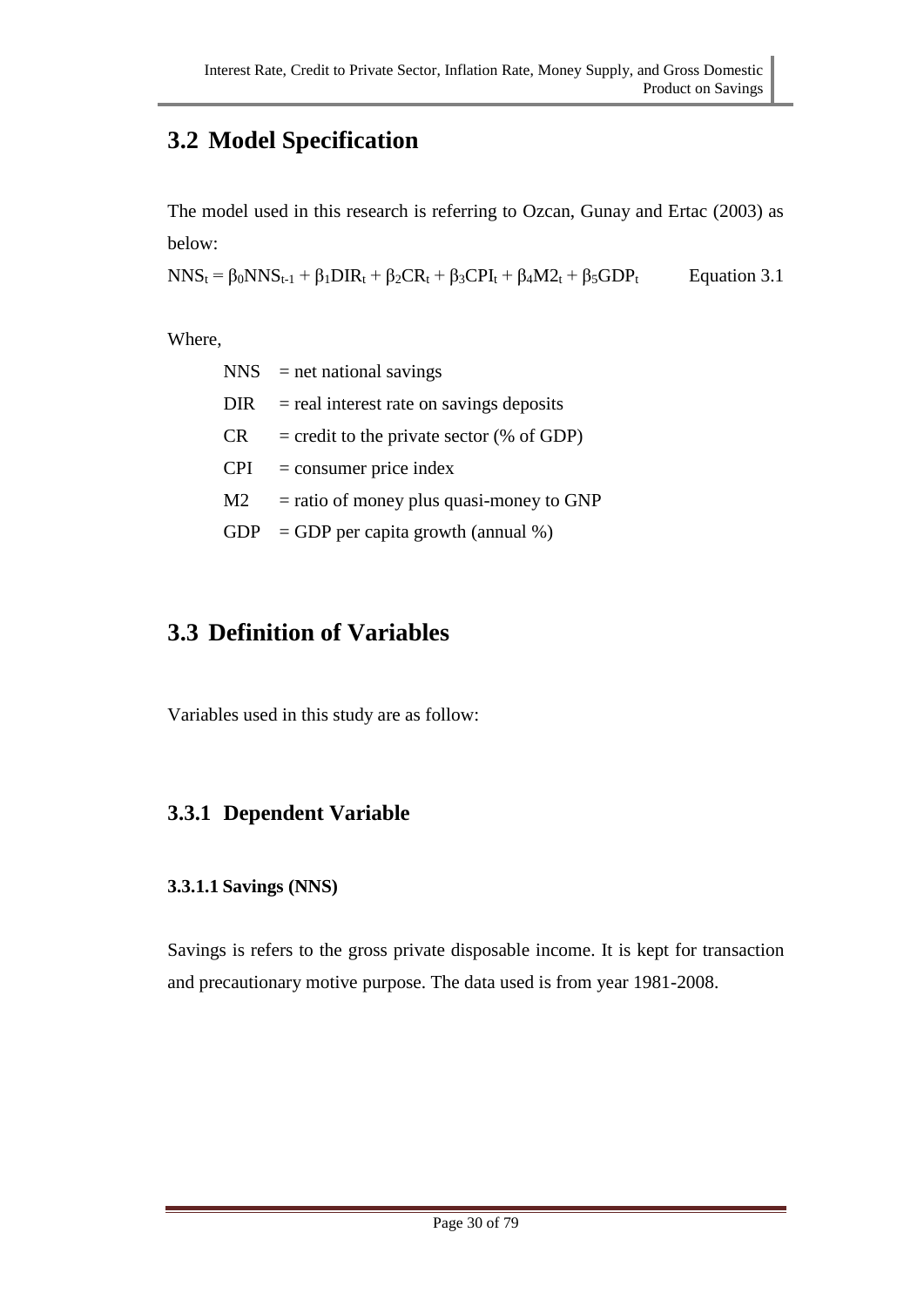### **3.3.2 Independent Variables**

#### **3.3.2.1 Interest rate (DIR)**

Interest rate is a rate of amount that is being charged to the borrower or lender according to the principal it is expressed as a percentage. To measure the borrower's real cost of funds and lender's real yield, real interest rate are used in this study which has been excluded the effects of inflation. It is expected to have a positive relationship with the dependent variable as the interest rate increase, the savings will also increase and vice versa. The expected sign between interest rate and savings is positive sign.

#### **3.3.2.2 Credit to private sector (CR)**

Credit to private sector is indicated as ratio of bank credit to the private sector to nominal GDP which has been proved as a good measurement of financial sector development. Government's credit by central bank and bank are excluded. It is important to determine how the resources being transferred and fully utilize by the intermediary sector. It is found that the credit to private sector and savings is positive related.

#### **3.3.2.3 Inflation rate (CPI)**

Inflation rate is meant by increment in prices of goods and services. It can be affected by the demand of the purchasers as well as the purchasing power. It indicates that negative correlation between inflation rate and savings. According to Intertemporal Consumption Theory, it argues that the highest the inflation rate, people will choose to save more instead of consuming more. Therefore, the expected sign between inflation rate and savings is negative.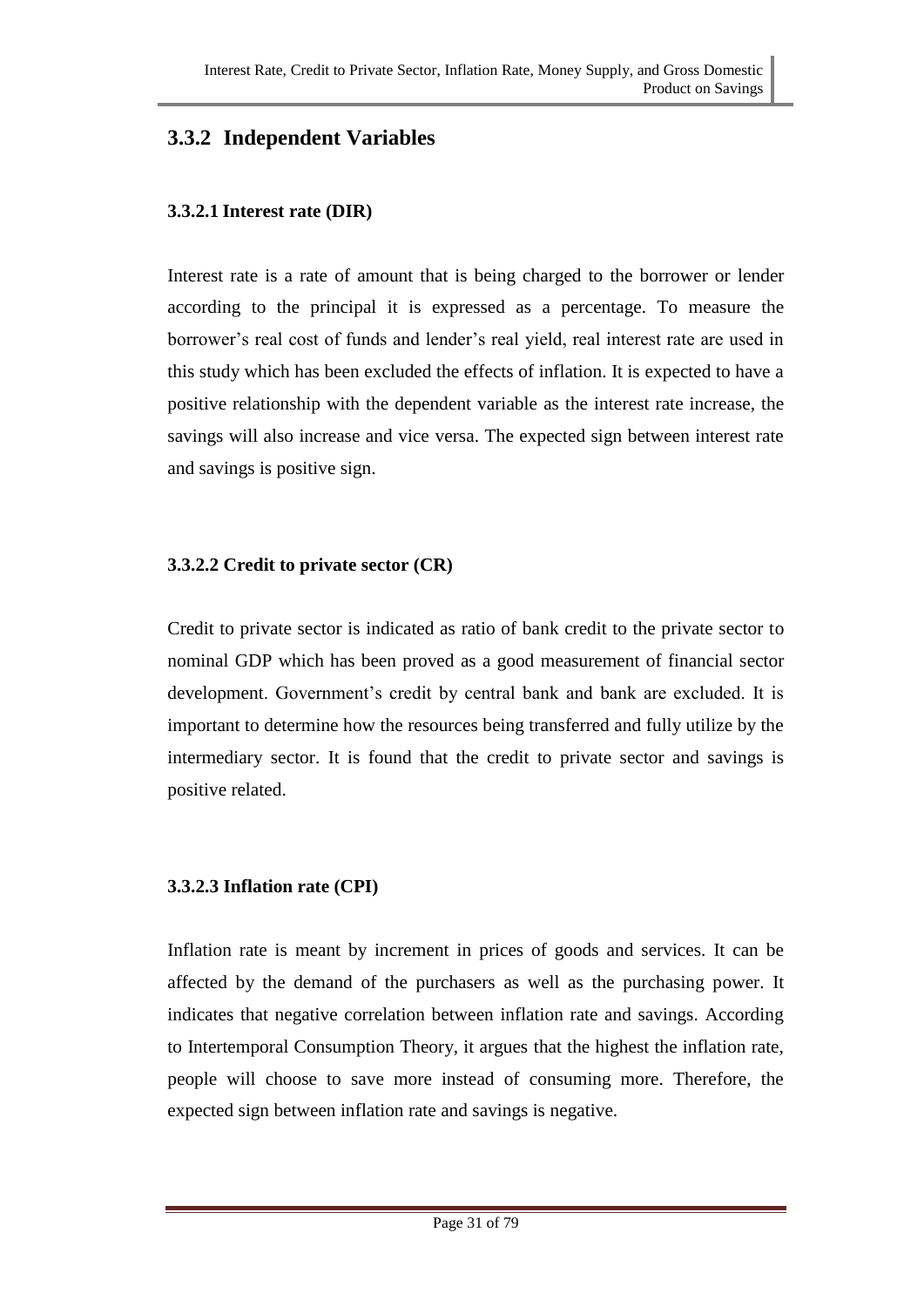#### **3.3.2.4 Money Supply (M2)**

There are few categories for money supply which comprises of M1, M2 and M3. They are being categorized based on the type and size of the instrument and account is set aside. Economists based on the money supply to analyze how the interest rates and growth can be affected by the policies. In M2, it consists of M1 and all the deposits such as time-related deposits, savings deposits, and noninstitutional money-market funds. The expected sign for the money supply (M2) and savings is positive. This is because when more money supply, it will lead to lesser cost of borrowing. People will tend to borrow and spend more now rather than keep it as saving.

#### **3.3.2.5 Gross Domestic Product (GDP)**

Gross domestic product (GDP) is important to a country's economy because it is a main pointer which representing the productivity of goods and services within a specific time period. Besides, it is useful when comparing the growth with one country to another and even compared with the previous quarter in the country. The performance of each country can be shown by viewing the GDP and it measures a country's living standard. When there is high GDP in country, it means people are having high consumption, therefore, the savings will become lesser. On the other hand, the high GDP also indicates that high level of income, thus, people might having the high saving too. So the relationship can be either positive or negative.

### **3.4 Data Processing**

The traditional panel approach can produce inconsistent and potentially misleading estimates of the average values of the parameters in dynamic panel data model unless the slope coefficients are in fact identical. To achieve objective,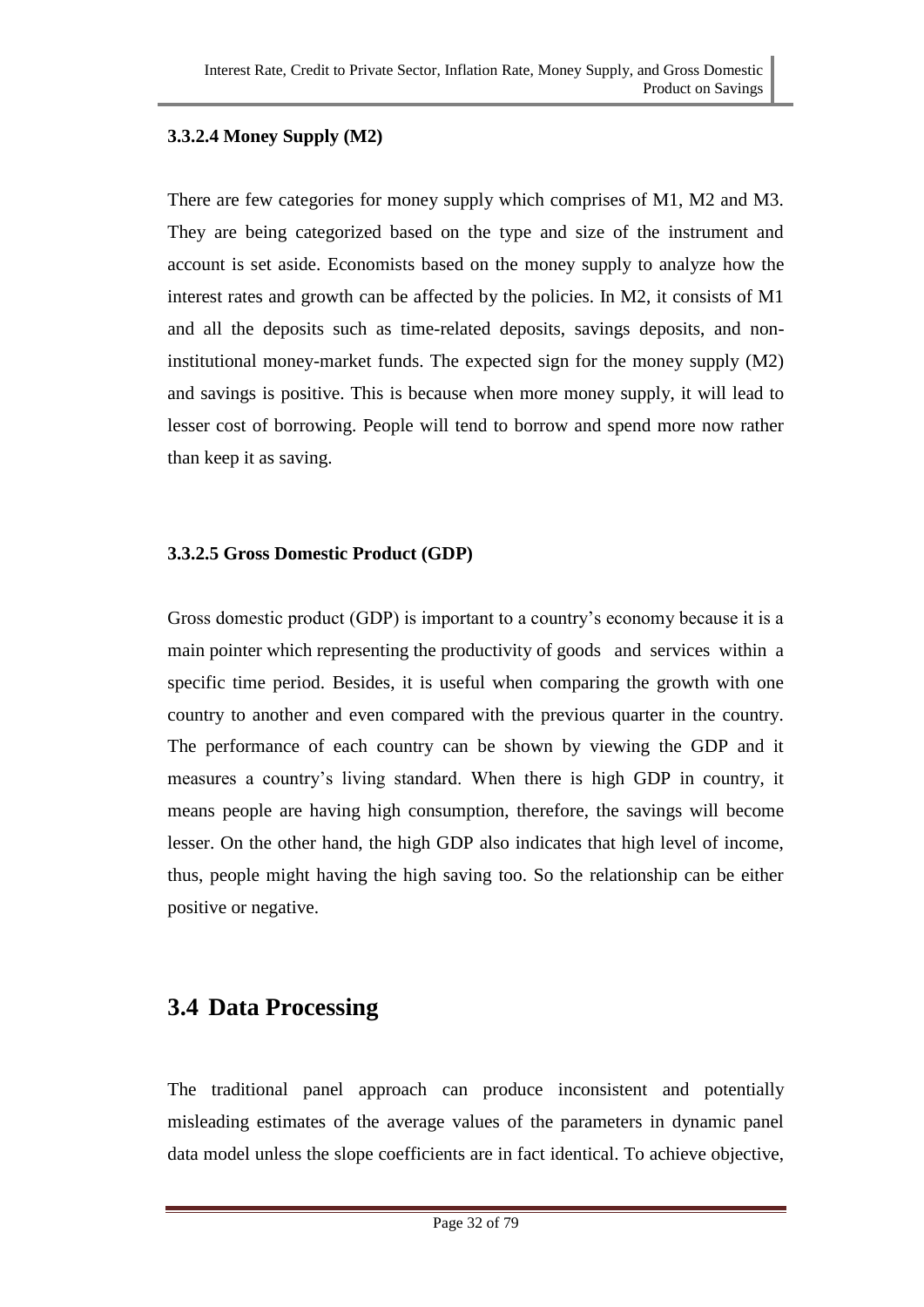this paper will examined using pooled mean group (PMG) method which to allow rich dynamic heterogeneity in the Saving and Interest Rate, Credit to Private Sector, Inflation Rate, Money Supply, and Gross Domestic Product regression over time and across countries. Autoregressive Distributive Lag (ARDL) dynamic panel specification is applied where the dependent and independent variables enter the right-hand side with lags of order *p* and *q*, respectively:

$$
y_{i,t} = \mu_i + \sum_{j=1}^{p} \lambda_{ij} y_{i,t-j} + \sum_{j=1}^{q} \delta'_{ij} x_{i,t-j} + \varepsilon_{i,t}
$$
 Equation 3.2

,

,

Where,

i=1,2,...N, t=1,2,...,T, 
$$
y_{i,t}
$$
 = *NNS<sub>i,t</sub>*  
 $x_{i,t-j} = (NNS_{i,t}, DIR_{i,t},CR_{i,t},CPI_{i,t}M2_{i,t}GDP_{i,t})$  and  $\mu_i$  is the fixed effects.

By re-parameterization, equation (3.2) can be written as:

$$
\Delta y_{i,t} = \mu_i + \phi_i y_{i,t-1} + \beta'_i x_{it} + \sum_{j=1}^{p-1} \lambda_{ij}^* y_{i,t-j} + \sum_{j=1}^{q-1} \delta_{ij}^* x_{i,t-j} + \varepsilon_{i,t}
$$
 Equation 3.3

Where,

$$
j=1, \qquad 2,\ldots,q-1. \qquad \phi_i = -\left(1 - \sum_{j=1}^p \lambda_{ij}\right) \qquad , \qquad \beta_i = \sum_{j=0}^q \delta_{ij}
$$

$$
\lambda_{ij}^* = -\sum_{m=j+1}^p \lambda_{im} \text{ and } \delta_{ij}^* = -\sum_{m=j+1}^q \delta_{im}.
$$

By grouping the variables in levels, equation (3.3) can be rewritten as:

$$
\Delta y_{i,t} = \mu_i + \phi_i \Big( y_{i,t-1} - \theta_i' x_{it} \Big) + \sum_{j=1}^{p-1} \lambda_{ij}^* y_{i,t-j} + \sum_{j=1}^{q-1} \delta_{ij}^* x_{i,t-j} + \varepsilon_{i,t}
$$
 Equation 3.4

Where,

*i i*  $i = -\frac{1}{\phi}$  $\theta_i = -\frac{\beta_i}{\mu}$  defines the long-run or equilibrium relationship among  $y_i$  and  $x_{it}$ . And  $\lambda_{ij}^*$  and  $\delta_{ij}^*$  are the short-run coefficients relating Interest Rate,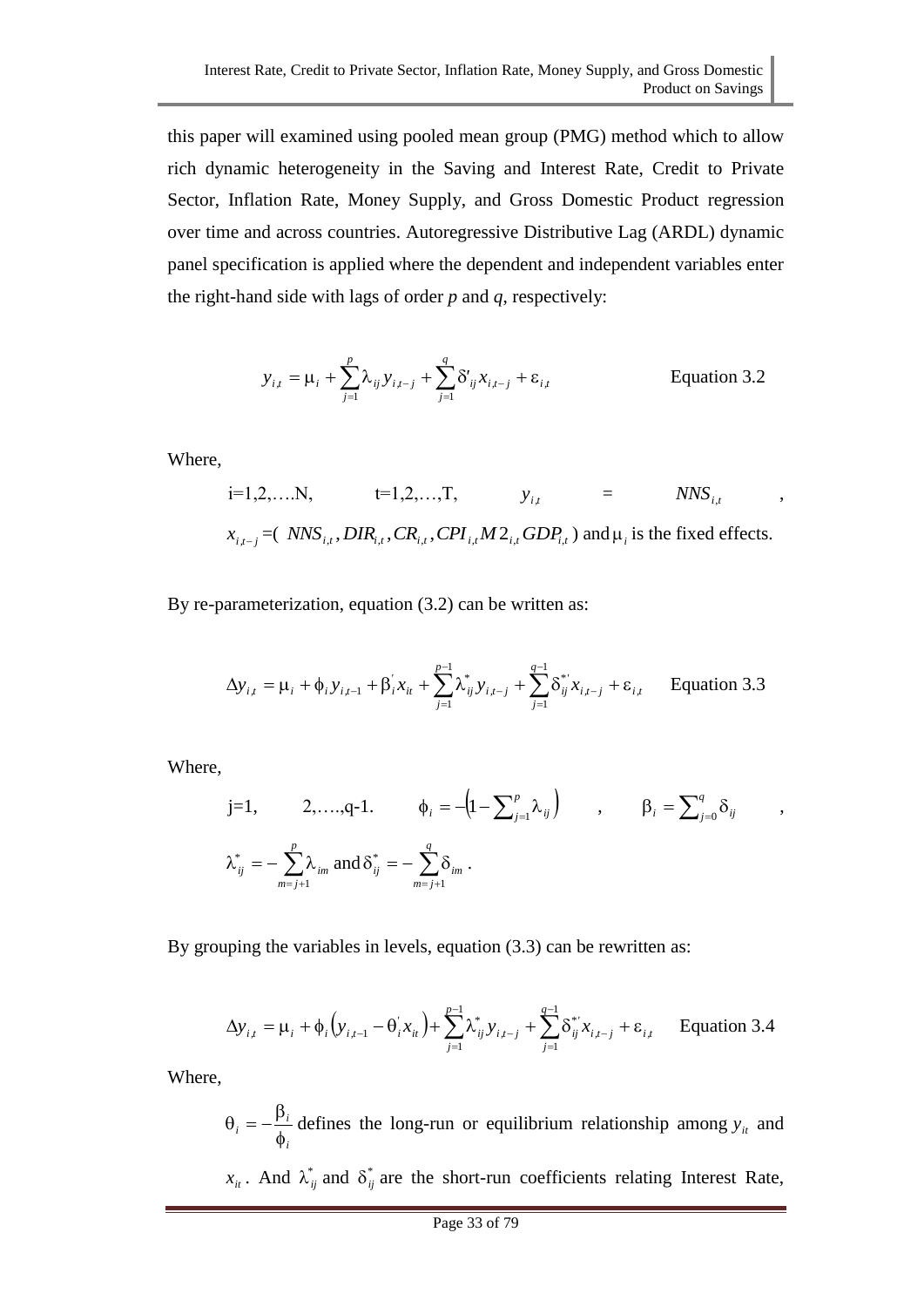Credit to Private Sector, Inflation Rate, Money Supply, and Gross Domestic Product to its determinants  $x_{it}$ . Finally,  $\phi_i$  measures the speed of adjustment of  $y_i$  toward its long-run equilibrium following a change in  $x_i$ , and  $\phi_i$  < 0 ensures that such a long-run relationship exists. As a result, a significant and negative value of  $\phi_i$  can be treated as evidence in support of cointegration between  $y_i$  and  $x_i$ .

Pesaran, Shin and Smith (1999) proposed the PMG estimator which restricts the long-run parameters to be identical over the cross section, but allows the intercepts, short-run coefficients (including the speed of adjustment), and error variances to differ across groups on the cross section. If the long-run homogeneity restrictions are valid, it is known that Mean Group (MG) which its estimates will be inefficient. In this case, the maximum likelihood-based PMG approach will yield a more efficient estimator. The validity of a cross-sectional, long-run homogeneity restriction and the suitability of the PMG estimator can be tested by a standard Hausman statistic.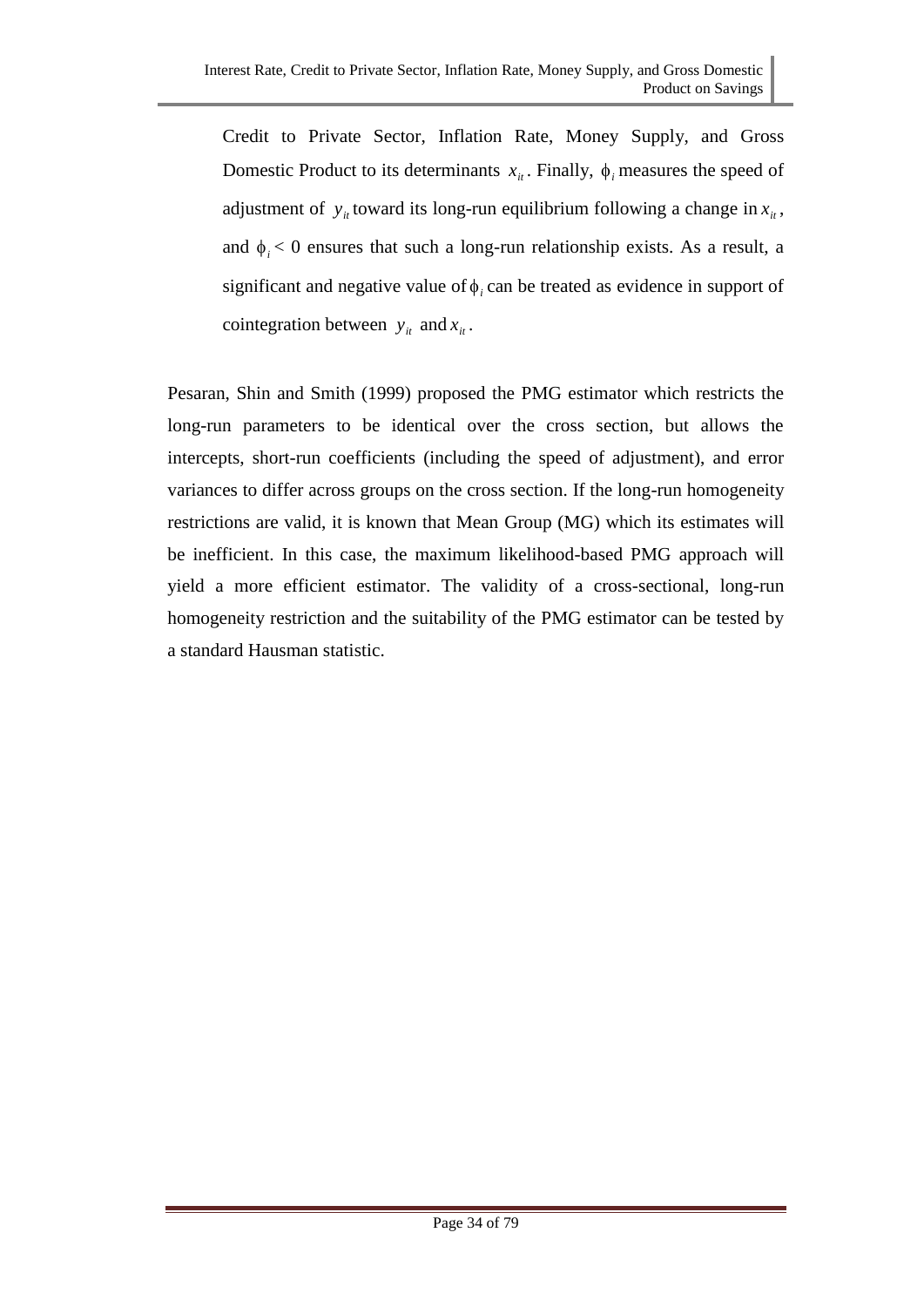# **CHAPTER FOUR: DATA ANALYSIS**

### **4.0 Introduction**

In this chapter, the empirical result obtained from the methodology in the previous chapter will be discussed. Many countries had been observed to conduct the test. The major countries used to conduct the research are America, Asia, Europe and Middle East countries. Furthermore, the PMG calculations were obtained by estimating a common ARDL for all countries under study. The results show there are significant changes depending on the estimation method use which from PMG.

### **4.1 Pooled Mean Group (PMG)**

The alternative estimators, Pooled Mean Group (PMG), are used to examine in this study. Moreover, Error Correction Model (ECM) had been carried out to examine whether the adjustment for short run and long run exist in the test. In other words, to determine whether it is possible short run will convert to long run or not. It only can convert from short run to long run if there are negative relationship and significant between the independent and dependant variable. Otherwise, it is not consider as convergence.

#### **4.1.1 Regional's Result**

From the results in Table 4.1, it shows there are significant among the variables in Asia countries. It shows that is negative relationship between the independent variables and few dependant variables which is -0.4310. Therefore, it can convert from short run to long run. Other than that, the result from Table 4.1 also shows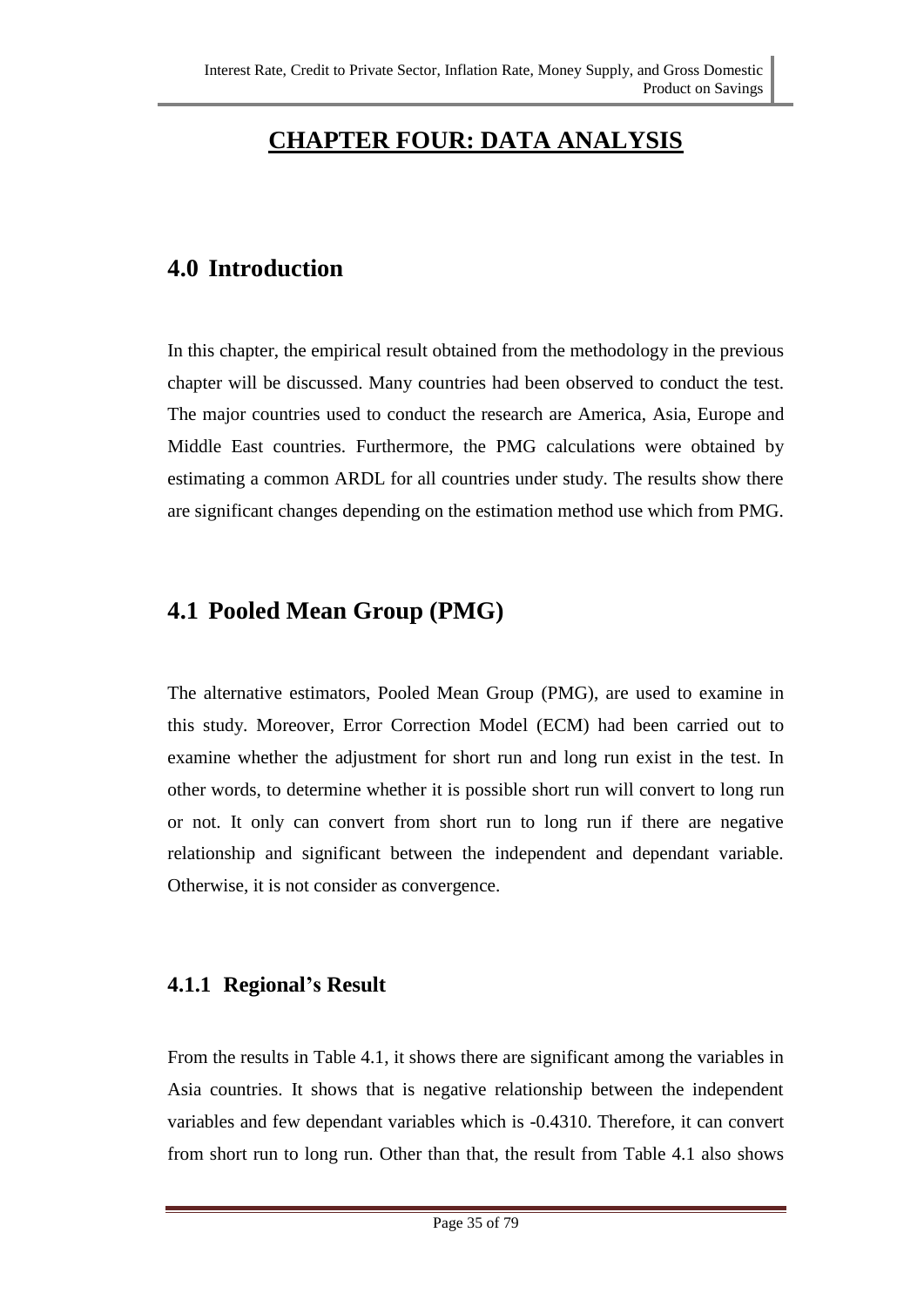there are significant among the variables in Middle East countries. It implied that is negative relationship between the independent variables and few dependant variables which is -0.6353. Thus, it can convert from short run to long run. In addition, the results also shows there are significant among the variables in America countries. It indicates that is negative relationship between the independent variables and few dependant variables which is -0.4910. Hence, it can convert from short run to long run. Lastly, it shows there are significant among the variables in Europe countries from the table above. The table shows there is negative relationship between the independent variables and few dependant variables which is -0.7016. Therefore, it can convert from short run to long run. Besides, according to Hausman test result in Table 4.1, it shows that by using PMG, long run coefficient will be more consistent than using MG.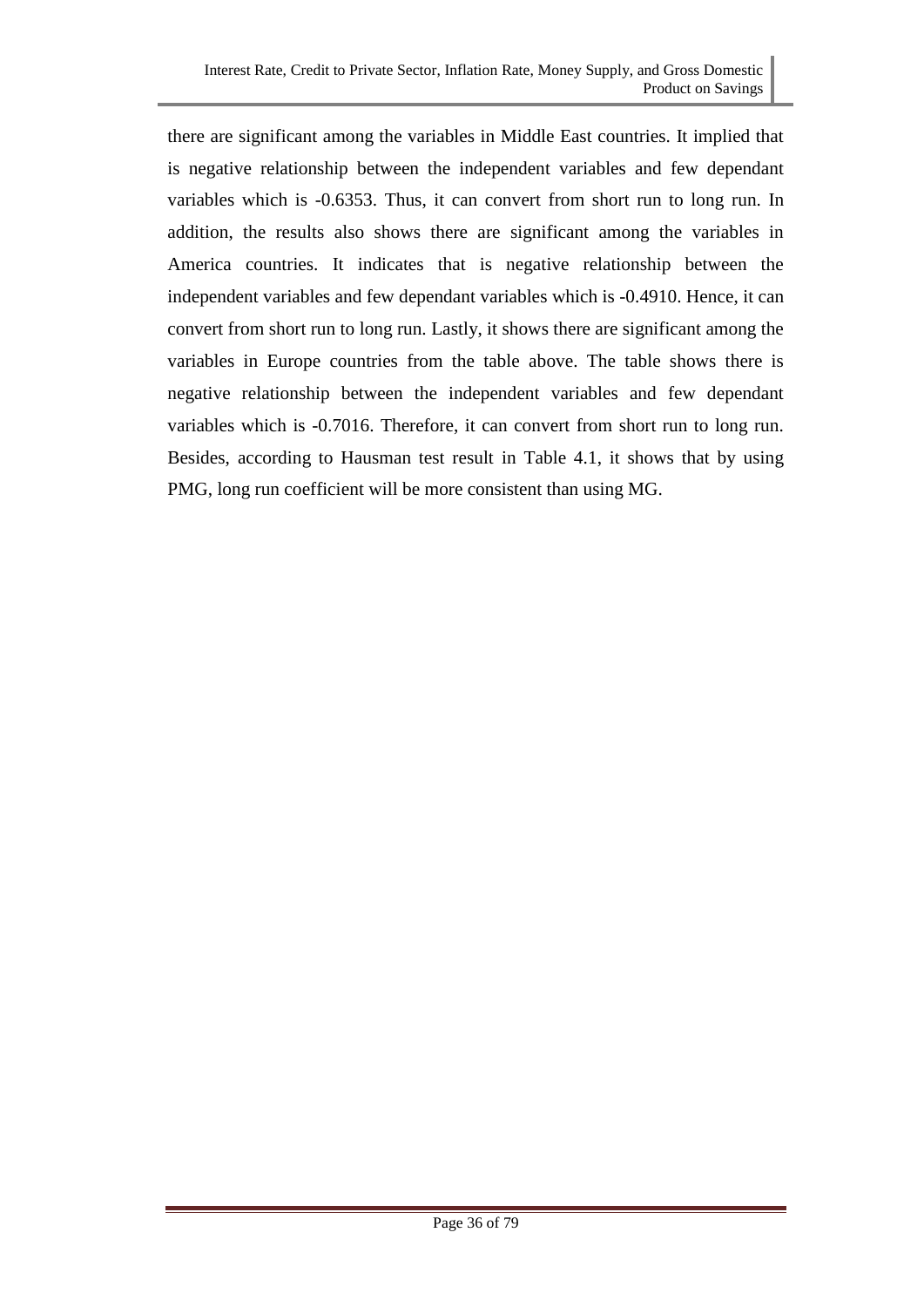#### Table 4.1 Regional's ECM Model

|                     | America                  |             | Asia         |              | <b>Europe</b> |               | <b>Middle East</b> |              |
|---------------------|--------------------------|-------------|--------------|--------------|---------------|---------------|--------------------|--------------|
|                     | MG                       | <b>PMG</b>  | MG           | <b>PMG</b>   | MG            | <b>PMG</b>    | MG                 | <b>PMG</b>   |
| LR                  |                          |             |              |              |               |               |                    |              |
| dir                 | $-0.7286$                | 0.0158      | $-1.564$     | $0.4673***$  | 347.343       | $0.2050***$   | 0.569              | $0.1501***$  |
| cr                  | 0.1176                   | $0.2225***$ | 0.1016       | $0.1938***$  | 59.0128       | $0.0519***$   | 0.2296             | $-0.2429***$ |
| m2                  | $0.7539**$               | $0.1552***$ | $-0.4182$    | $-0.2183***$ | $-19.09$      | 0.0137        | 0.1329             | $0.3142***$  |
| gdp                 | $1.1612*$                | $0.1541**$  | 0.3989       | $0.3170***$  | 88.5843       | $0.8229***$   | 1.2166             | $0.1968**$   |
| cpi                 | 11.3006                  | 5.1989***   | 26.3861      | $-1.4895**$  | $-6225.3$     | $-15.3108***$ | $-12.231$          | $-1.971***$  |
| <b>SR</b>           |                          |             |              |              |               |               |                    |              |
| ec                  | $-1.2581**$              | $-0.4909*$  | $-0.6956***$ | $-0.4310**$  | $-1.5176$     | $-0.7016***$  | $-0.8045***$       | $-0.6353***$ |
| $d.dir_{t-1}$       | $-0.4483$                | 0.2152      | $-0.1341$    | 0.0541       | $-2.8917$     | 0.166         | $-0.6438$          | $-0.3585$    |
| $d.dir_{t-2}$       | 0.225                    | $-0.0775$   | 0.1104       | $-0.0776$    |               |               |                    |              |
| $d. crt-1$          | $-0.0062$                | 0.3206      | 0.0485       | $-0.2677***$ | $-0.7854$     | $0.1034**$    | $-1.302**$         | $-0.1965$    |
| $d. crt-2$          | $-0.3704$                | $-0.0468$   |              |              |               |               | 1.4339             | $-0.5303$    |
| $d. crt-3$          | 0.2718                   | 0.0513      |              |              |               |               | $-1.0382$          | 0.8345       |
| $d_{\cdot}cr_{t-4}$ |                          |             |              |              |               |               | 0.42               | $-0.4995$    |
| $d_{\cdot}cr_{t-5}$ | $\overline{\phantom{0}}$ |             |              |              |               |               | $-0.0754$          | 0.1189       |
| $d.m2_{t-1}$        | 0.5962                   | $-0.2005$   | 0.7808*      | $-0.1588$    | 3.9221 ***    | $-1.274**$    | $0.4913**$         | 0.1352       |
| $d.m2_{t-2}$        |                          |             | $-0.4595$    | 0.08292      | $-1.6993$     | 1.2641 ***    |                    |              |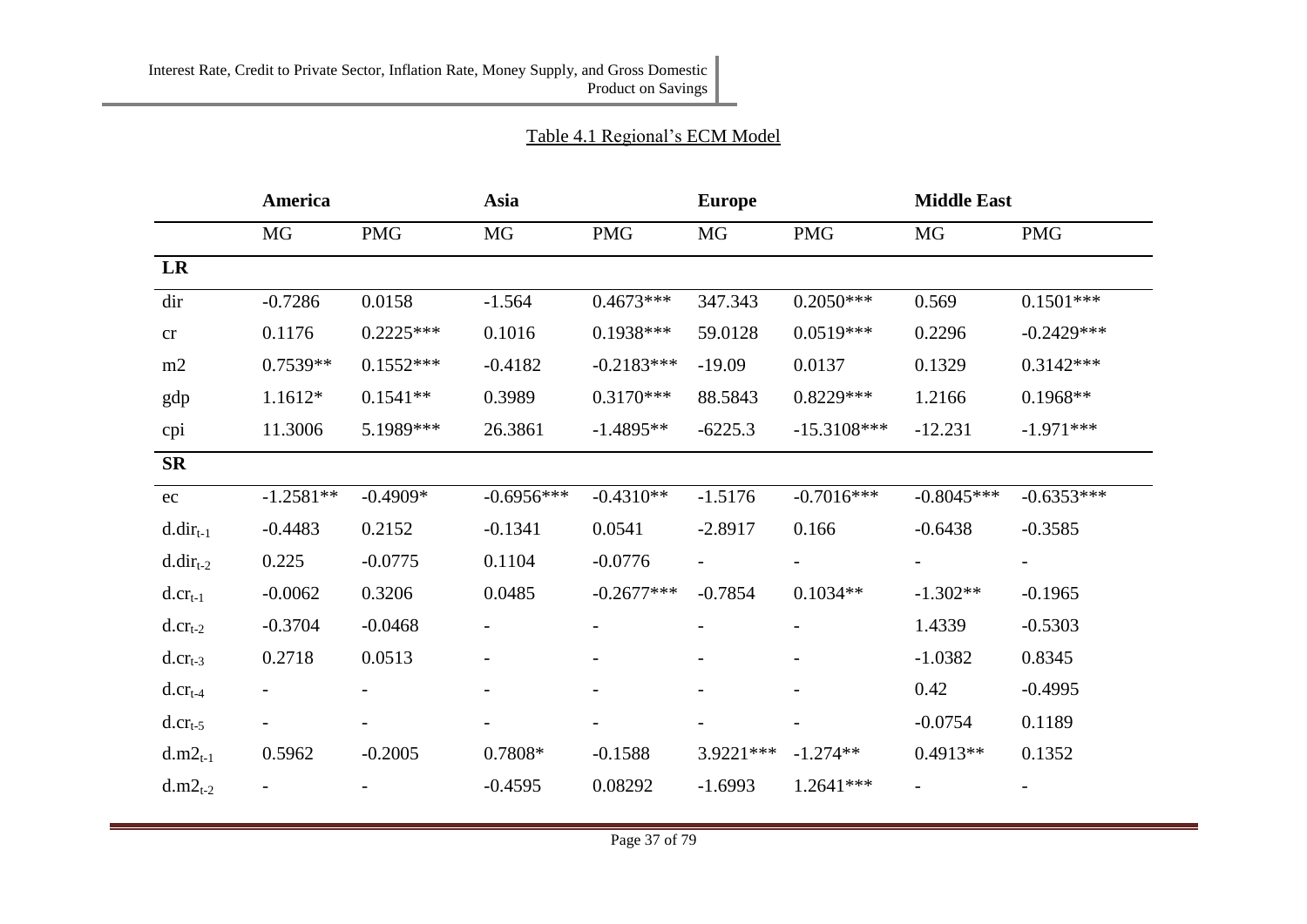|                          |                          | Interest Rate, Credit to Private Sector, Inflation Rate, Money Supply, and Gross Domestic |           | Product on Savings |                          |              |                          |                          |
|--------------------------|--------------------------|-------------------------------------------------------------------------------------------|-----------|--------------------|--------------------------|--------------|--------------------------|--------------------------|
| $d.m2_{t-3}$             | $\overline{\phantom{a}}$ |                                                                                           | 0.1756    | $-0.2151$          | $-0.0187$                | $-0.5478***$ | $\overline{\phantom{a}}$ | $\overline{\phantom{a}}$ |
| $d.gdp_{t-1}$            | 0.0836                   | 0.117                                                                                     | $-0.1037$ | $-0.3427$          | $-1.5567$                | $-0.219$     | 0.2002                   | $-0.0165$                |
| $d.lcpi_{t-1}$           | $-10.452$                | 10.4608**                                                                                 | 3.3494    | $-17.846$          | 7.8711                   | 23.87491*    | 34.4122*                 | 1.3372                   |
| $d.lcpi_{t-2}$           |                          |                                                                                           | 101.668   | 60.6144            |                          |              |                          | $\overline{\phantom{a}}$ |
| $d.l$ cpi <sub>t-3</sub> |                          |                                                                                           | $-95.375$ | $-43.034$          | $\overline{\phantom{a}}$ |              | $\overline{\phantom{0}}$ |                          |
| $d.l$ cpi <sub>t-4</sub> | $\overline{\phantom{a}}$ | $\qquad \qquad$                                                                           | 31.4518   | 18.3063            | $\overline{\phantom{a}}$ | -            | $\overline{\phantom{a}}$ | $\overline{\phantom{a}}$ |
| cons                     | $-81.644$                | $-6.2432$                                                                                 | $-76.935$ | 12.1841***         | 915.753                  | 47.4695***   | 31.7027                  | 3.9032***                |
| Hausman                  | 0.04                     |                                                                                           | 0.42      |                    | 0.00                     |              | 0.34                     |                          |

Maximum likelihood: America -104.15833, Asia -119.4177, Europe -37.632141 and Middle East -135.47951.

Note: The asterisks indicate the rejection of null hypothesis as follow: \*\*\*1%, \*\*5% and \*10%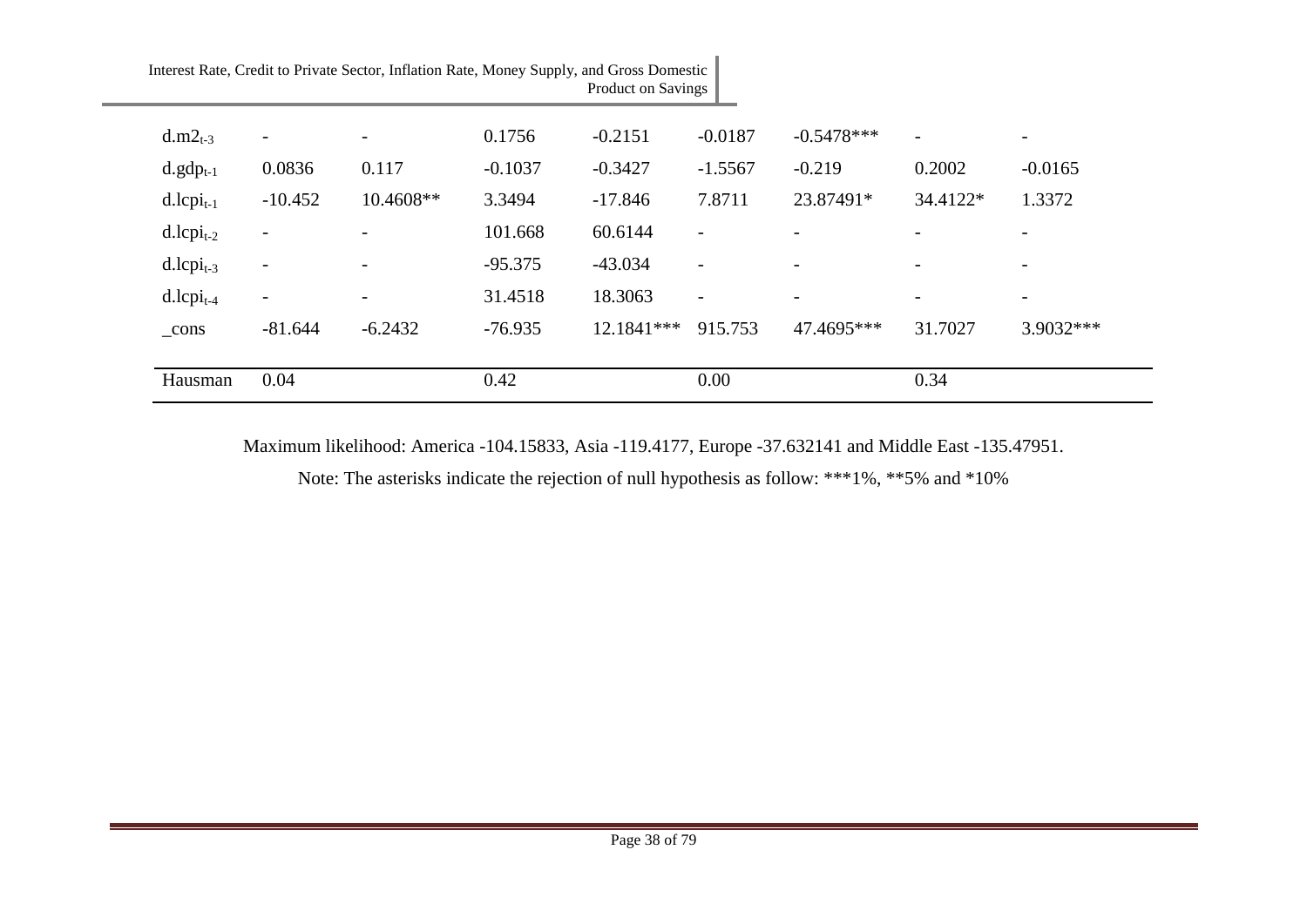### **4.1.2 America's Result**

For Table 4.2, the long run variables are dynamically integrated with the short run variables in Argentina, Ecuador, Venezuela and Brazil in with 1% and 5% significance level. Yet, it is not significant for Canada and Mexico.

#### **4.1.2.1 Mexico, Brazil, Argentina**

Mexico was facing financial crisis in 1994. Financial crisis occurs due to exchange rate was overvalued and most important it was fixed. Foreign countries like Mexico usually carrying debt which is denominated in foreign currency because they involved in foreign investment and international trade. It caused the country's cash flow not stable which indicated that capital outflows more than capital inflow. When the exchange rate was overvalued due to the error made, the information regarding the relative country will be circulating around the world. Public's expectation will also affect the country's economic growth. Thus, cash outflows occur rapidly and the prices of the domestic asset will fall. Therefore, recession happens and will cause the unemployment rising. The national savings tend to decrease during the recession. This type of financial crisis and recession also occur in Brazil in 1999 and in Argentina in 2002. The supply of savings tends to increase when the stock market is not in a favorable position or the real interest rate for investment declined. Therefore, the propensity to save will be increased.

On the other hand, Mexico also faced the hurricane and it was warning most of the state in that country. This hurricane tends to reduce the number of visitor to their country. Moreover, many cargos which handling operations are hanged and the port forced to closed for all the commercial liner traffic which related to the interchange within the port.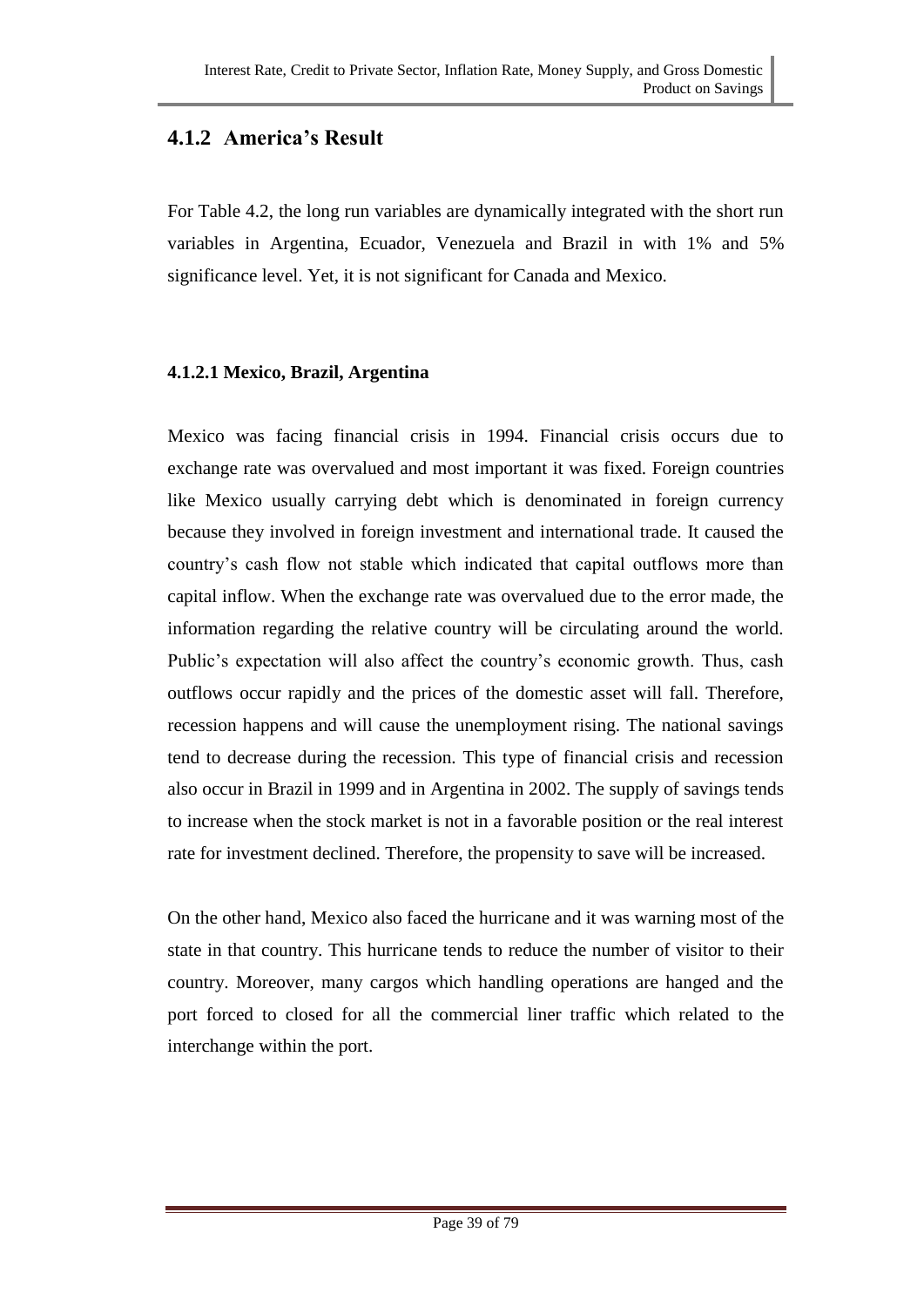#### **4.1.2.2 Canada**

In Canada, the net worth of households decreased and the Canada's economists say that it becomes even worse in reducing stock and home prices. The Statistics Canada shows that 3.2% or \$191-billion of the household net worth reduce in the third quarter was the largest percentage drop in 1998, after the Canadian stock prices fell after the Asian financial crisis. Therefore, economists discuss about the wealth effect and households adjust their consumer spending based on how their wealth flows going.

#### **4.1.2.3 Ecuador**

Ecuador is the major production and export of raw products such as bananas, cocoa, coffee and shrimp. Oil became the primary export in Ecuador in the early 1970s. This allowed Ecuador to invest in new public services and infrastructure in order to control the wealth. Over depending on oil will lead to fluctuations in world market prices. Ecuador also faced the oil market crashed in the early 1980s. The dropped in oil prices lead the Ecuador's economy facing crisis matter characterized by inflation, increasing in debt service and non-competitive industries. Ecuadorian government establish a policy of currency depreciation which objective to pump up the country's internal debt. Thus, the Ecuadorian products become less expensive and more competitive in the international market.

#### **4.1.2.4 Venezuela**

Venezuela is one of the major oil producing country in Latin America. Venezuela was rich of variety of natural resources such as oil and petroleum. Since Venezuela becomes the world's third largest oil exporter, the country growth was expanding and thus has highest standards of livings among the nations in Latin America. In 1990, Venezuela plays the role as international exporter of steel, coal, aluminum and iron. On the other hand, the country's government fiscal account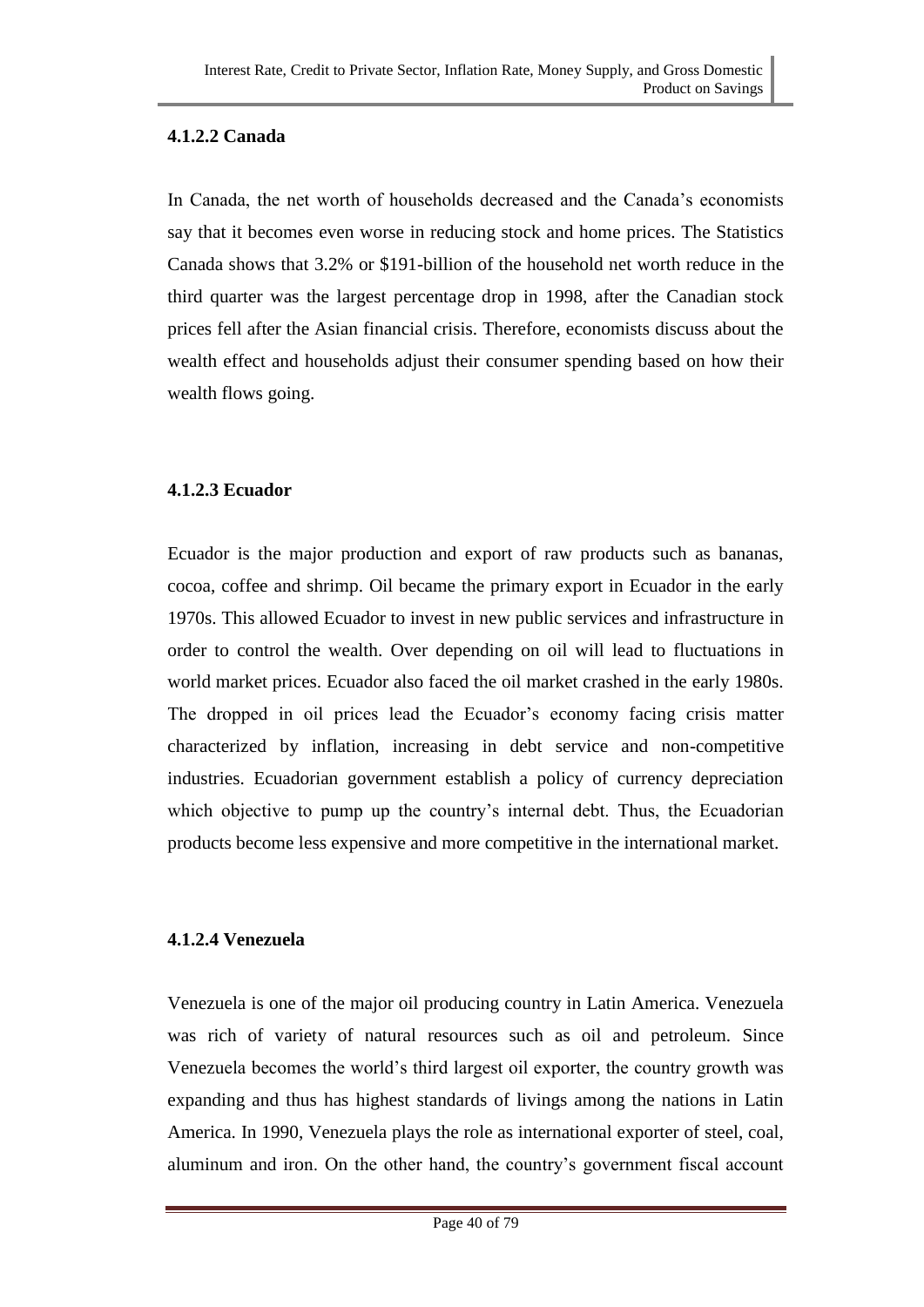was indicated surplus but it was until the mid of 1980s. The country's national savings was affected when there is oil price dropped which happened in 1988 and subsequently causing the account to become deficit. At the time, the government spending was considered high which around 23% of GDP. Despite the advancement which appears significantly in certain economic areas in Venezuela, the undesirable activities happen. It includes corruption, economic was not manage well that will caused the country to suffer. Both the political and economic structure of the country is affected and only small portion of income to cover large expenses. Therefore, the country's income was not generated much. Between the periods of 1930 until 1970, the inflation level was considered normal which shows the country enjoyed the price stability. After that, investments in oil opportunities occur in 1970 due to stability of price but unfavorable economic conditions turn up in 1980.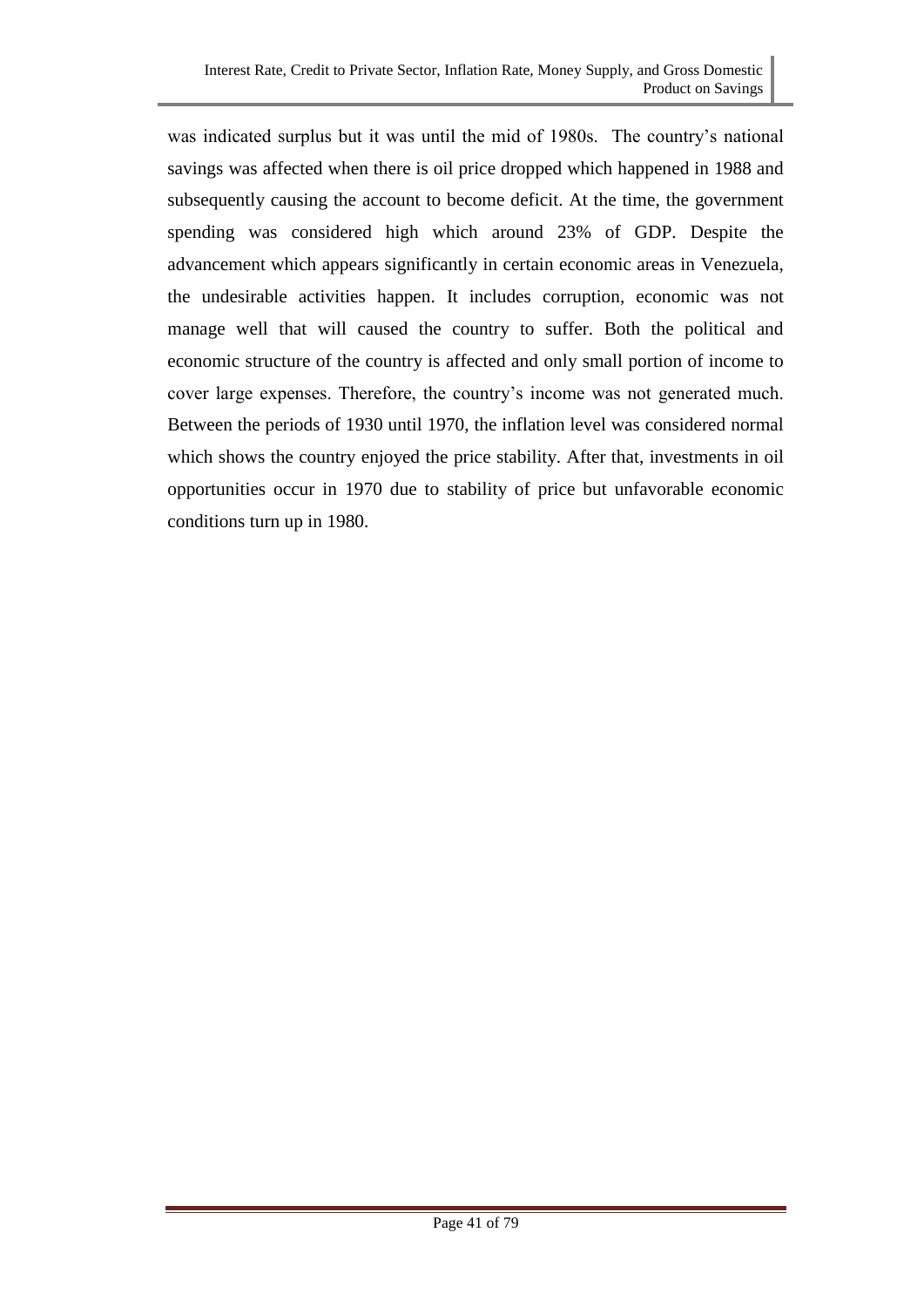|                     | <b>Argentina</b> | <b>Brazil</b> | Canada      | <b>Ecuador</b> | <b>Mexico</b> | <b>Venezuela</b> |
|---------------------|------------------|---------------|-------------|----------------|---------------|------------------|
| <b>SR</b>           |                  |               |             |                |               |                  |
| ec                  | $-0.3442***$     | $0.1447**$    | $-0.0108$   | $-1.3808$ ***  | 0.0678        | $-1.4227***$     |
| $d.dir_{t-1}$       | $-0.0535***$     | 0.0008        | 1.2015***   | 0.1209         | 0.2755        | $-0.2539*$       |
| $d.dir_{t-2}$       | $-0.0078***$     | $-0.0001$     | $-0.5205**$ | $-0.0304$      | $-0.0915$     | 0.0639           |
| $d. cr_{t-1}$       | $0.4215***$      | 0.0696        | $-0.1373$   | 1.3986***      | 0.2927        | 0.123            |
| $d. crt-2$          | $0.3031***$      | $-0.0418$     | 0.0848      | $-1.5313***$   | $-0.0563$     | 0.6115           |
| $d_{\cdot}cr_{t-3}$ | $-0.0516$        | $-0.0091$     | $-0.0095$   | $0.8845***$    | $-0.7047**$   | $-0.4504**$      |
| $d.m2_{t-1}$        | $-0.8226***$     | $-0.2118*$    | 0.0806      | 0.3178         | 0.1681        | 0.1375           |
| $d.gdp_{t-1}$       | $-0.0120***$     | $0.4058***$   | 0.0432      | $-0.009$       | 0.1681        | $-0.1755*$       |
| $d.lcpi_{t-1}$      | 33.5149***       | 0.9199        | 4.6181      | 10.8653***     | 11.6294*      | 1.2172           |
| cons                | $-8.6610***$     | 5.6346***     | 0.5907      | $-27.4443***$  | 1.0917        | $-8.6708***$     |

#### Table 4.2 America's ECM Model

Maximum likelihood = -104.15833

Note: The asterisks indicate the rejection of null hypothesis as follow: \*\*\*1%, \*\*5% and \*10%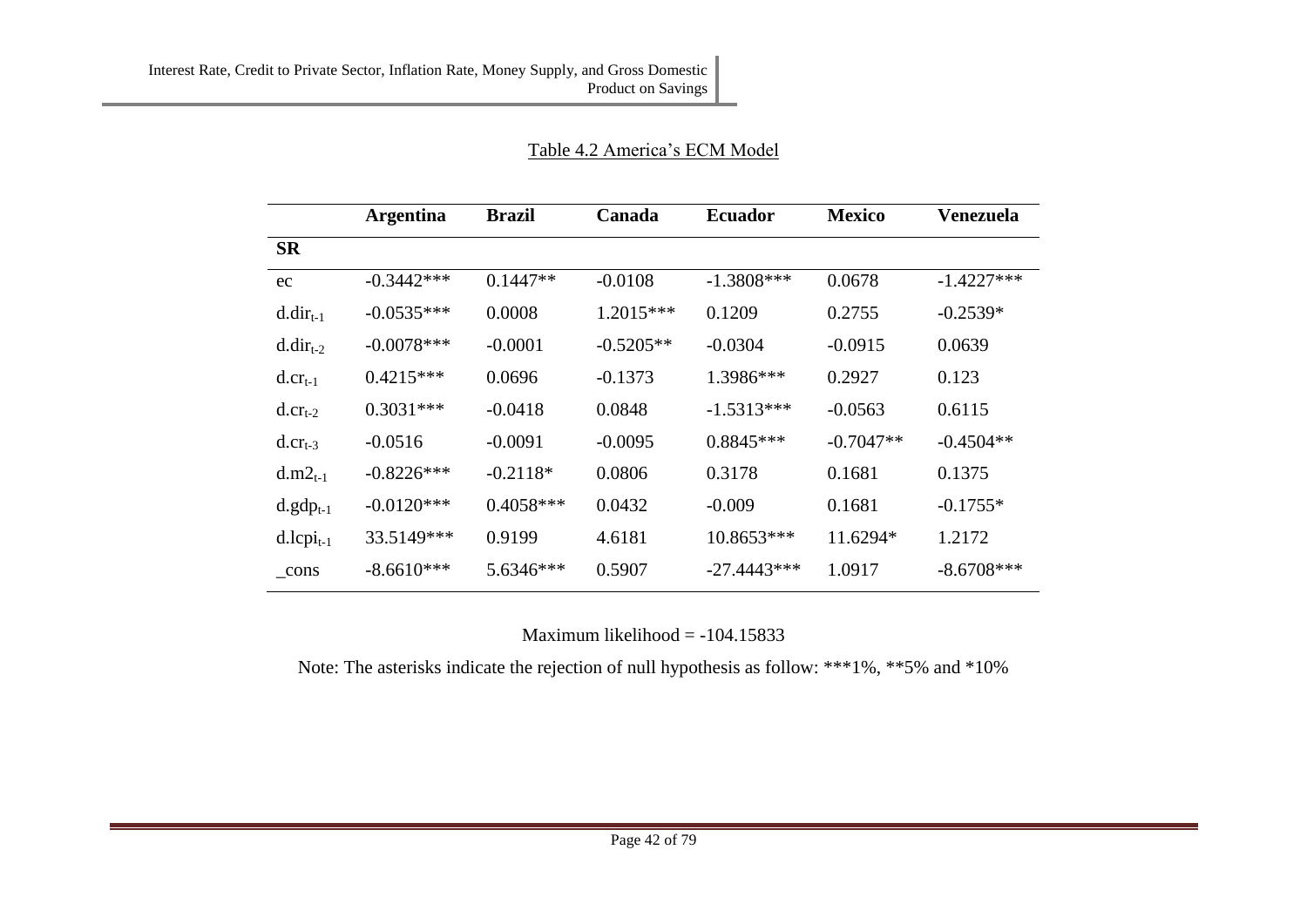### **4.1.3 Asia's Result**

According to Table 4.3, EC for China, Indonesia, Japan, Korea, Malaysia and Philippines are significant. This indicates that both dependent and independent variables are having dynamic integration. However, Singapore and Thailand are not significant.

#### **4.1.3.1 China**

For example in 2008, China was the host of the Olympic. Due to China promised to have the grand opening for the Olympic, thus it cause China over spend their capital for the Olympic event. In the same year, earthquake was happened in Sichuan and destroyed many properties. Therefore, China's government need large amount of capital to support the living expenses and other costs for victims. So, the economy growth of the country can be improved.

#### **4.1.3.2 Indonesia**

The theory of life cycle hypothesis can be applied in this situation which is the higher the population in Indonesia will affect the saving rates. The reason is initially the younger households tend to borrow, when reaching the intermediate stage household tend to save more in order to repay the borrowings, lastly when at the stage retirement the household will not to save anymore. According to the information, the population relatively to young is over 60% under the age of 34 years old therefore it is significant in Indonesia on savings.

In contrast, the higher the population the higher the unemployment rate therefore it leads to the lower saving rate. Thus, negative correlation between saving rates and unemployment rate occurs in this situation. For instance, in year 1996 the unemployment rates achieve 4.3 million people and had been increased to 6.0 million in year 1999. According to the report, two-third of the unemployment rate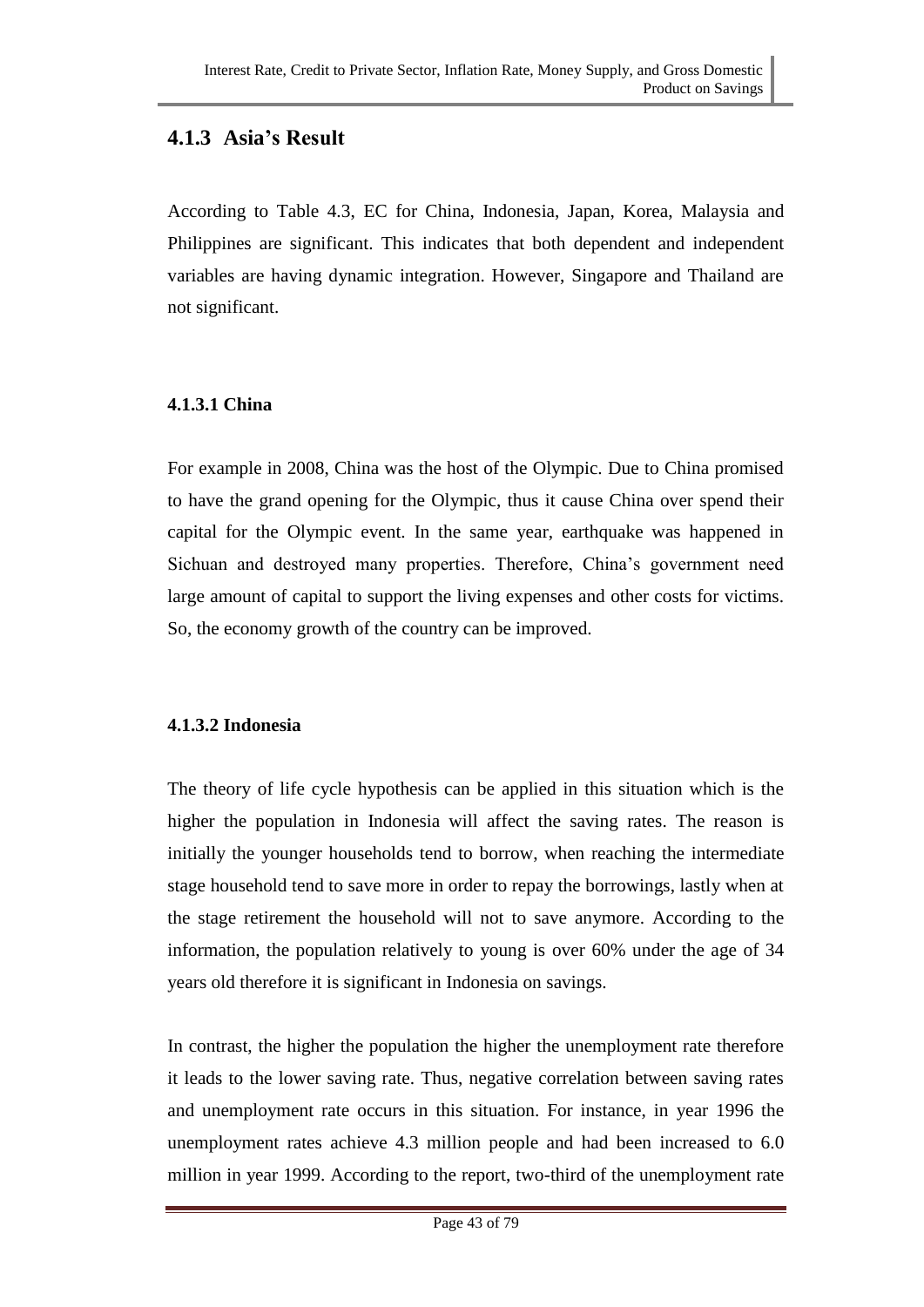includes 15-24 age groups and most of the jobs in labor- intensive industries have been separate to china and Vietnam.

#### **4.1.3.3 Japan**

Japan has a high saving rate among all industrial countries. Peoples keep 15% of their after-tax incomes as savings during early 1980s. But it started to reduce since 1990s because of house prefer current consumption instead of savings. Thus, the average saving rate deduce from 15% to 10%. Japan is free from borrowing capital from others due to the high saving rate in their country and high GDP. Besides, the national savings is more than the domestic investment and put Japan in deflation.

#### **4.1.3.4 Korea Republic**

Korea Republic or South Korea was ranked 13th largest economy in the year 2007. But it was hit by the financial shock that starts to happen in U.S. since year 2006. South Korea was unprepared for the shocked and economy problems had arisen. The economy facing a downturn and also the asset deflation, interest rate rises and inflation happened at the same time. This leads to the heavily indebted among the small and medium enterprises (SMEs) and also the households. The household debt has increased in a dramatic trend that is even faster than the U.S. Although there is no dramatic decline in the housing prices, but there is an increasing of mortgage interest rate that might burden the Korean. At that moment, the 30 largest Korean corporations had agreed to spend up to 94.5 trillion to stabilize the country's economy. At the same time, consumers were tend to only consumed for the fundamental goods to lower down the living cost at this moment. South Korea is highly exposed to the global economic changes as it is a country that was heavily rely on the export and import that expose to the foreign exchange risk. South Korea had faced a big declined in foreign direct investment (FDI) when the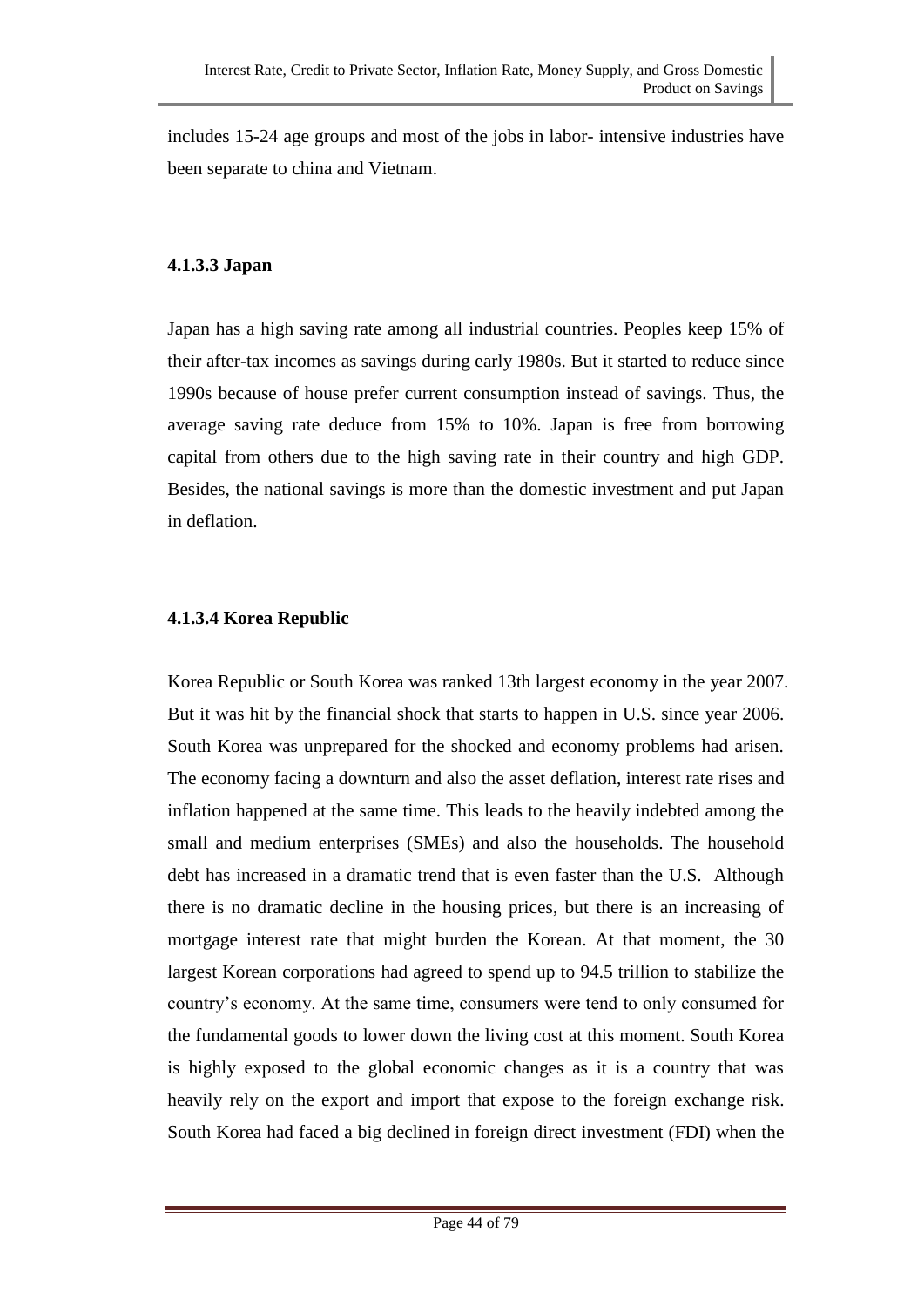foreign investor moved their manufacture to the countries with advanced technology and also the low labor cost.

#### **4.1.3.5 Malaysia**

Although Malaysia is a crude oil producer, which is supposed not affect by the global crude oil price, but the people still have to suffer from the high oil price. The reason of it is because of fuel is a necessity item to the people, no matter how high the price, it won't reduce the quantity consume even the price is high. Therefore, government implement a new policy where fuel subsidiaries being cut down, high tax duty imposed to cigarettes and liquor and increase charges on toll usage. The changes of the policy bring a big impact to the people in Malaysia. In logistics and transportation view, the companies have to pay more to buy fuel. To cover the back the cost, then have to charge more on customer, it might be the firm and organization. Price of goods and services increase at the same time, people have to pay more in order to get the goods and services.

#### **4.1.3.6 Philippines**

Around 1980s, the Philippines were facing huge foreign debt, low savings rate, inefficient tax collection, poor agriculture and inadequate infrastructure. These phenomena were even serious at the suburbs. The Philippines's economy was highly affected by the oil price and exchange of international stock and also the interest rate shifted by the U.S. Federal Reserve. When comes to the end of 1990s onwards, the Philippines economy was in the trend of fast growing. The GNP in the Philippines has grown even faster than the GDP in consistent. This shows that most of the incomes generate was incurred in foreign countries instead of home. The activity that generates most income is by out-migration the labor forces to other countries. In Philippines, the government implemented a forced saving scheme to the enterprise and households such as pension funds which is one of the important sources of institutional saving. The foreign direct investment in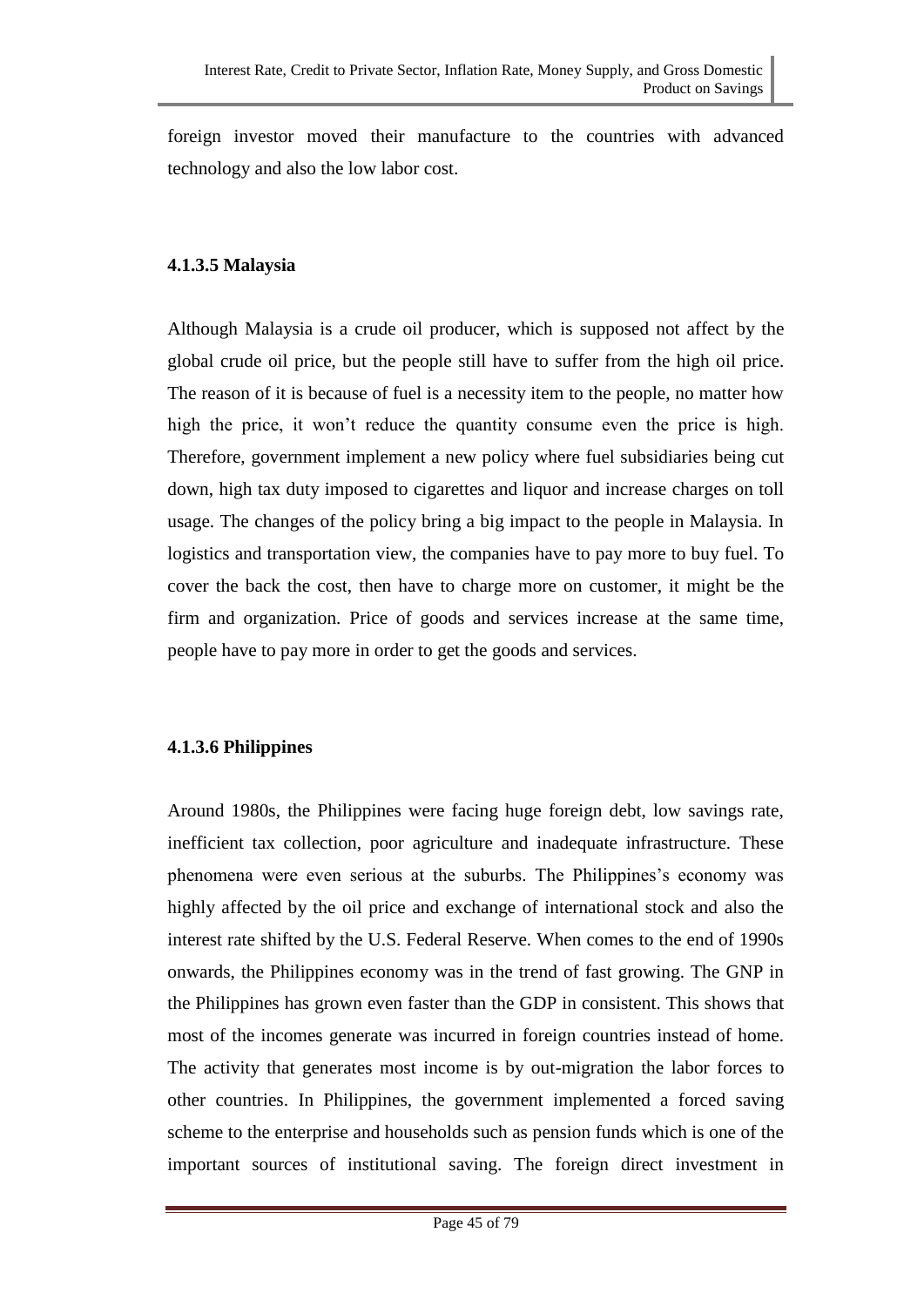Philippines had been increased by the liberalized of economic policy. The industries that assembly and manufacture of parts of the electronics has successfully attract the foreign investment to inflow. As the increased in the foreign investment, the unemployment rate will be significantly reduced. Therefore, the saving has been increasing as the incomes of Filipino are increased.

#### **4.1.3.7 Singapore**

Although Singapore is just a small country that located in Southeast Asia, but it shows its importance in economic in Asia. Singapore faced deflation due to high salary which made Singaporean products less competitive on the world market. At the same time, the neighbor country such as Malaysia also faced declination due to falls of demand for electronic products and oil. It is not only affected Singapore, but also Indonesia and close trading partners and this makes Singapore experienced serious economic downturn.

#### **4.1.3.8 Thailand**

From the result obtain, Thailand is said to be insignificant. This is because Thailand is a country that is heavily relies on the foreign investment and tourism. In other words, Thailand economic condition is highly rely on others foreign countries. Investors will choose to invest in Thailand because of its geographical strategic location and also to cut down the cost. As the foreign investment flow into Thailand increase, the rate of unemployment decline due to the local labor force will be used up to save cost. The high employment rate leads to higher saving rate in Thailand. But the political issue such as the incident of booming happened during year 2007 to 2008 had causing a decline level of Thailand economy as the investor try to avoid investing in a country that is in riot. This caused the investor choose to switch their subsidiaries to other countries instead of Thailand. As a result, Thailand's economy falls into an unstable condition. Therefore, the saving rate in Thailand is also affected by other important issues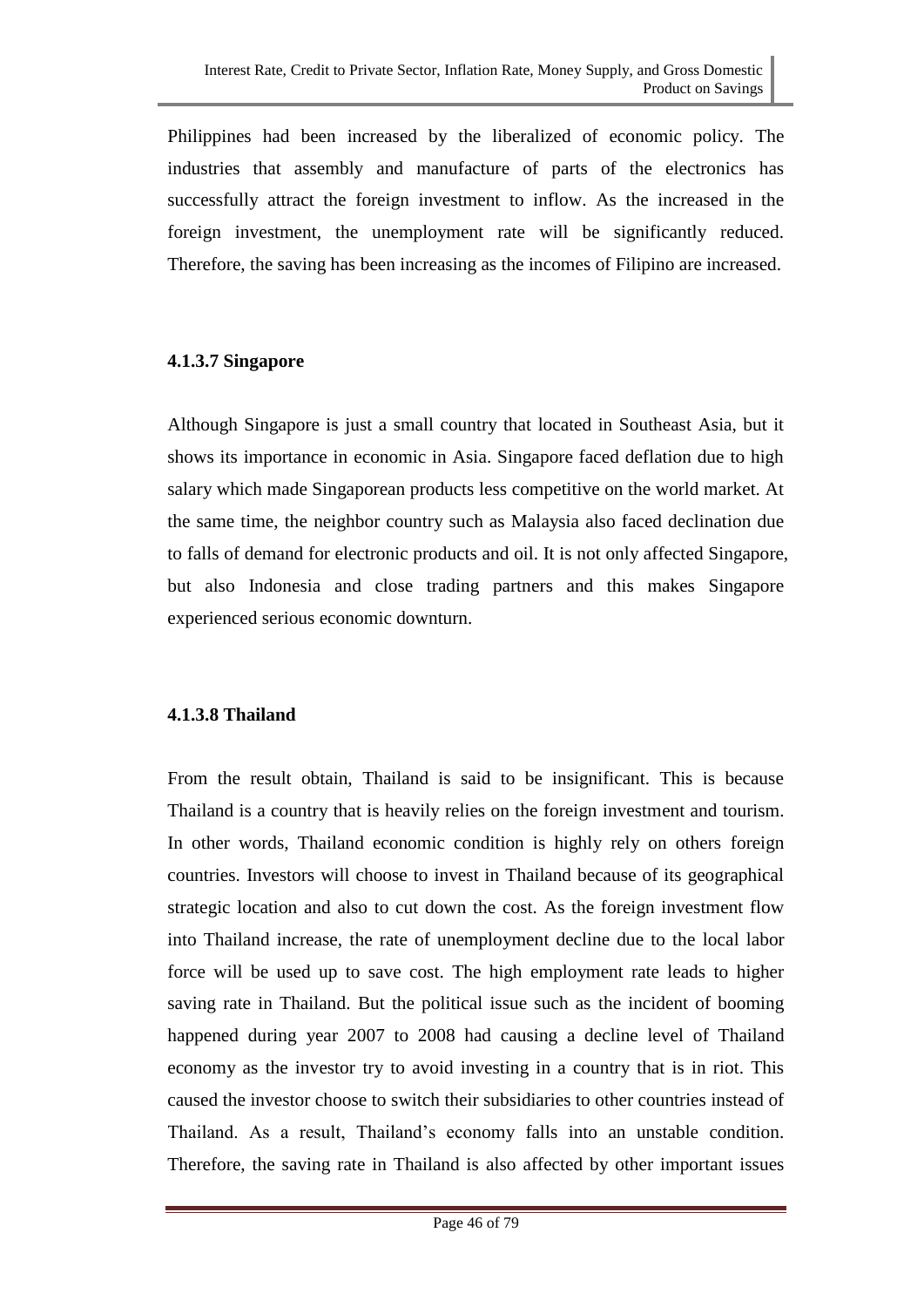other than the deposit interest rate, credit to private sector, inflation rate and money supply during that period of time which leads to the result of the test to be insignificant.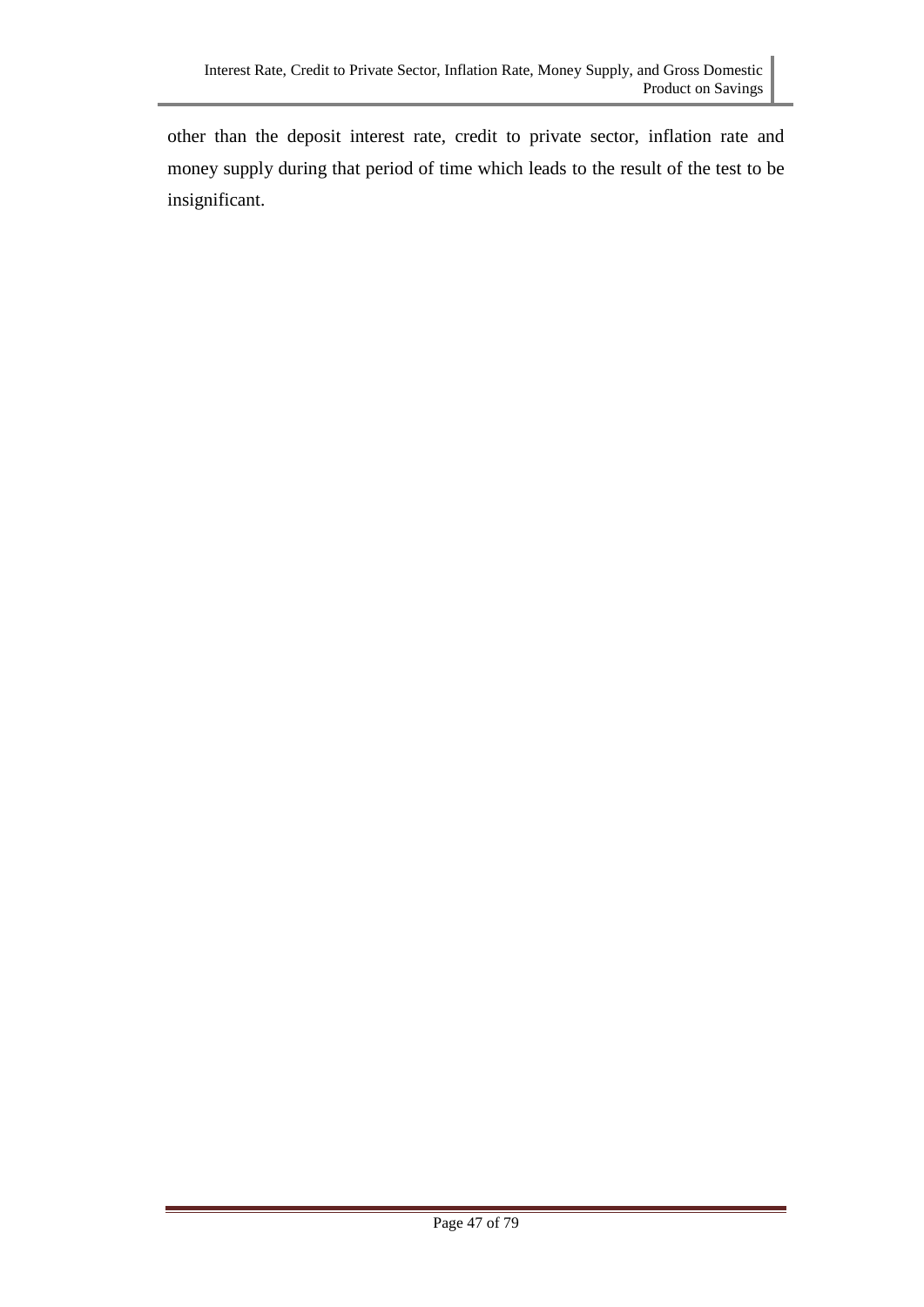| Table 4.3 Asia's ECM Model |  |  |
|----------------------------|--|--|
|                            |  |  |

|                | <b>China</b>  | Indonesia     | Japan          | Korea        | <b>Malaysia</b> | <b>Philippines</b> | <b>Singapore</b> | <b>Thailand</b> |
|----------------|---------------|---------------|----------------|--------------|-----------------|--------------------|------------------|-----------------|
| <b>SR</b>      |               |               |                |              |                 |                    |                  |                 |
| ec             | $-0.3327***$  | $-1.5168***$  | $-0.8871***$   | $-0.3328***$ | $-0.2759***$    | $-0.2344**$        | $-0.0189$        | 0.1508          |
| $d.dir_{t-1}$  | $-0.8280**$   | $-1.8303***$  | $-2.2009***$   | 0.7019       | 1.2137***       | $-0.3953$          | 2.4067           | $1.3651***$     |
| $d.dir_{t-2}$  | $0.5250**$    | 1.4086***     | $1.0142***$    | $-0.4093$    | $-0.7254***$    | $0.4179**$         | $-2.1617$        | $-0.6899**$     |
| $d. cr_{t-1}$  | $-0.1900$ *** | $-0.8435***$  | $-0.1805***$   | $-0.2854***$ | $-0.0107$ ***   | $-0.1748***$       | $-0.4412***$     | 0.0804          |
| $d.m2_{t-1}$   | $-0.7411***$  | $-1.3795***$  | $0.2193***$    | $0.1750*$    | $0.3611***$     | $-0.0472$          | $-0.2555***$     | 0.3975          |
| $d.m2_{t-2}$   | 1.7756***     | 5.7104***     | $-0.2901$ ***  | $-0.4022$    | $-0.2704***$    | 0.4274             | 0.1108           | $-0.4281$       |
| $d.m2_{t-3}$   | $-0.8561***$  | $-1.4099***$  | $0.1690***$    | 0.1597       | $0.1295***$     | $-0.2097$          | 0.0569           | 0.2396          |
| $d.gdp_{t-1}$  | $-0.5211***$  | $-1.9728***$  | $0.2917***$    | 0.0555       | $0.1252**$      | $-0.2318$          | $-0.4658*$       | $-0.0228$       |
| $d.lcpi_{t-1}$ | $-51.0744***$ | $-45.4011$    | 39.6766***     | 21.0334      | $-112.5647***$  | $-26.6587$         | 139.7277***      | $-107.5096**$   |
| $d.lcpi_{t-2}$ | 100.105***    | 28.877        | 301.8237***    | $-3.972$     | 494.1300***     | 32.7144            | $-542.168***$    | 73.4053         |
| $d.lcpi_{t-3}$ | $-52.2139***$ | $-72.9352***$ | $-306.3338***$ | 3.5015       | $-477.196***$   | $-3.0122$          | 636.2468***      | $-72.3254$      |
| $d.lcpi_{t-4}$ | 6.9294**      | 41.3999***    | 78.7516***     | 3.8798       | 174.4713***     | $-9.811$           | $-187.4204***$   | 38.2495         |
| _cons          | 20.3316***    | 33.6147***    | 19.3712***     | $6.1195***$  | 11.4134***      | 6.69833*           | $-0.1838$        | 0.1082          |

Maximum likelihood  $= -119.4177$ 

Note: The asterisks indicate the rejection of null hypothesis as follow: \*\*\*1%, \*\*5% and \*10%.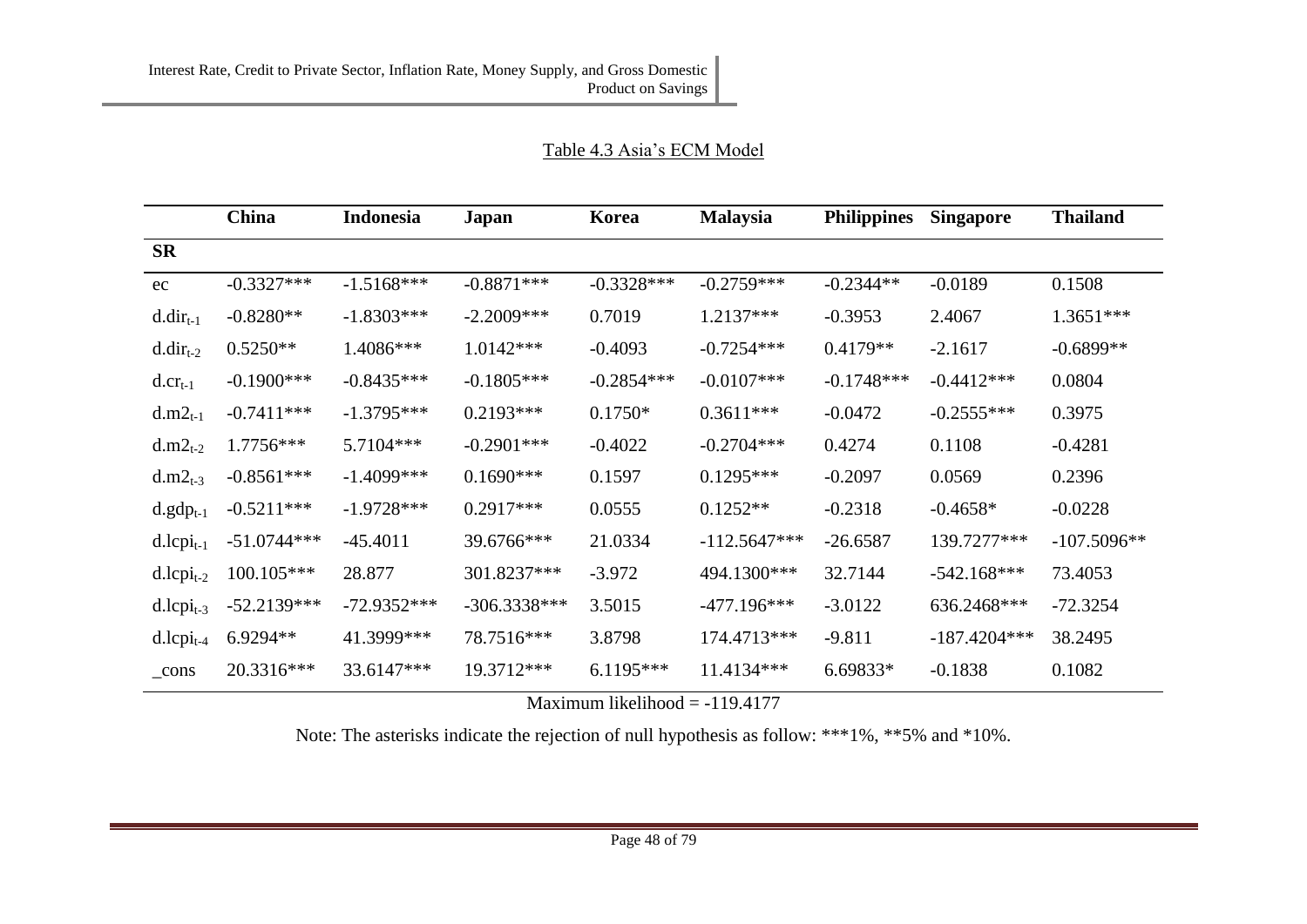### **4.1.4 Europe's Result**

According to Table 4.4, in Denmark, Finland, Malta and Switzerland, independent and dependent variables are dynamic integrated at 1% significance level while Norway significant at 5%.

#### **4.1.4.1 Denmark**

Denmark is a country that has higher education in order to prepare the high quality students for the career in the industry in future. In Denmark, age from seven to sixteen requires having basic education and it is free from the University level. Excellent teaching material and academic activities is provided for the student to learn in order to get higher and innovative knowledge. Thus, with the knowledgeable consumer tend to have significant saving rates. Unfortunately, according to the report the unemployment rate is increasing over the time period. Therefore higher the unemployment rates lower the savings. It also discovers that household does not have enough income for savings.

#### **4.1.4.2 Finland**

Finland facing account deficit because of the implementation of financial deregulation and thus causes real interest rate shock happen subsequently faced economic downturn. In the end, Finnish companies' encountered a huge loss in the level of output, employment and industrial production. Thus, company's debt to the foreign lenders will drop. This leads the devaluation of the country's currency and thus the country facing heavier debt load.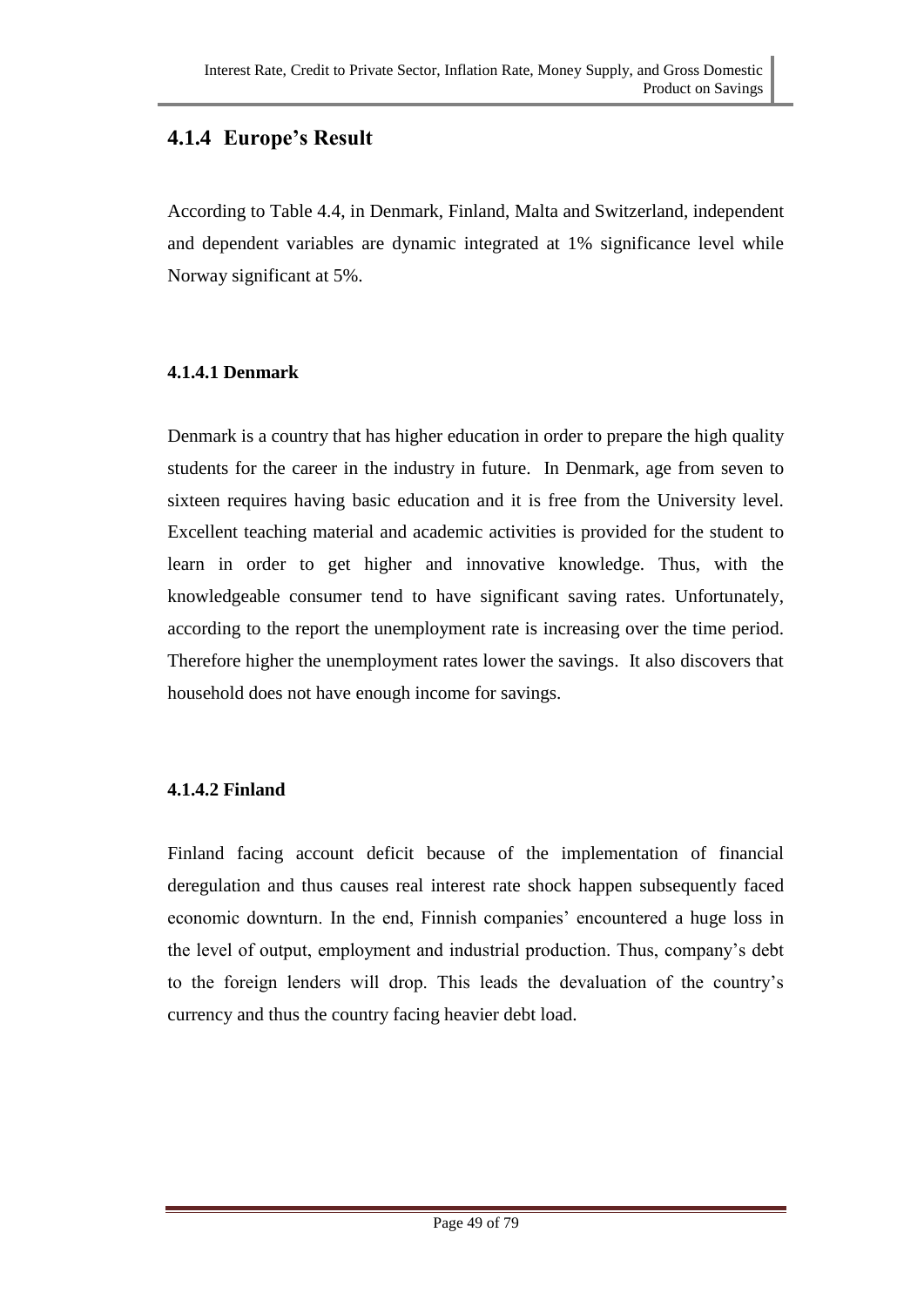#### **4.1.4.3 Malta**

Household consumption and savings behavior is the main concern for macroeconomic which is related to the economic growth. It means that when the consumption increases, savings will decrease and vice versa. The household at Malta tends to satisfy the basic needs only and will dedicated to the necessary needs to achieving the higher level of living standard. Besides that, changing in purchasing power will lead to change in household consumption and savings behavior. According to the previous research, within the year 1988 and 1992, income increase and then also lead to increase in both consumption and savings. In some situation, the savings will grow up faster than the consumption. Therefore, Maltese savers no longer are a nation of savers in recent years. Maltese prefer more on the constant consumption in each period of time which mean they overcome the smoothly consumption over the period therefore savings on Malta will be significant. In addition, life cycle hypothesis also supported the smoothly consumption in Malta.

#### **4.1.4.4 Norway**

In Norway life cycle theory can be applied. Generally the younger generation will save more compare to old generation because they have higher income. But, in Norway older generation and patient tend to save more than the younger generation due to according the preferences for higher savings. This is so call different culture and born in different time periods tend to have different savings pattern. For instance, the common situation is that older generation maybe more alert to the risk existence and save more compare to younger generation therefore it is significantly affected. Hence, savings will be kept rising with the age which means the older generation tend to save more. Besides, the negative correlation can be explained by the higher consumption and the lower the savings and vice versa.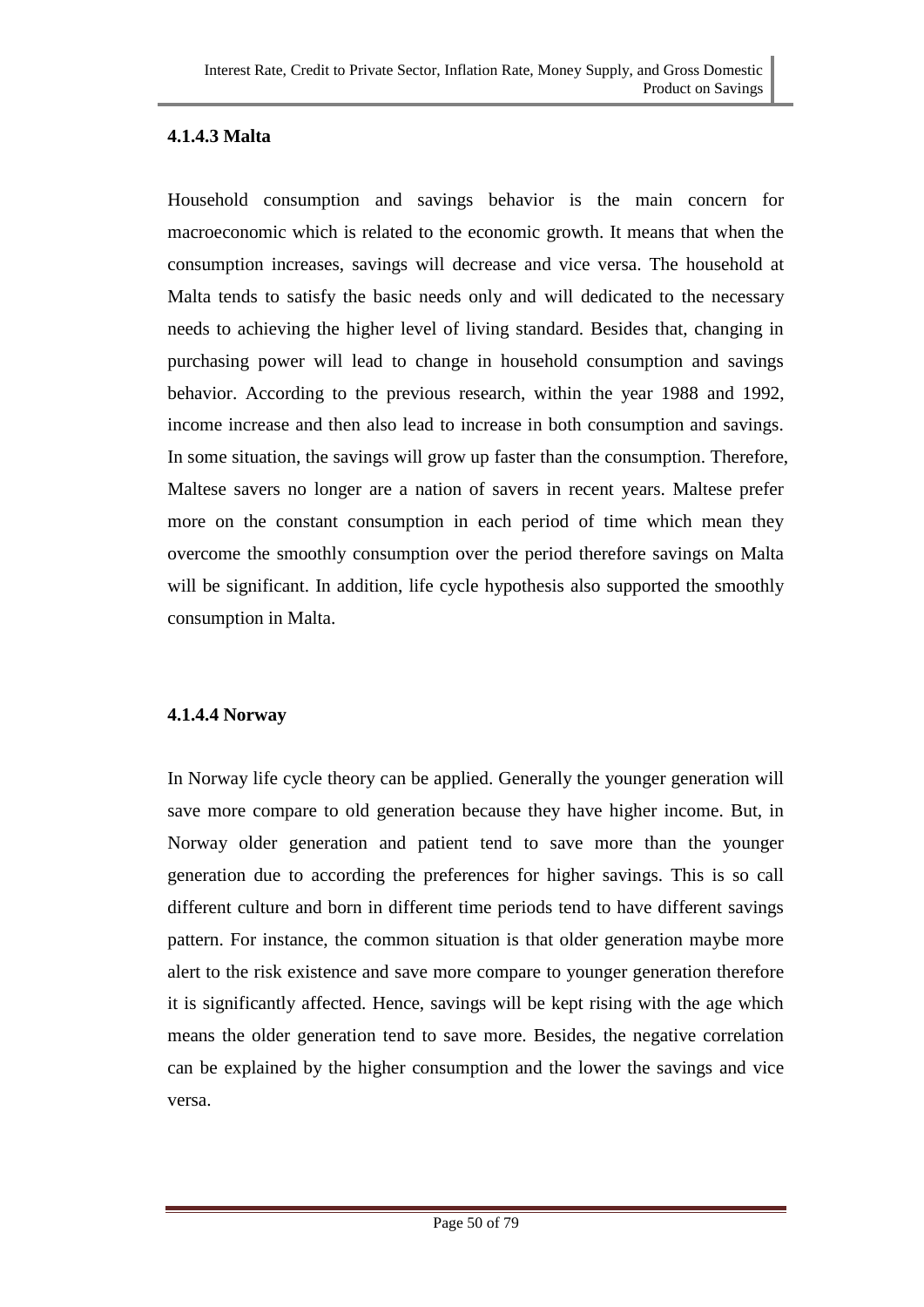#### **4.1.4.5 Switzerland**

Switzerland is one of the countries which having a stable market economies around the world. GDP per capita was higher than the average of other big sized countries in Western European. Although comparative stagnation occurs during 1990s, Switzerland is still able to achieve the highest per capita income among the Europe countries. The unemployment rate in Switzerland is very low and the inflation as well due to the establishment of sound government policy and harmonious labor-management relations. As the unemployment and inflation is low, the citizens will have more money in accumulated savings. In Switzerland, the citizens tend to spend more on the entertainment and also travelling in order to have a comfortable life. But, they still concern about the savings. This is because they wish to have a higher standard living after retired. So, they will invest more in the bank deposits, pension plans, and also investment funds. Therefore, Swiss have a good financial planning. As a result, they will assign a plan regarding their income and expenses to ensure that part of the portion of their income will be saved for future used.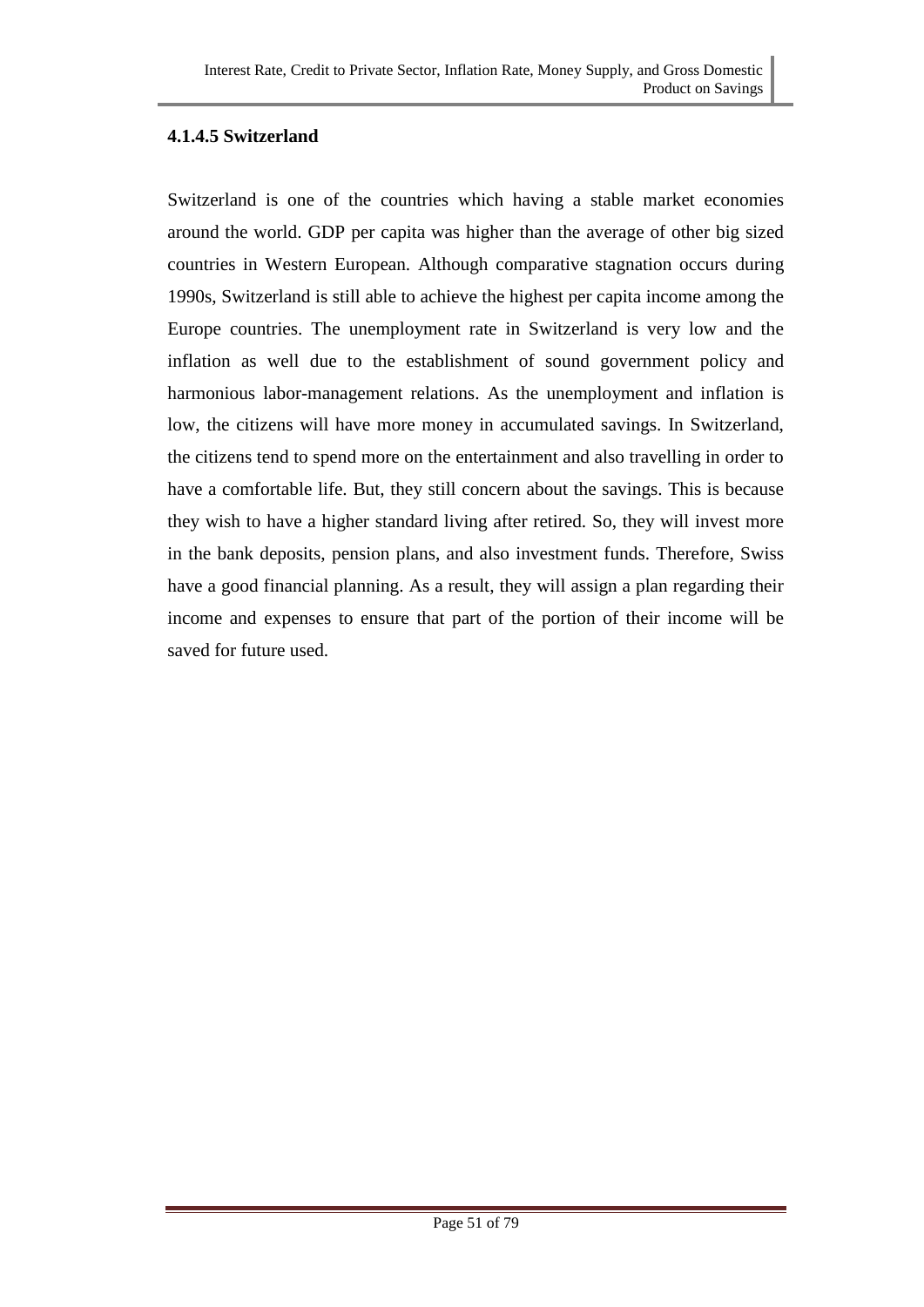|                          | <b>Denmark</b> | Finland      | <b>Malta</b> | <b>Norway</b> | <b>Switzerland</b> |
|--------------------------|----------------|--------------|--------------|---------------|--------------------|
| <b>SR</b>                |                |              |              |               |                    |
| ec                       | $-0.2969$ ***  | $-1.1811***$ | $-0.4162***$ | $-0.6412**$   | $-0.9726***$       |
| $d.dir_{t-1}$            | 0.0998         | $-0.4814***$ | 1.7295       | $-0.2163$     | $-0.3017***$       |
| $d_{\cdot}cr_{t-1}$      | $0.0886***$    | 0.2899***    | 0.1042       | 0.0438        | $-0.0088$          |
| $d.m2_{t-1}$             | $-0.4242***$   | $-2.1754***$ | $-1.9496***$ | $-2.1971***$  | $0.3746***$        |
| $d.m2_{t-2}$             | $0.3989***$    | $1.8968***$  | $1.7985**$   | $2.3123**$    | $-0.0863*$         |
| $d.m2_{t-3}$             | $-0.1906***$   | $-0.8986***$ | $-0.9067***$ | $-0.6658*$    | $-0.0774***$       |
| $d.gdp_{t-1}$            | $-0.2358**$    | $-0.6414***$ | $-0.0838$    | 0.4444        | $-0.5783***$       |
| $d.l$ cpi <sub>t-1</sub> | $-21.9861$     | 31.9489***   | 46.3300      | 48.3514       | 14.7304**          |
| cons                     | 20.8134***     | 75.6045***   | 32.4966***   | 41.9344*      | 66.4987***         |

#### Table 4.4 Europe's ECM Model

Maximum likelihood  $= -37.632141$ 

Note: The asterisks indicate the rejection of null hypothesis as follow: \*\*\*1%,

\*\*5% and \*10%.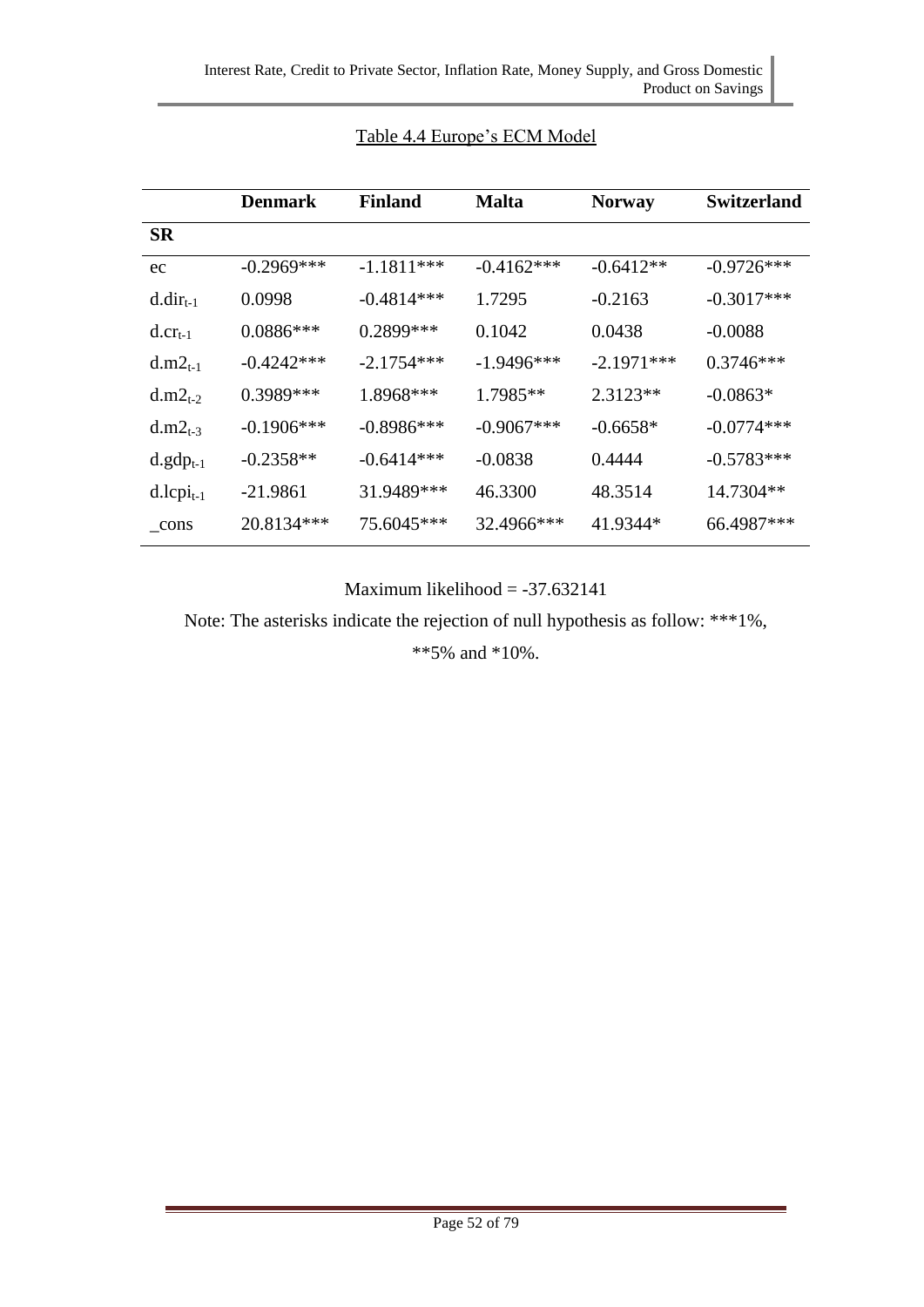### **4.1.5 Middle East's Result**

From Table 4.5, Cyprus, Israel and Turkey short run variable will have dynamic integration with long run variables due to the significance level is in 1% while Egypt's short run and long run variables do not have integration.

#### **4.1.5.1 Cyprus**

Economy started to grow in favorable level due to rapid development in Cyprus in 1974. Many buildings and territories were built and standards of livings were also improved. Thus, the cost for living will also increase and the residents in Cyprus have to spend more. The domestic savings level will decline which contribute less to the national savings. The rapid development will impact the country environment throughout the long term basis. The more important is that Cyprus government goal is to preserve and maintain the quality of the environment all the times which is in conjunction to both the social and economic policies. The government's plan was emphasized on both sustainability economic growth and at the same the quality of environment is protected. Hence, an Action Programme was planned.

Other than that, the savings tax directive in Cyprus on  $1<sup>st</sup>$  July 2005 affected the resident in their country which they got their interest income from the investments or the deposits which held in another state. While a resident have the interest on savings in another state, the payment that they received at the beginning will be taxed which in compliance with the position in the country's investment.

#### **4.1.5.2 Egypt**

Meanwhile, Egypt was facing financial problem because their large amount of capital were not channel and allocate effectively and efficiently through the intermediaries. Moreover, the Egypt's financial intermediation only takes place in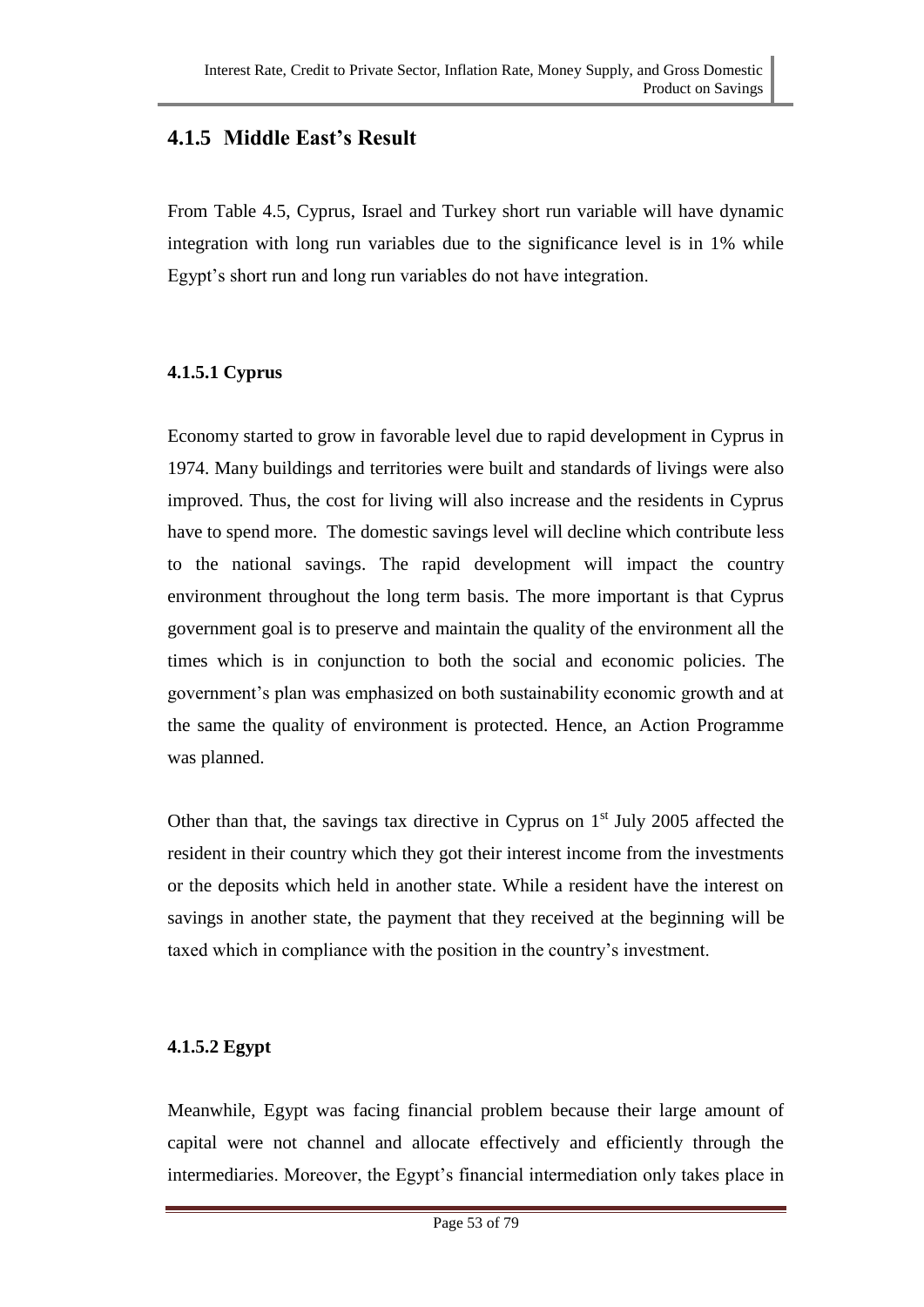both the banking and insurance. National Investment Bank in Egypt normally makes the borrowing to government or participates in the bond investment and no secondary market for the treasury instrument. In 1981, capital flight was happened and affected the Egypt's economy. The Egyptian businessmen begins to loss their confidence and unwilling to put their money in Egypt. They withdraw their money and placed in other stable economy country like Zurich or London. Foreign investor was reducing in amount due to unstable economy growth in Egypt although Egypt obtains the help from World Bank. Hence, it will cause the capital market become too liquid and inflation will happened. Therefore, the per capital real income will be affected and declining sign was indicated in 1983.

#### **4.1.5.3 Israel**

The expenditure in Israel becomes an important issue that captures the major concern by the government. They spend their capital mostly on supplies, construction, equipment, personnel costs and foreign purchases. The foreign purchase includes the consumption of goods and services for the military purpose. Moreover, government also allocates their country's savings for the aircraft project development and other materials for the use of defense industry.

#### **4.1.5.4 Turkey**

The factor that was vulnerable to Turkey economy was facing imbalance account because of high deficit current account. The global crisis was happened during 2002 until 2007. Another reason regarding Turkey economy was affected is because of the foreign trade flows. Foreign trade flows are important channels which lead the global crisis occur. According to (Uygur, 2010), the results obtained indicated that that import are more than export. The available data also shows that the export was decreased continuously which begin on October 2008 and the import was also declined. In 2009, the volume of import begins to increase while the export was remained. When Turkey was facing global crisis, the price of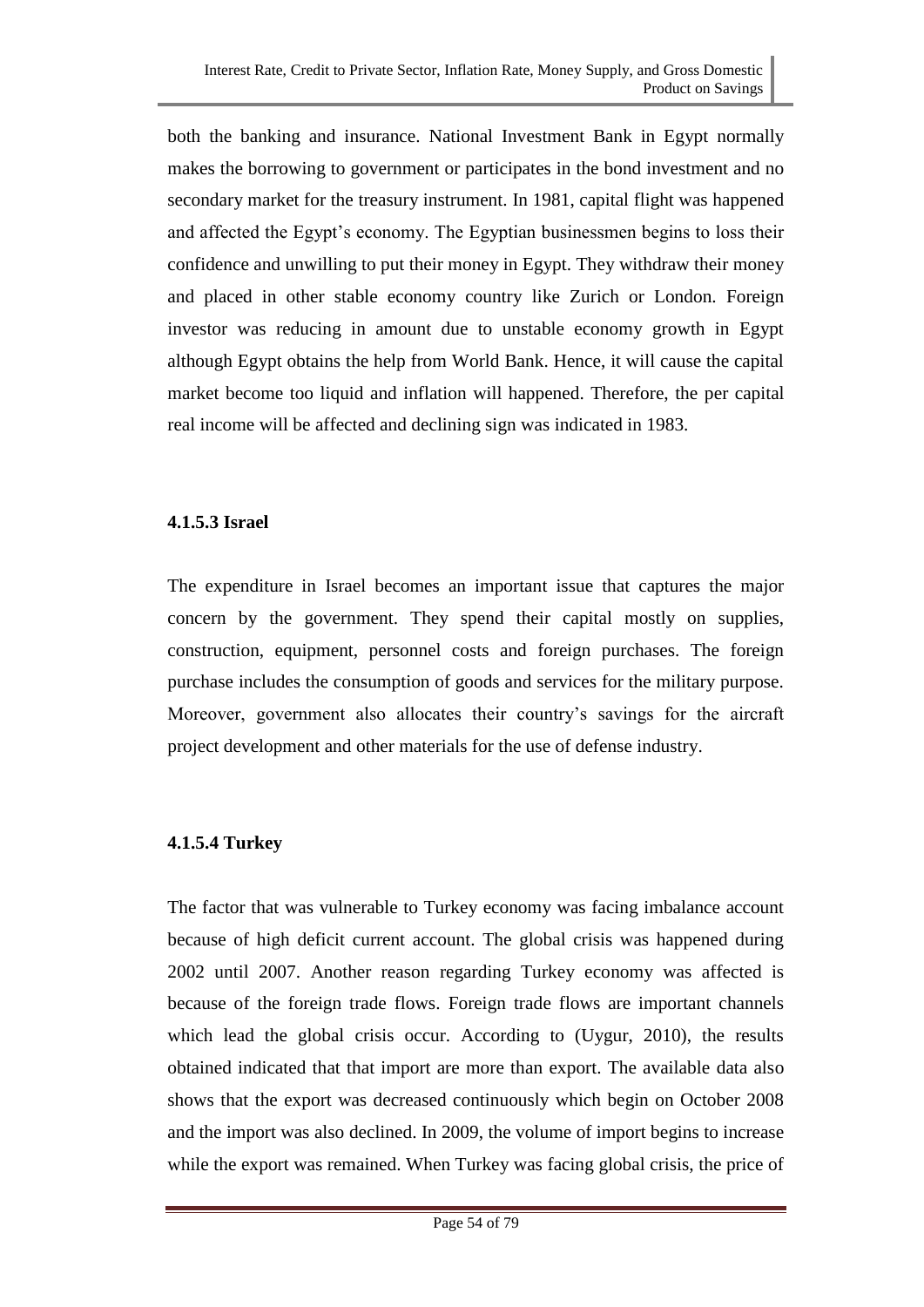the goods will fall and thus the value of the export will also fall. The production from different industry sector such as vehicles or chemicals will be affected when Turkish export are close to the world import. As a result, it caused Turkey generate less income because their production level was reduced and have to bear for more costs for trade financing during the crisis. The national savings was low.

Turkey also demands more foreign capital as a major source of funding for the bank in Turkey. The foreign capital plays an important role as the credit for the bank. The bank needs the credit to support the growth and their operations. In order to obtain foreign capital, Turkey will either involve in foreign investment or through borrowing. Turkey will be indulged in heavier debt load when the borrowing rates were increased. Moreover, the volatility in the investment was high and has to face many uncertainties.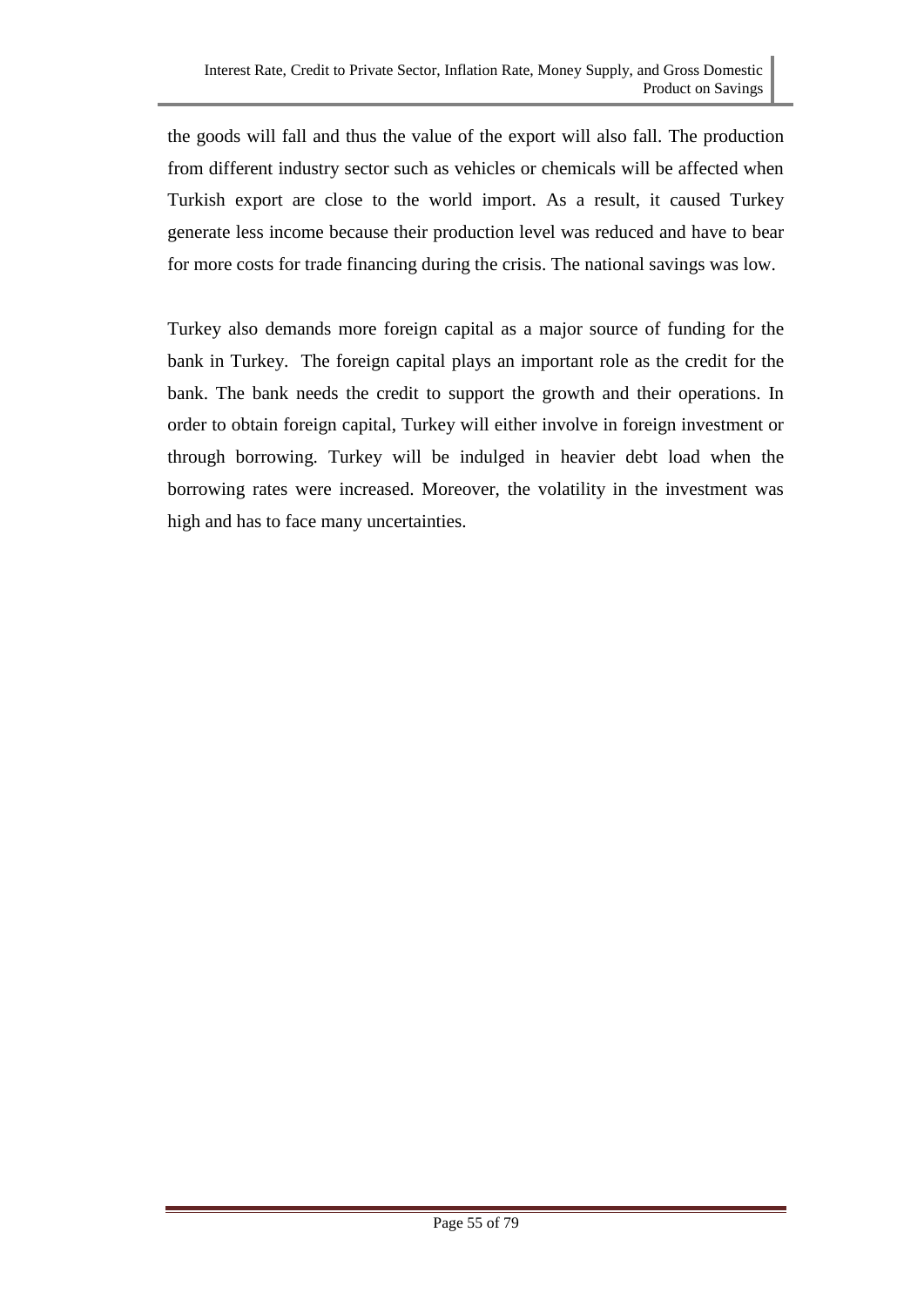| <b>SR</b><br>ec        | $-0.5048***$ |           |              |              |
|------------------------|--------------|-----------|--------------|--------------|
|                        |              |           |              |              |
|                        |              | $-0.3351$ | $-0.5386***$ | $-1.1627***$ |
| $d.dir_{t-1}$          | $-1.9888$    | 0.4216    | 0.4214       | $-0.2883***$ |
| $d_{\cdot}cr_{t-1}$    | $-0.0290$    | 0.0653    | $-0.7830**$  | $-0.0393$    |
| $d_{\cdot}cr_{t-2}$    | 0.1744       | $-1.5876$ | 1.1083*      | $-1.8165***$ |
| $d_{\rm}$ . $cr_{t-3}$ | $-0.2712$    | 2.3256    | $-0.5510$    | 1.8346***    |
| $d_{\rm}.cr_{\rm f-4}$ | 0.1551       | $-1.2805$ | 0.2216       | $-1.0942***$ |
| $d_{\rm}$ . $cr_{t-5}$ | $-0.0295$    | 0.3118    | $-0.0733$    | $0.2667***$  |
| $d.m2_{t-1}$           | 0.0698       | $-0.0833$ | 0.1063       | $0.4481***$  |
| $d.gdp_{t-1}$          | 0.0608       | $-0.0058$ | 0.1230       | $-0.2438***$ |
| $d.lcpi_{t-1}$         | 34.0321      | 4.9221    | $-31.2773**$ | $-2.3279$    |
| cons                   | 3.4419       | 1.6713    | $6.6221**$   | 3.8777**     |

#### Table 4.5 Middle East's ECM Model

Maximum likelihood = -135.47951

Note: The asterisks indicate the rejection of null hypothesis as follow: \*\*\*1%,

\*\*5% and \*10%.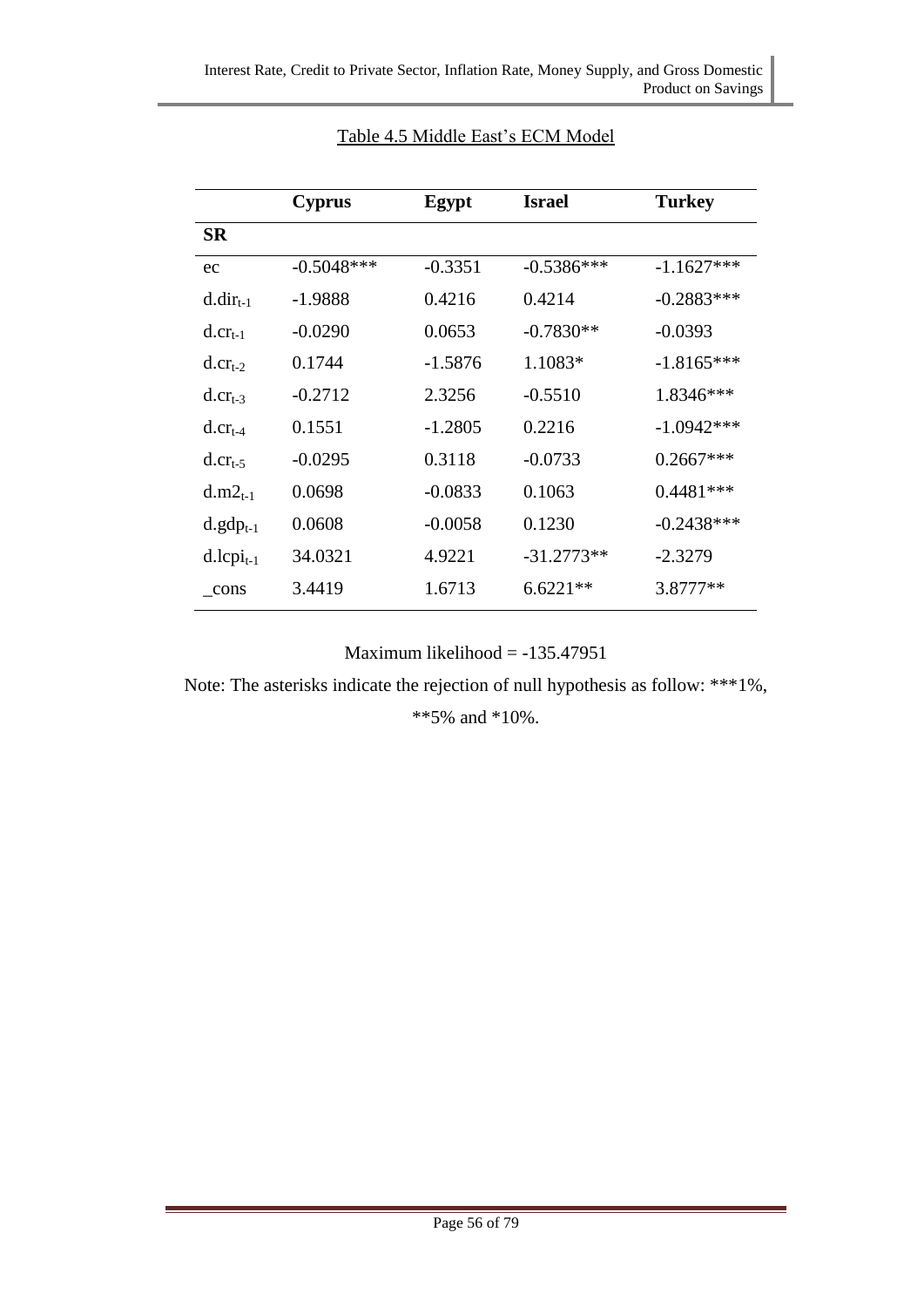# **4.2 Diagnostic checking**

### **4.2.1 Sensitivity test**

To ensure these results are not heavily depending on the country, sensitivity test was employed. Based on Figure 4.1 to 4.4, these result show that, there are insensitive on each regional after dropping the country one by one. Therefore, the research can conclude that the results are unbiased.



Figure 4.1 Sensitivity test for America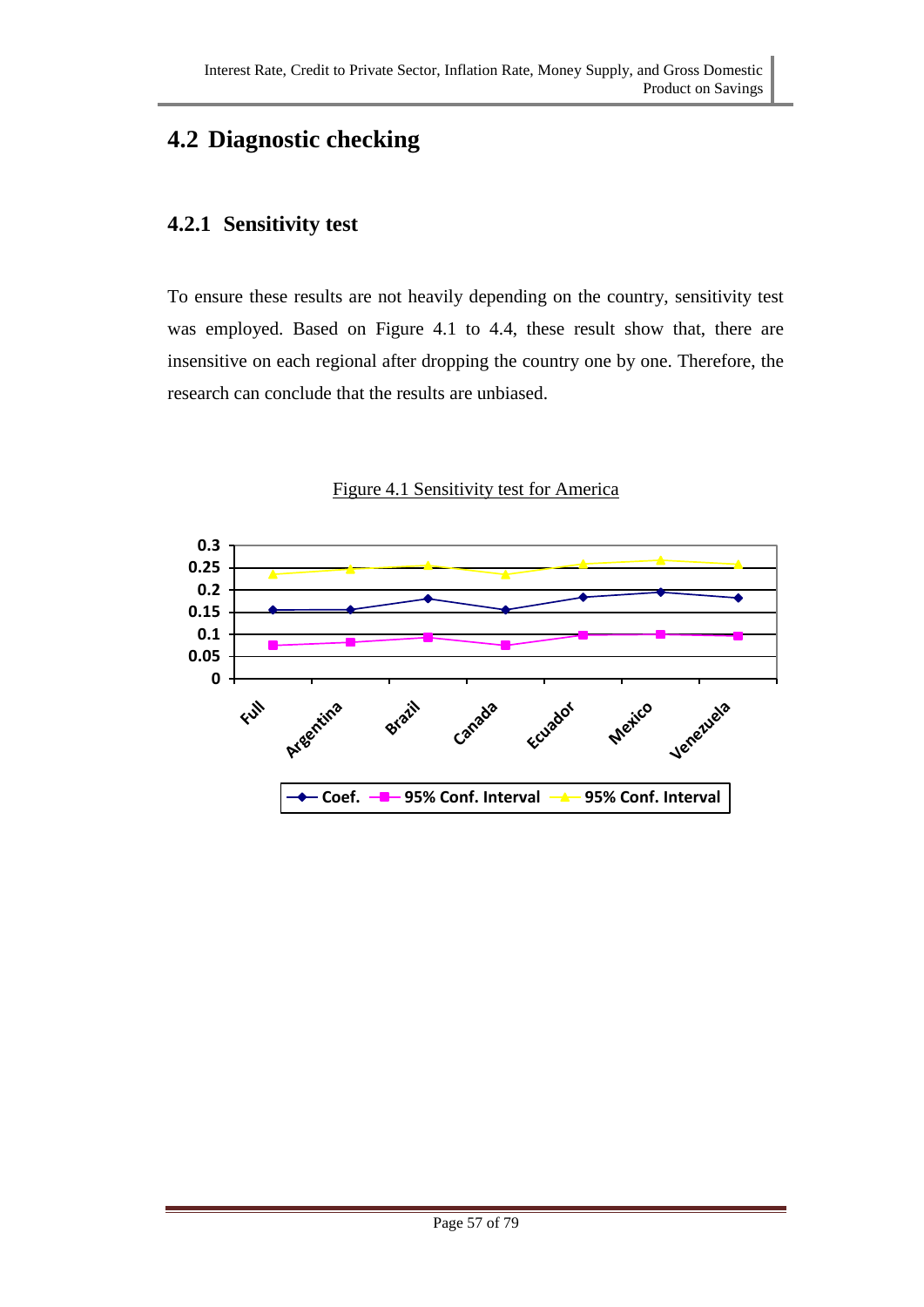Figure 4.2 Sensitivity test for Asia



Figure 4.3 Sensitivity test for Europe

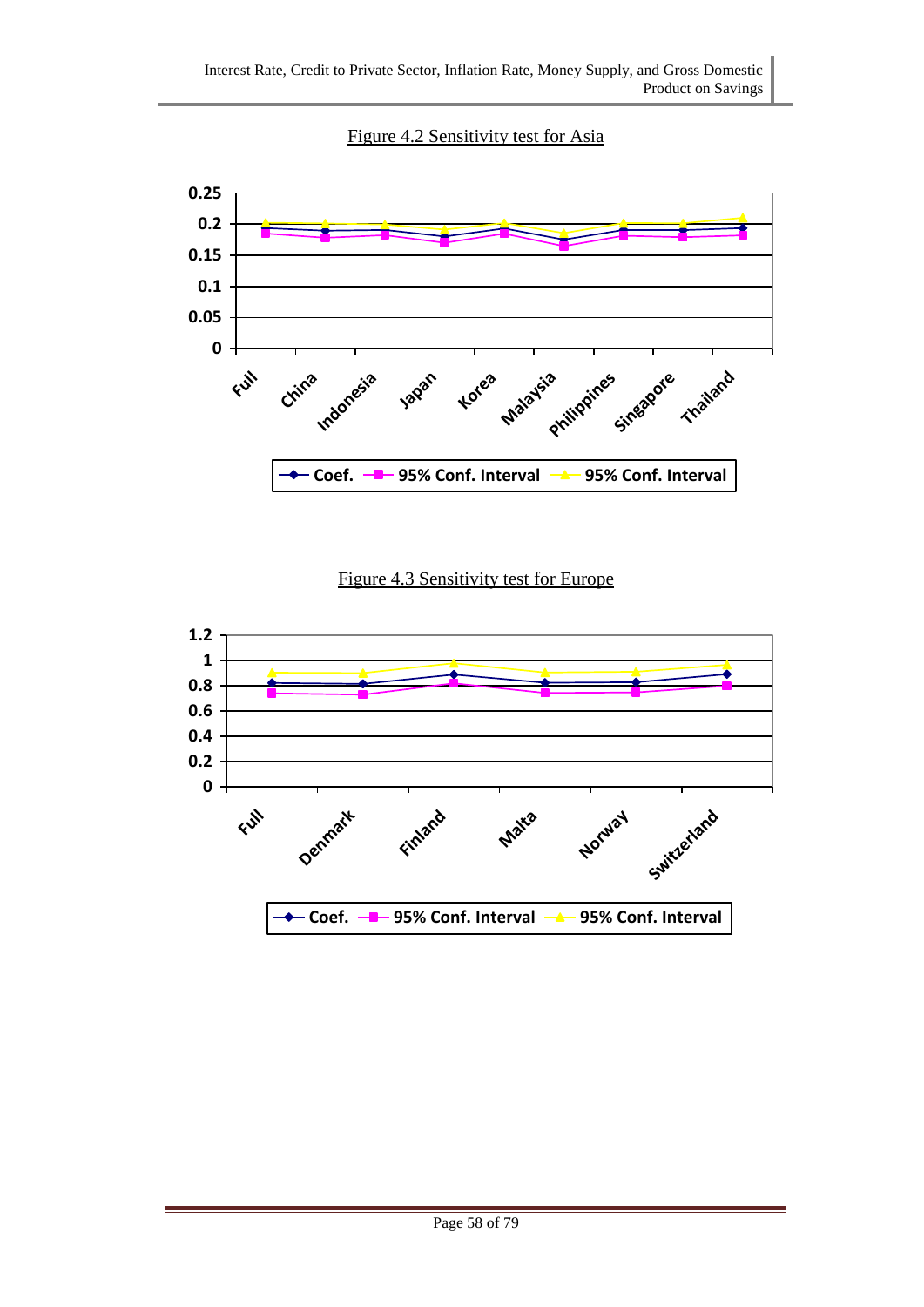

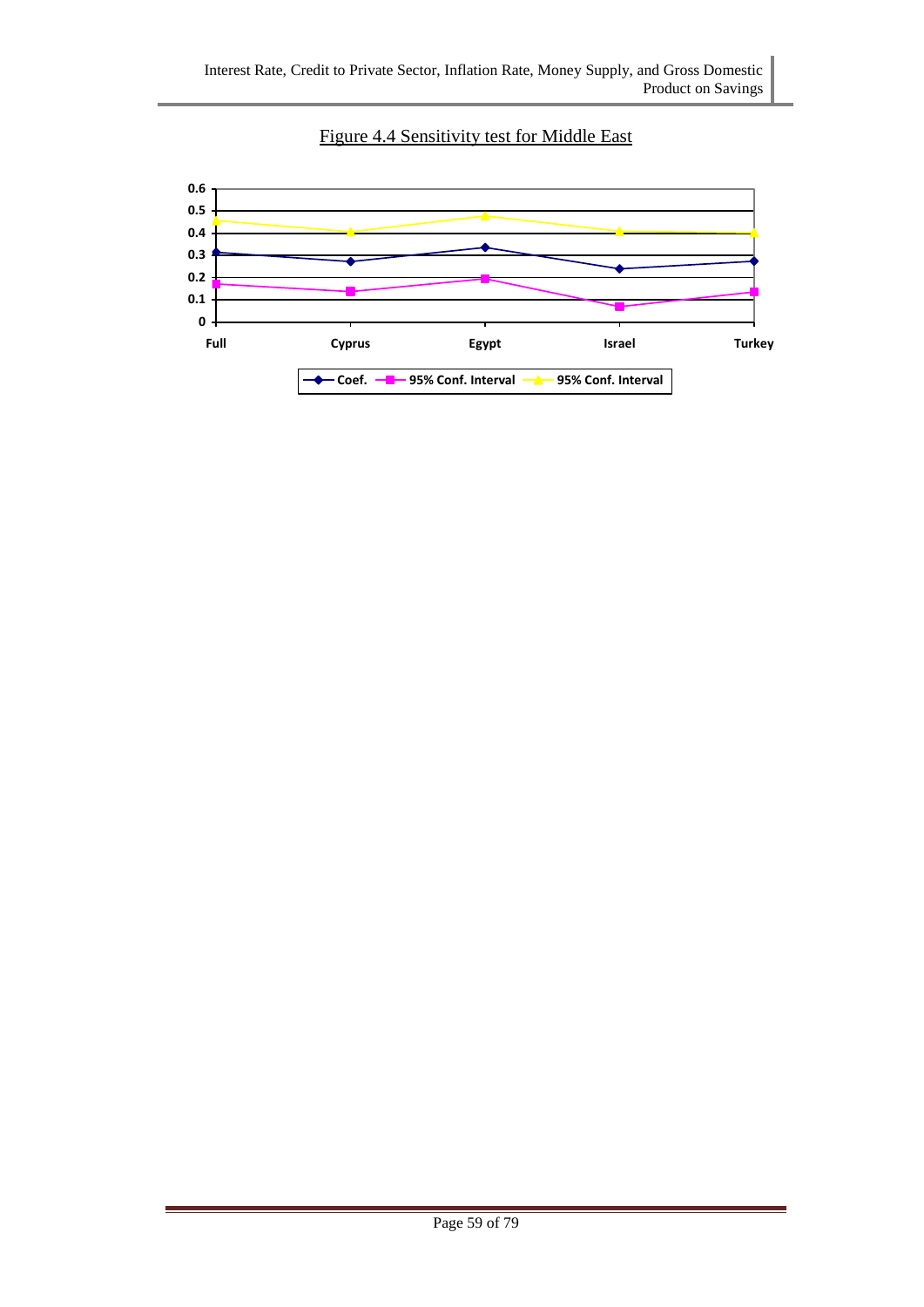# **CHAPTER 5: DISCUSSION, CONCLUSION AND IMPLICATIONS**

### **5.0 Introduction**

In this chapter, a summary will be concluded based on the entire previous chapter. The summary include all of the statistical analyses, discussions of major findings, implications of the study, limitations of the study, recommendations for future research and last but not least the conclusion.

### **5.1 Summary of Statistical Analyses**

The purpose of this study is to determine the impact of inflation, interest rate, gross domestic product, money supply and credit to private sector on savings on four different groups of country, which are America, Asia, Europe, and Middle East. These are the few groups of the country which are being selected for these studies. In addition, the model in this study is to examine and analyzed the interaction as well as the significant level between the independent variables and dependent variable in both the short run and long run. The study is conducted to test whether the impact of savings follow the intertemporal consumption and marginal propensity to save effect.

According to the results that obtained, all the variables (deposit interest rate, credit to private sector, money supply, gross domestic product, inflation) are found to be significant impact on savings. Although the variables are significant at different significant level, but it has enough evidence to indicate that the variables are correlated and sensitive to savings. Besides that, the lag two credit to private sector is found to have negative relationship with savings in Mexico. In other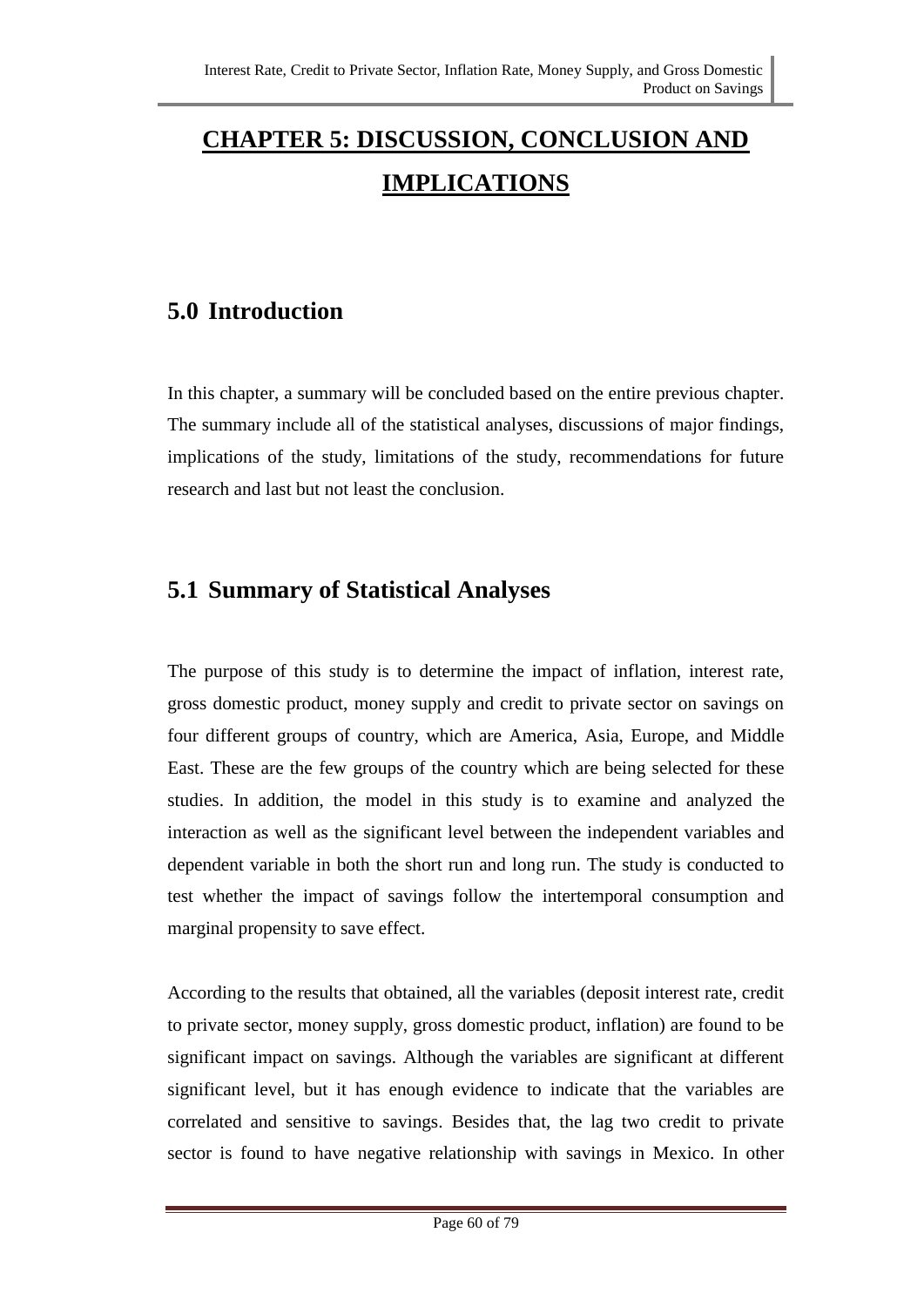words, the credit to private sector does not affect the Mexico savings level. Meanwhile, all the variables are found to be insignificant with Egypt savings. In other words, it shows that Egypt savings rate is affected by other important variables like financial decisions but not the variables from this study.

Moreover, there are certain countries like Indonesia, and their government has to make many efforts in order to boost up or stimulate their country's saving rate. But, their savings rate are still remained poor due to their country are in predevelopment stage compare to other countries like China, Canada, Japan , Switzerland which are considered as developing countries. Countries that have poor saving rate is because they cannot achieve good economic performance. The reasons is that those countries do not have many professional workers, expertise, advance technology, their products price are low in international trade and they do not have good relationship with developing countries. United States tend to have lower savings rate compared to other developed countries due to they have large current account deficit.

### **5.2 Discussion of Major Findings**

Pooled Mean Group (PMG) have been done to investigate the relationship between interest rate, inflation, gross domestic product, money supply and credit to private sector on savings in long-term as well as in short-term. The ARDL tests also use to investigate whether there is convergence of short-run adjustment to long-run adjustment between savings and interest rate, inflation rate, gross domestic product, money supply and credit to private sector.

From the result, it found out that all the countries have negative relationship and significant between the independent and dependant variable. It implied that all the country is able to covert from short run into long run. The test use to examine the relationship between the dependent variables and independent variables is Error Correction Model (ECM) in long term and short term. Based on the results,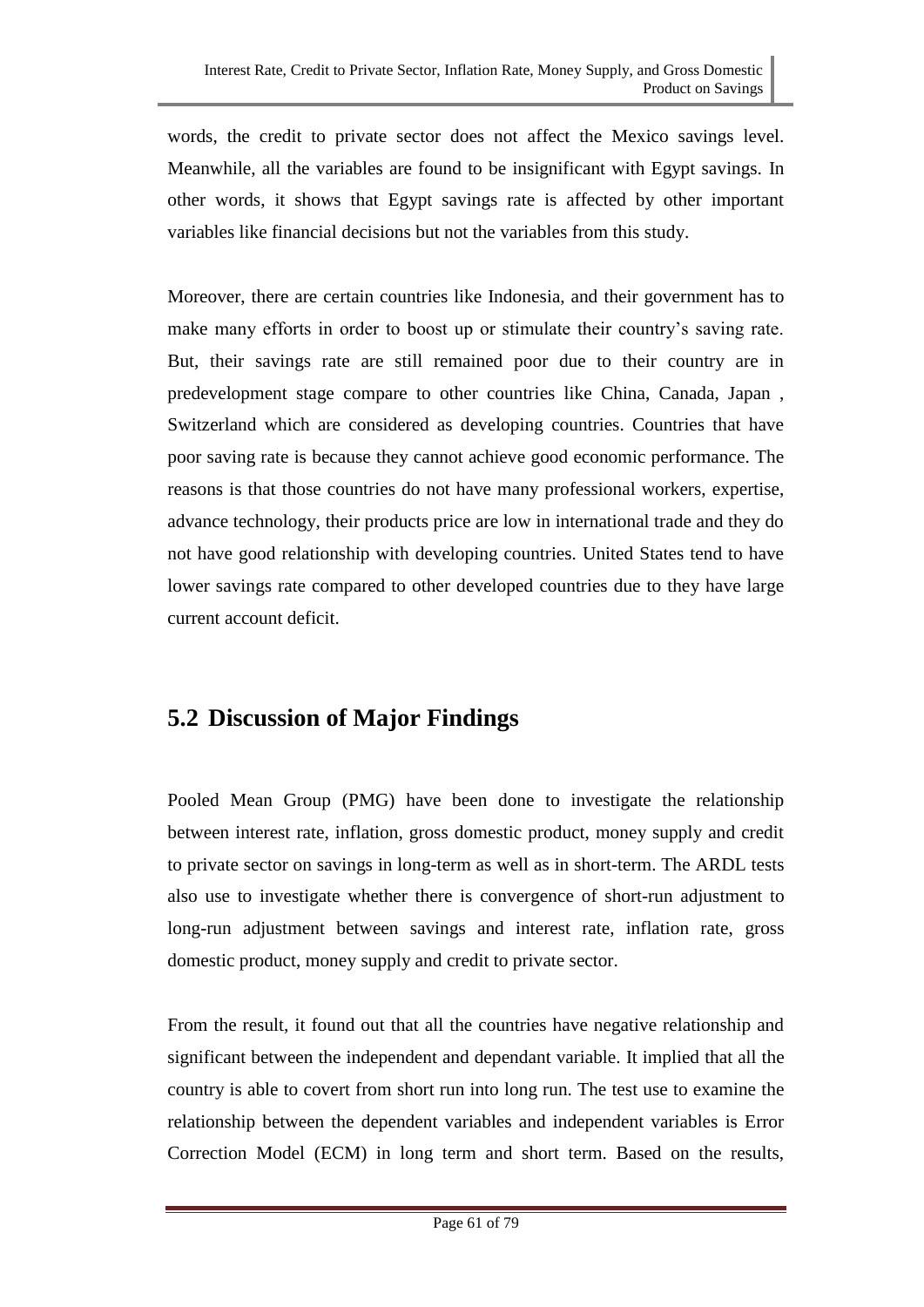savings react differently to interest rate, inflation, gross domestic product money supply and credit to private sector in short run.

According to the results, savings show significant or insignificant impact on several variables that are chosen. Credit to private sector shows significant on savings which is supported by Harrabi, Bousrih and Salisu (2007) and done in African from year 1988 to 2004. In addition, the amount of credit supply is related and significantly impact on savings, spending drop which will affected money supply increase (Bertocco, 2009). Besides, money supply supported by prior researcher Haron and Azmi (2006) show significantly affected. They examine that when the money supply increase, savings will increase and vice versa.

Meanwhile, the inflation and savings are negatively correlated which match with prior studies Sternberg (1981). Inflation increase leads to the income decrease and hence savings will decrease. According to Sultana and Syed (n.d) there is significant long run relationship and negative between inflation and savings which match with the result. However, interest rate and savings show positive and significantly affected in the results which match with the prior studies (Glyfason, 1993). Savings increase when interest rates increase according to the findings of Gupta, 1987 which cover from year 1967 to 1976 in Latin America and Asia countries. There are some discussions about the major findings in some countries: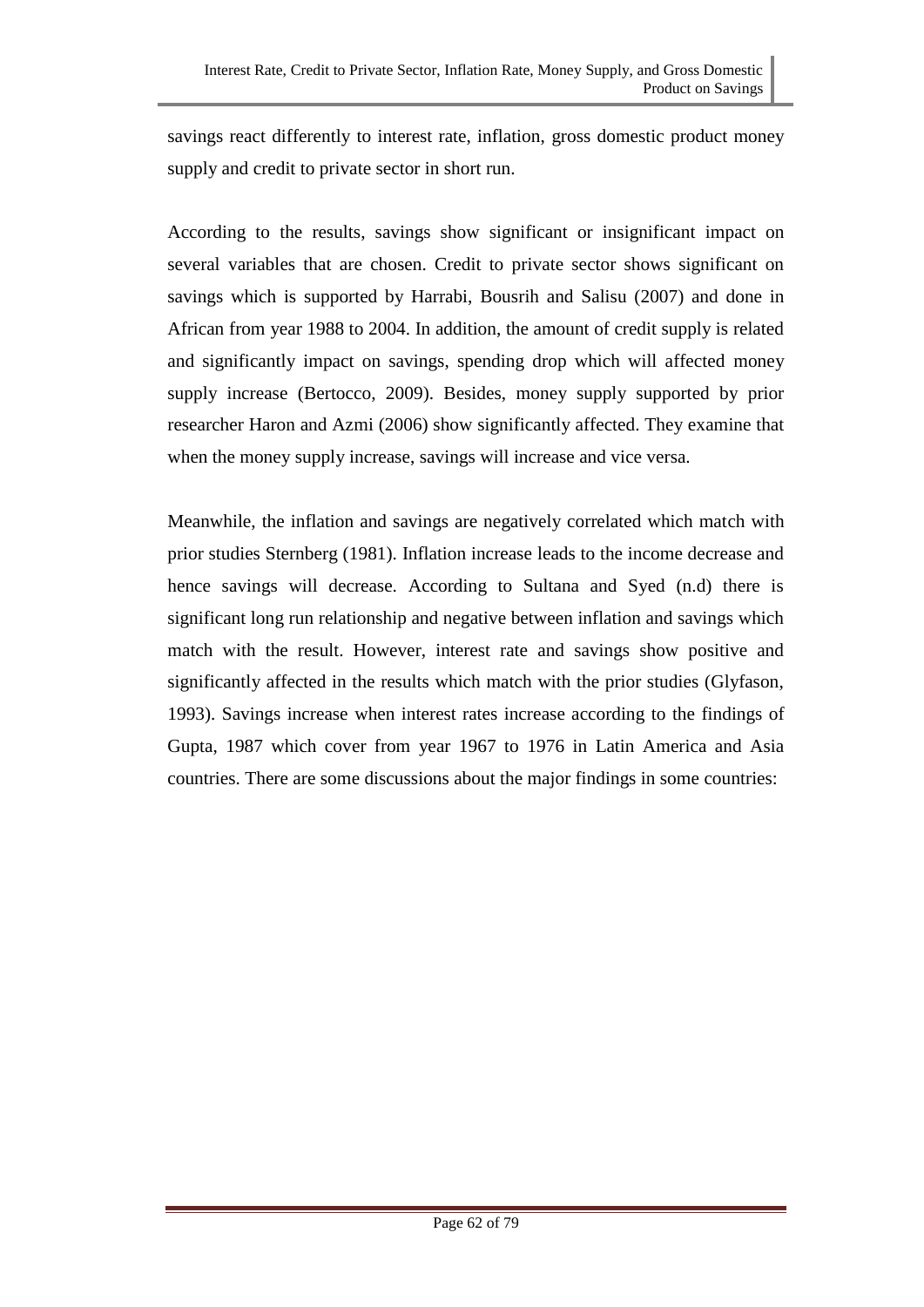## **5.2.1 Malaysia**

In year 2008, Malaysia achieved high inflation rate throughout 26 years in the past. This is because of increment of electricity fees and crude oil price that faced globally.

## Figure 5.1 Inflation rate in Malaysia



Source: International Monetary Fund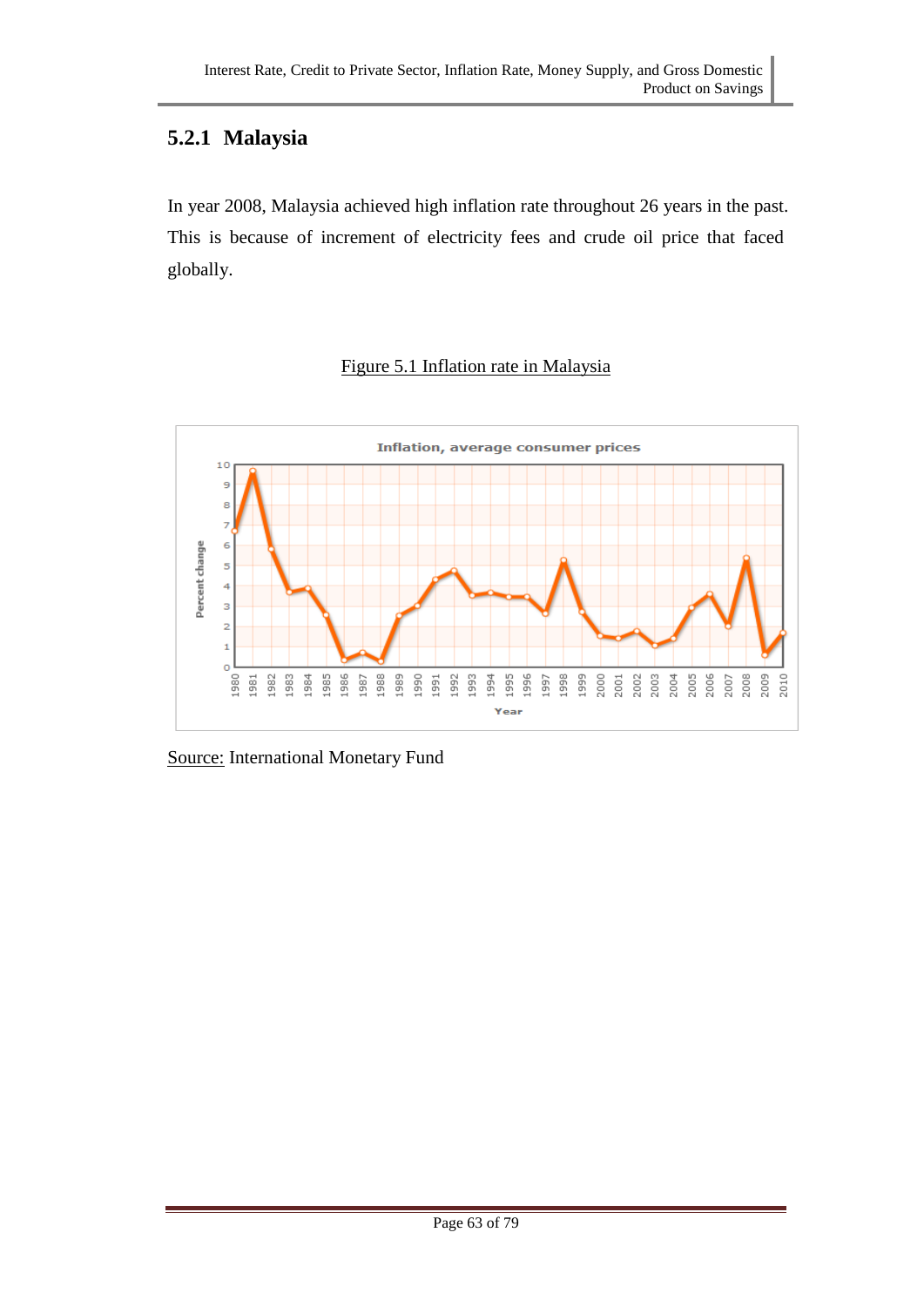## **5.2.2 Singapore**

During 1980s, government overthrows previous practice of traditional laborintensive, low salary pay and prosecutes the plan of implementing advances technology, offer higher salary to employee. But this arrangement does not receive a good feedback, yet, it brings negative impact to the economy.

## Figure 5.2 Inflation rate in Singapore



Source: Trading Economics

## **5.2.3 Japan**

Japan's economic started to grow slow at 1990s. The declination in share prices and house values does not change the mind of Japanese to increase their saving because they have make savings and own a strong and liquid capital. Compared to those eldest people, the youngster prefer current consumption than save for future. As times goes by, those day who make high saving had reached retired stage. Consequently, the saving rate had reduced to 2%. From the graph, no matter the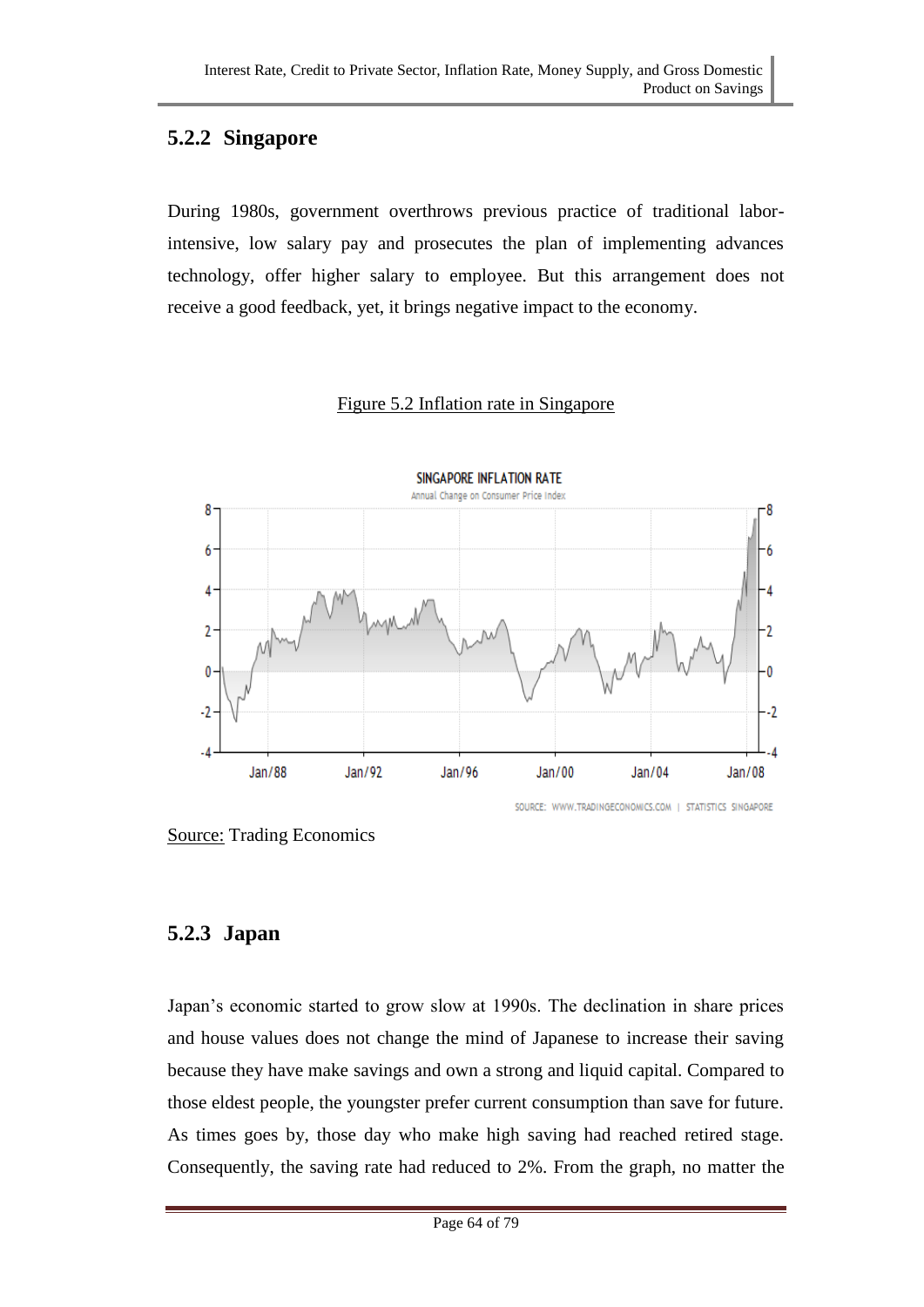interest rate is increase or decrease at the point of times, it is not affecting the savings rate but is more related to the consumption behavior of the people.

### Figure 5.3 Inflation rate in Japan



SOURCE: WWW.TRADINGECONOMICS.COM | MINISTRY OF INTERNAL AFFAIRS & COMMUNICATIONS

### Source: Trading Economics



### Figure 5.4 Interest rate in Japan

Source: Trading Economics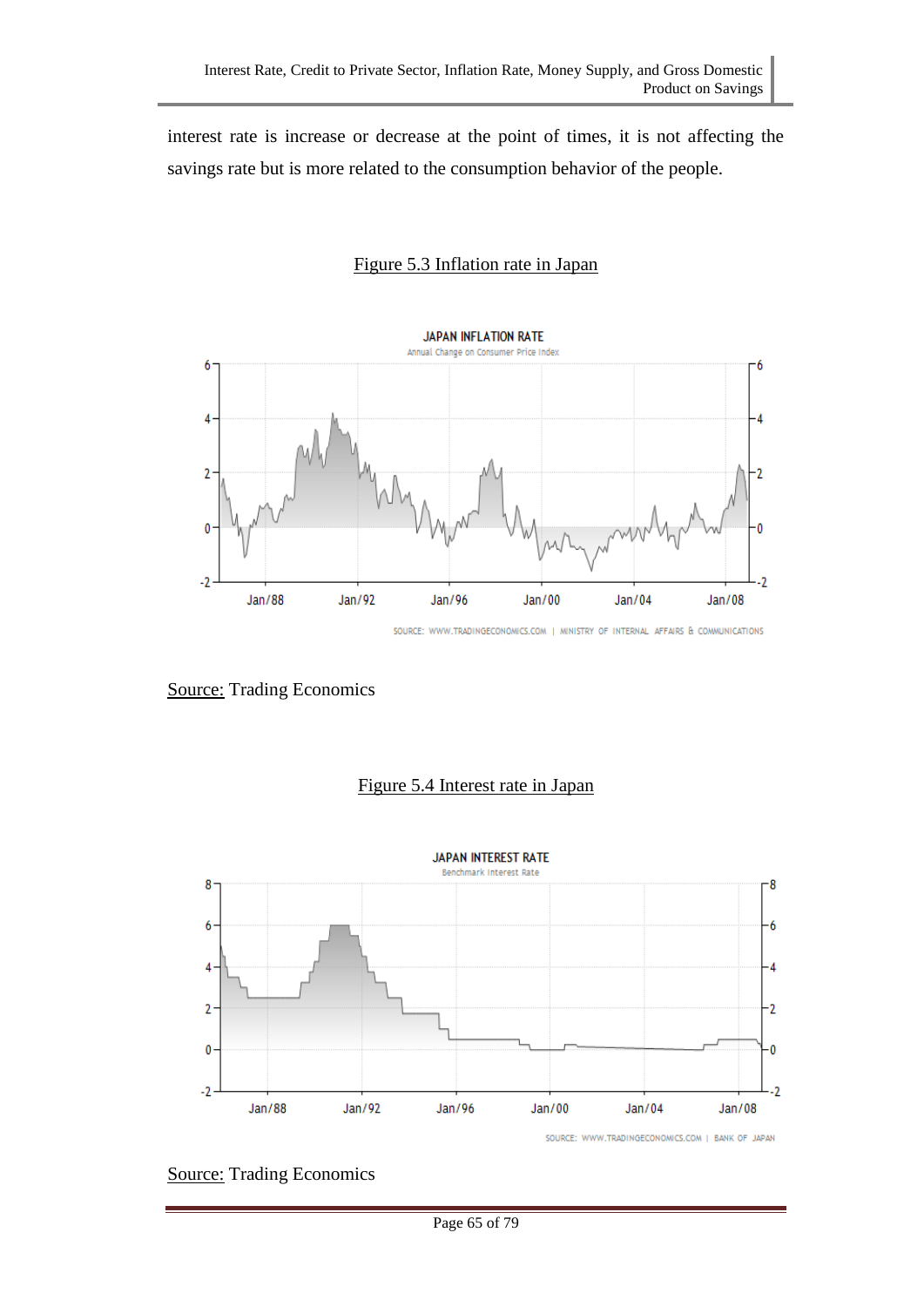## **5.2.4 Finland**

From the graph, Finland shows a current account deficit at the early of 1990s. This is because of financial deregulation which lead to real interest rate shock and faced economy downturn.

#### **FINLAND CURRENT ACCOUNT** Current Account (Million EUR) 2000 2000 1500 1500 unomorphylophylone May My 1000 1000 500 500 Ō  $\mathbf 0$  $-500$  $-500$  $-1000$  $-1000$ 1984 1988 1992 1996 2000 SOURCE: WWW.TRADINGECONOMICS.COM | BANK OF FINLAND

### Figure 5.5 Current account in Finland

Source: Trading Economics

# **5.3 Implications of the Study**

The results indicated few policies that are important for the policy maker for their decision making. National savings are playing an important role as the capital for investment and help promote economic growth. Therefore, policymaker needs to choose the suitable policy according to the condition level. The policy is important and has major impact on a country's savings. Central Bank can applied monetary policy to control the changes of interest rate so that savings rate are potentially increase. Generally, increase in interest rate has the potential to attract more savings and thus the savings rate goes up.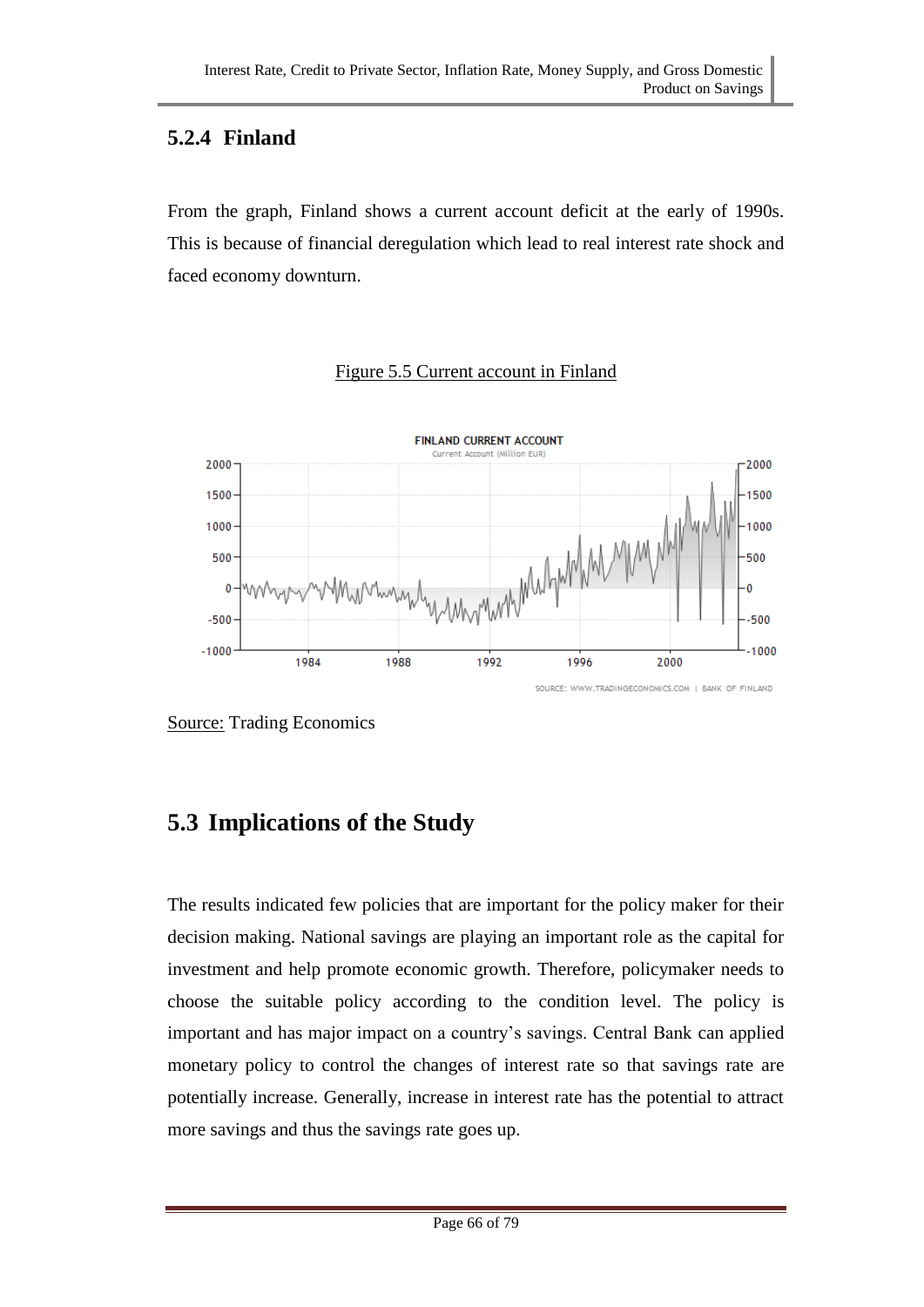Interest rate is an important issue for the target of monetary policy. This is mainly because of the Federal are get into trouble in past period by using the federal funds rate as the targeting. Thus, this target had revealed some problems. First, Federal may lose the control of money supply. Basically, inflation rate should increase and the higher the rate of expectations of inflation, it will lead to nominal interest increase as well. If Federal targeting on interest rate, increase of money supply will push the interest rate back to normal rate. Thus, the inflation in an economy will become worsen and the increase in money supply will strengthen the expectation of people in higher rate inflation. Moreover, once the expected inflation rises, it will push up the nominal interest rate. Hence, a large increase in money supply is needed to push the interest rate back to normal rate.

Central bank plays an important role on controlling money supply by implementing Open Market Operation. When the market is too liquid, central bank will issue the treasury bills, treasury bonds, treasury notes to the market so that the bank can buy it in order to bring back the money supply to balance. Else, the interest rate will drop drastically, lesser cost of borrowing promoting people to borrow more from the bank. At the same time, people will tend to save less and vice versa. Government should control the inflation rate because it affects the purchasing power of people. When high inflation, people will not buy at this time but keep it as saving. This will make the market not liquid since them not preferring current consumption.

Meanwhile, government is the largest consumer of goods and services for trade. When government spends more consumption, it also means that the national savings will reduce. According to Solow Model, savings rate increase when the consumption level declined in the short run. Other than that, national savings are not only contributed by government but also from the public. The national savings will be affected by the amount of tax that imposed by the government. Tax is considered as financial incentives instrument. Current consumption will be taken into consideration when they are exposed to heavy tax burden. Therefore, they tend to borrow more at present and repay the loan in the future. Different type of taxes will give different impacts on the savings rate. Savings rate will increase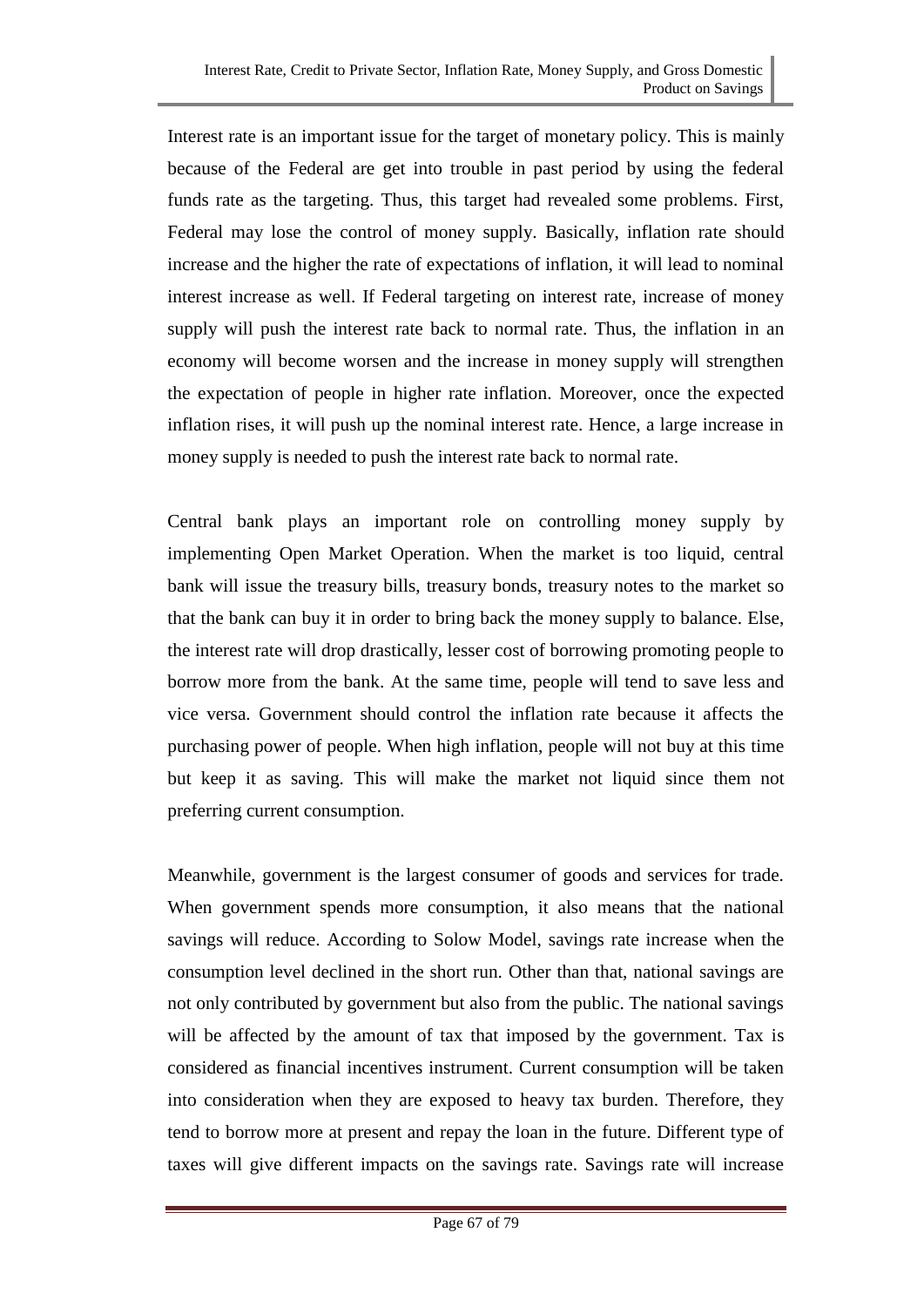when the consumption level is declined when consumption tax is imposed on both the goods and services whereas the savings rate increase when there is capital gain taxes. Both of the policies are known as savings incentives.

Government will decide to increase the nation savings by increase the public savings. This is because in the long run and short run, an increase in corporate savings will affect the decline on household savings and vice versa. Thus, corporate savings movement will directly affect the household savings even the government savings is over or under. For economists, the savings tend to increase when there is less consumption now. Businesses tend to make their decision regarding the expenditure after considering all the economic conditions and factors like inflation level, economy growth and other important determinants. In addition, economic education is launched to encourage the public to instill saving behavior.

There have two issues had been set. Firstly, the current saving and investment are imbalances which both of the variables are found to be worthless. This will lead to disrupting the potential adjustment which is being generated together with the implications for economic activity and financial markets. This issue caused the Europe countries whether fiscal policy should play an important role in limiting the "internal" imbalances between current saving and investment or not. Secondly, the imbalance between current saving and investment might not be a concern matter, due to both of it may not achieve the sustainable level. For instance, both of these issues come up with what is the macroeconomic policies and structural role that can take part in to assist the desired adjustment.

# **5.4 Limitations of Study**

There have been many researchers study on the impact of inflation, interest rate, gross domestic product, money supply and credit to private sector on savings. However, the research on the relationship between the independent and dependent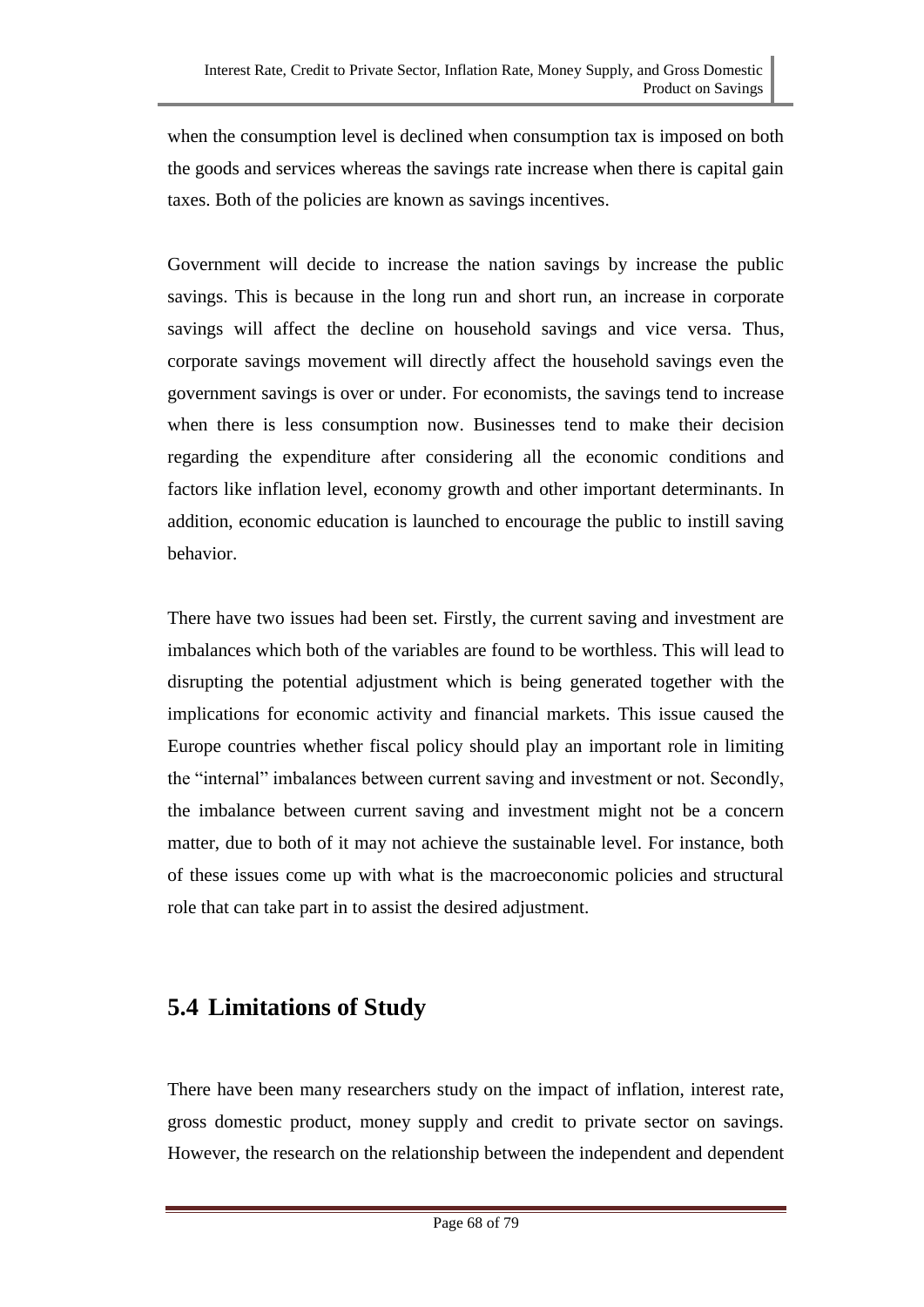variable is limited. It is important to have a study to examine and further investigate the different independent variable on savings because different independent variable will contribute different effects on savings. Besides, this study only examines short run relationship between the independent and dependent variable instead of long run relationship.

# **5.5 Recommendations for Future Research**

There are few suggestions for further studies. Firstly, future researcher is recommended to include few more important independent variables in future such as income of the household, spending behavior, private savings or public savings in order to investigate the more detail on the factors that may influence the savings. In addition, future researchers are encouraged to test on the countries which not selected in this study to carry out more reliable findings and know about the savings behavior of other countries. Besides, omit the country that consists of less data in order to ensure the consistency of the data period for all groups as well as reliability can achieve. Moreover, further researchers are encouraged to examine the long run relationship between the independent and dependent variable.

# **5.6 Conclusion**

Some major findings had been discussed by several tests that had been conducted in this study. This study had achieved the main objective which is to study the impact of interest rate, inflation, gross domestic product, money supply and credit to private sector on savings. In addition, this will be a reference for future research when they are going to conduct the test.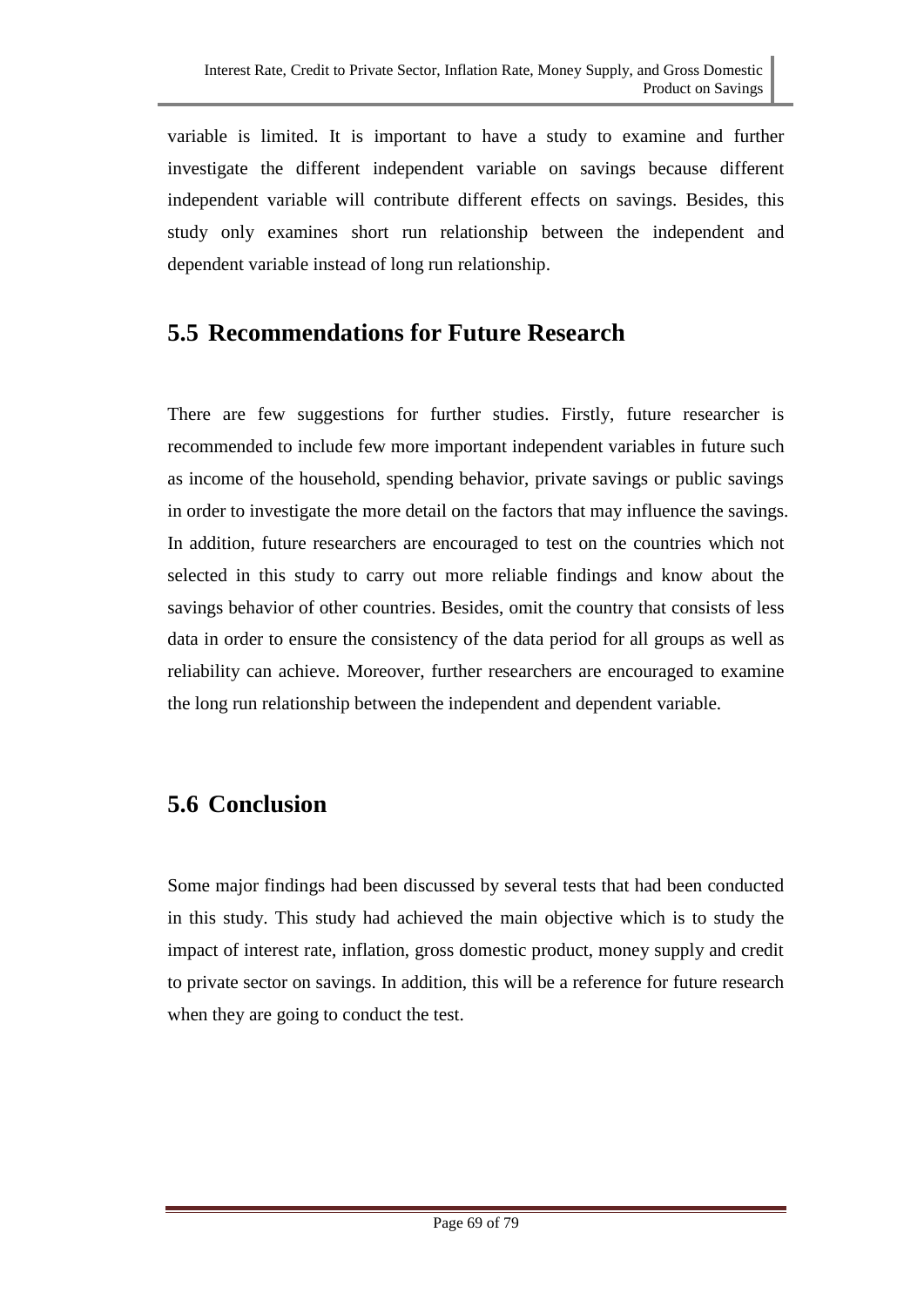### **REFERENCES**

- AbuAl-Foul, B. (2010, Jan). The causal relation between savings and economic growth: Some evidence from MENA countries. *The 30th MEEA Meeting Atlanta* , 1-12.
- Advameg, I. (2012). *Singapore - Economy*. Retrieved June 11, 2012, from http://www.nationsencyclopedia.com/Asia-and-Oceania/Singapore-ECONOMY.html#b
- Agrawal, P., & Sahoo, P. (n.d.). Savings and growth in bangladesh. 89-110.
- AmeriScan. (2005, July 19). *South Texas battens down the hatches for Emily*. Retrieved June 8, 2012, from http://www.ens-newswire.com/ens/jul2005/2005- 07-19-09.html
- AngloINFO Limited. (2012, June 9). *EU savings tax directive*. Retrieved June 9, 2012, from http://cyprus.angloinfo.com/information/10/taxdirective.asp
- Asamoah, G. N. (2008), The Impact of the Financial Sector Reforms on Savings, Investments and Growth of Gross Domestic Product (GDP) in Ghana. *International Business and Economics Research Journal*, October, 7(10): 73- 84
- Balassa, B. (1989). *The effects of interest rates on savings in developing countries.* Washington: Development Economics The World Bank.
- Barnes, R. (2010, August 13). *The importance of inflation and GDP*. Retrieved March 18, 2012, from http://www.investopedia.com/articles/06/gdpinflation.asp#axzz1pTOpsLdk
- Bernanke, G. B. (2005, March 10). *The global saving glut and the U.S. current account deficit*. Retrieved June 10, 2012, from http://www.federalreserve.gov/boarddocs/speeches/2005/200503102/
- Bertocco, G. (2009). The relationship between saving and credit from a schumpeterian perspective. *Journal of Economic Issue , XLIII* (3), 607-640.
- Bulkley, G. (1981). Personal savings and anticipated inflation. *The Economic Journal , 91* (361), 124-135.
- *Canadians' net worth slumps to 1998 levels*. (2008, December 16). Retrieved June 10, 2012, from http://www.cbc.ca/news/canada/story/2008/12/16/wealthcanada.html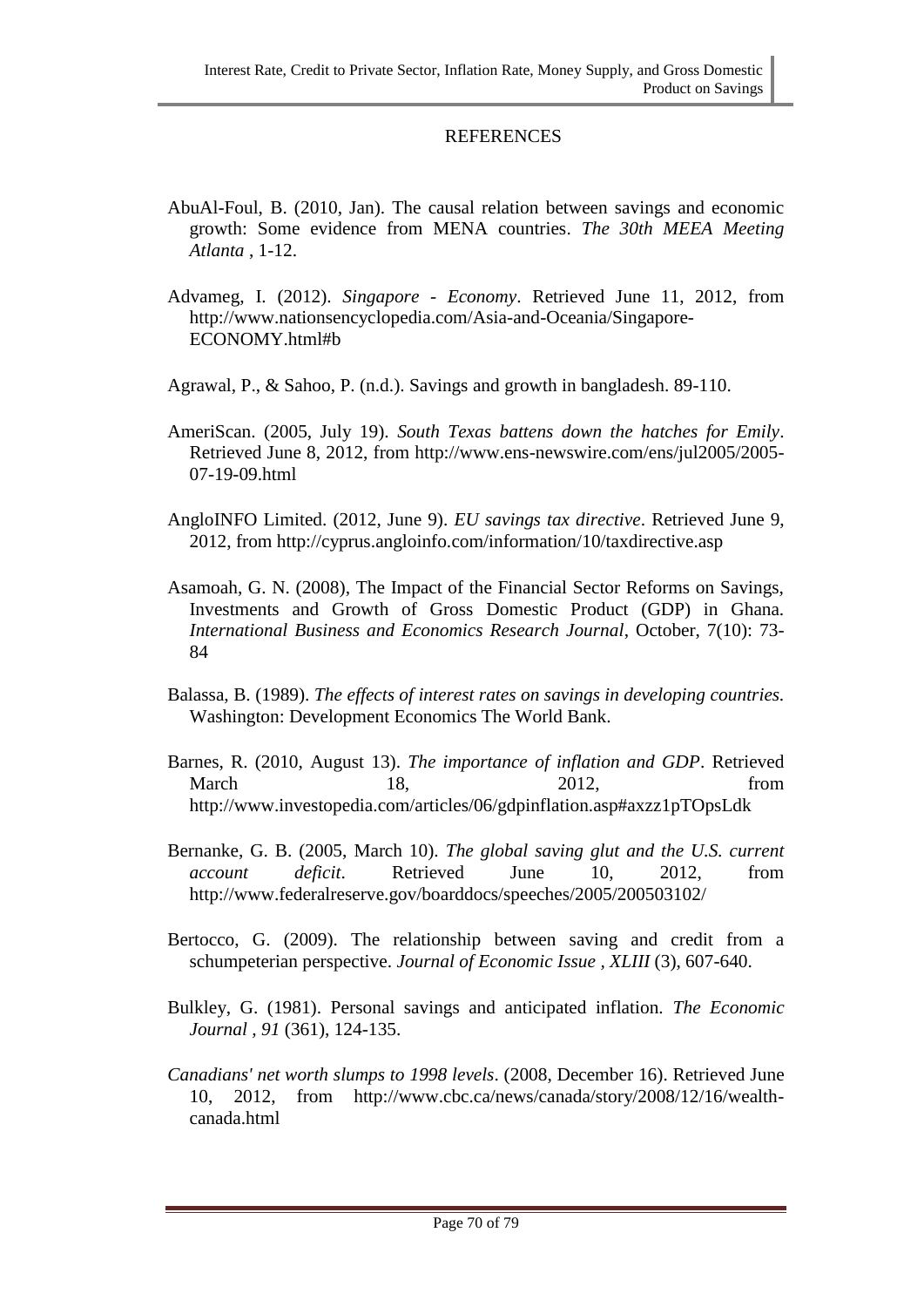- Cassar, J., & Cordina, a. G. (2001). Consumption expenditure in Malta: Behavioural trends during the 1990s. *Bank of Valletta Review , 23*, 28-43.
- Chan, L. K. (1994). Consumption, inflation risk, and real interest rates: An empirical analysis. *The Journal of Business , 67* (1), 69-96.
- Chen, C.-H. (2002). Interest rates, savings and income in the Chinese economy. *Journal of Economic Studies , 29* (1), 59-73.
- Chrystal, K. A., & Mizen, P. (2005). A dynamic model of money, credit, and consumption: A joint model for the UK household sector. *Journal of Money, Credit and Banking , 37* (1), 119-143.
- Chugh, S. K. (2008). The consumption-savings model. (p. 43).
- Collins, S. M. (1991). Saving behavior in ten developing countries. In B. D. Bernheim, J. B. Shoven, B. D. Bernheim, & J. B. Shoven (Eds.), *National Saving and Economic Performance* (pp. 349-276). University of Chicago Press.
- Company Mofakeret AlIslam. (2011, June 6). *Capital flight from Egypt after the revolution*. Retrieved June 8, 2012, from http://www.islammemo.cc/akhbar/arab/2011/06/06/126220.html?lang=en-us
- Davidson, P. (1968). Money, portfolio balance, capital accumulation, and economic growth. *Econometrica , 36* (2), 291-321.
- Davidson, R., & MacKinnon, J. G. (1983). Inflation and the savings rate. *Applied Economics* , 731–743.
- den Haan, W.J. (1990). The Optimal Inflation Path in a Sidrauski-Type Model with Un-certainty. *Journal of Monetary Economics*, vol. 25, 389-409.
- *Education for all*. (n.d.). Retrieved June 12, 2012, from http://denmark.dk/en/society/welfare/education-for-all/
- Fanno, M. (1982, March). Credit expansion, savings and gold export. *The Economic Journal* , 126-131.
- Farmer, R. N. (1982). Business Horizons. *The long-term decline in interest rates* , pp. 75-79.
- Feldstein, M. (2010, Sept 24). *Japan's savings crisis*. Retrieved June 11, 2012, from http://www.project-syndicate.org/commentary/japan-s-savings-crisis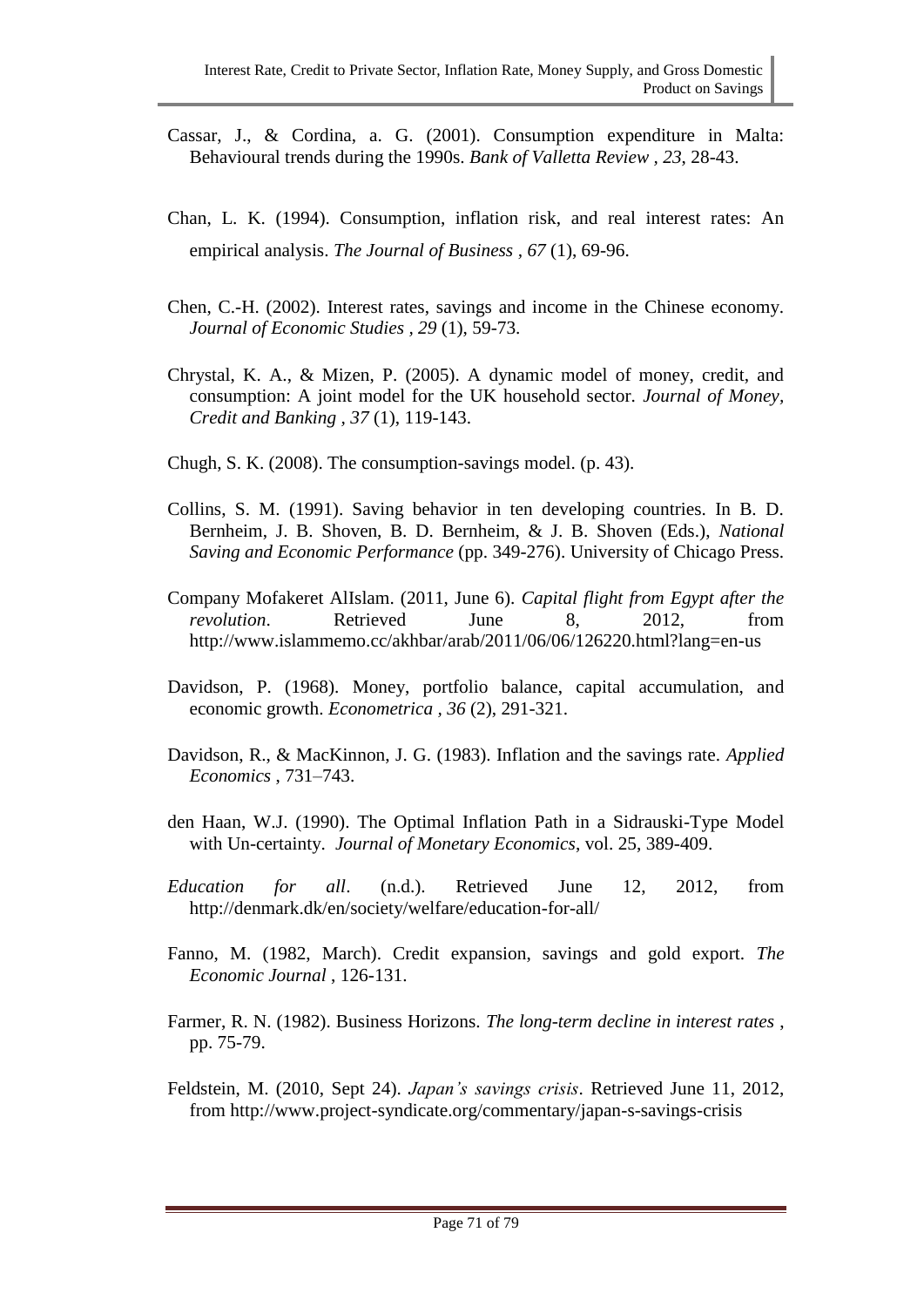- Feltenstein, A., Lebow, D., & Wijnbergen, S. V. (1990). Savings, commodity market rationing, and the real rate of interest in China. *Journal of Money, Credit and Banking , 22* (2), 234-252.
- *Finland's trade deficit continued to grow in first quarter of 2012*. (n.d.). Retrieved June 15, 2012, from http://www.hs.fi/english/article/Finland%E2%80%99s+trade+deficit+continue d+to+grow+in+first+quarter+of+2012/1329104043062
- Friend, I. (m.d.). Effect of inflation on saving, investment and capital markets. *Financial Research* .
- Gandolfi, A. E. (1976). Taxation and the "Fisher effect". *The Journal of Finance , XXXI* (5), 1375-1386.
- Gramlich, G. E. (1999, April 12). *A stabilization policy strategy*. Retrieved June 25, 2012, from http://www.federalreserve.gov/boarddocs/speeches/1999/199904222.htm
- Gray, S. (2011, February). Central bank balances and reserve requirements. *IMF Working Paper* , 1-55.
- Gul, E., & Ekinci, A. (2006). The causal relationship between nominal interest rates and inflation: The case of Turkey. *Scientific Journal of Administrative Development , 4*, 54-69.
- Gupta, K. L. (1987). Aggregate savings, financial intermediation, and interest rate. *The Review of Economics and Statictics , 69* (2), 303-311.
- Gylfason, T. (1993). Optimal saving, interest rates, and endogenous growth. *Scandinavian Journal of Economics , 95* (4), 517-533.
- Hall, R.E. (1978) Stochastic implications of the life cycle-permanent income hypothesis: theory and evidence. *Journal of Political Economy*, 86, 971-87.
- Haron S., & Azmi, WS. (2008). Determinants of Islamic and conventional deposits in the Malaysian banking system. Man. Finance. 34(9): 618-643.
- Haron, S., & Ahmad, N. (n.d.). The effect of conventional interest rates and rate of profit on funds deposited with islamic banking system in malaysia. *International Journal of Islamic Financial Services , 1* (4).
- Harrabi, S., Bousrih, L., and Salisu M. (2007). Debt Relief and Credit to the Private Sector in African Countries. *African Development Review* 19(3):469 - 480.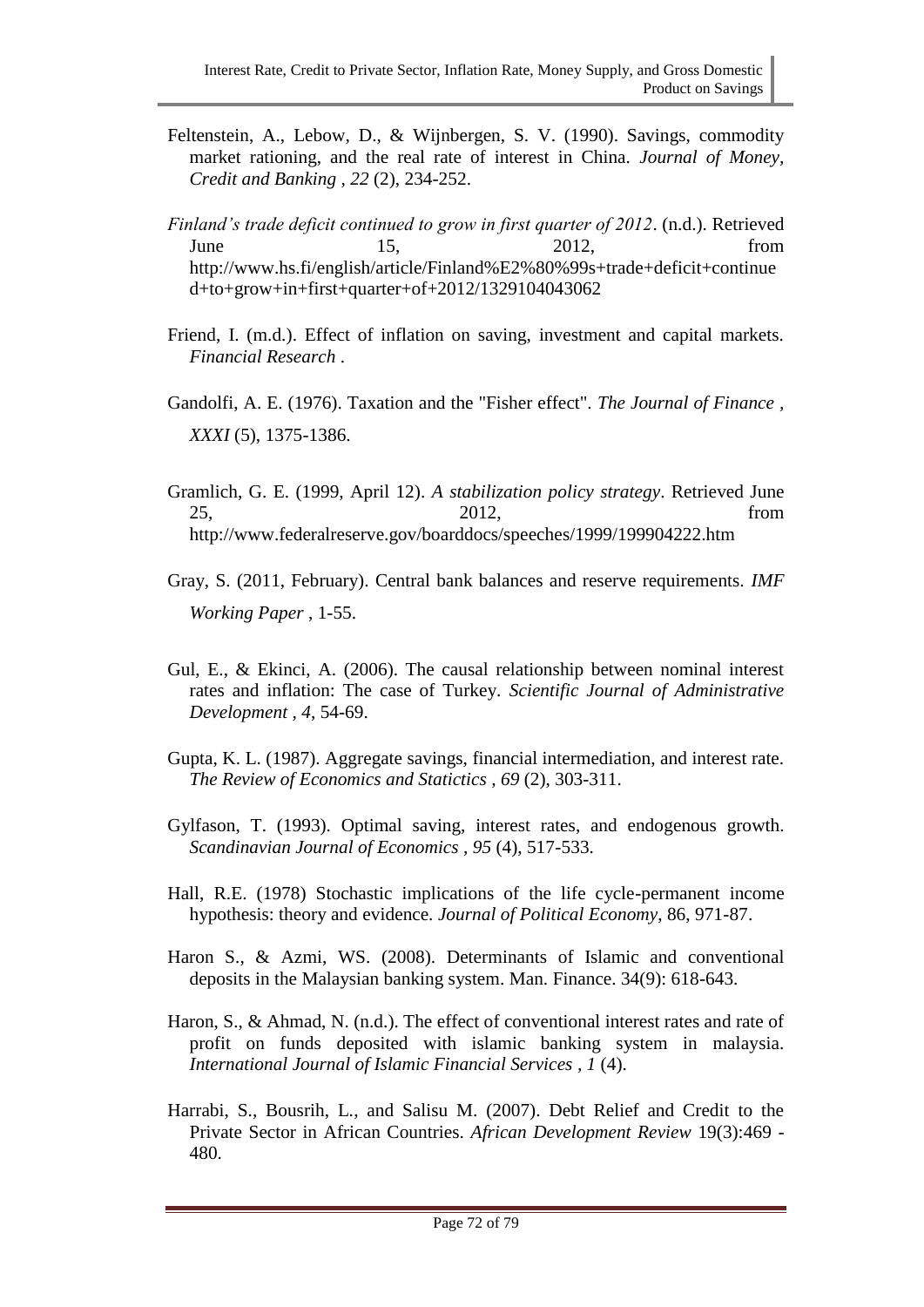- Heakal, R. (2010, May 02). *What is the quantity theory of money?* Retrieved March 25, 2012, from http://www.investopedia.com/articles/05/010705.asp#axzz1qBeJBSIa
- Heer, B., & Suessmuth, B. (2006, January). The savings-inflation puzzle. *Cesifo Working Paper No. 1645 Category 6: Monetary Policy and International Finance* , 1-5.
- Howard, D. H. (1978). Personal saving behaviour and the rate of inflation. *The Review of Economics and Statistics , 60* (4), 547-554.
- *IMF calls on Eurozone to take determined action in response to crisis*. (n.d.). Retrieved June 10, 2012, from http://www.imf.org/external/
- *Israel Economic Impact*. (2004, November 10). Retrieved June 11, 2012, from http://www.photius.com/countries/israel/national\_security/israel\_national\_secu rity\_economic\_impact.html
- Jongwanich, J. (2010). The determinants of household and private savings in Thailand. *Applied Economics , 42*, 965-976.
- Juster, F. T., & Wachtel, P. S. H. (1972). Inflation and the consumer. *Brookings Papers on Economic Activity , 1972* (1), 71-121.
- Kendall, P. (2000). Interest rates, savings and growth in Guyana.
- Lawrence, E. C., & Elliehausen, G. E. (1981). The impact of federal interest rate regulations on the small saver: Further evidence. *The Journal of Finance , 36* (3), 677-684.
- Leff, N. H., & Sato, K. (1975). A simultaneous-equations model of saving in developing countries. *Journal of Political Economy , 83* (6), 1217-1228.
- Levi, M. D., & Makin, J. H. (1987). Anticipated inflation and interest rates: Further interpretation of findings on the Fisher equation. *The American Economic Review* , 801-812.
- *Liquid savings and problems of financial intermediation*. (n.d.). Retrieved June 8, 2012, from http://www.oecd.org/dataoecd/15/43/1920167.pdf
- Loayza, N., Schmidt-Hebbel, K., & Serven, L. (2000). What drives private saving across the world? *The Review of Economics and Statictics , 82* (2), 165-181.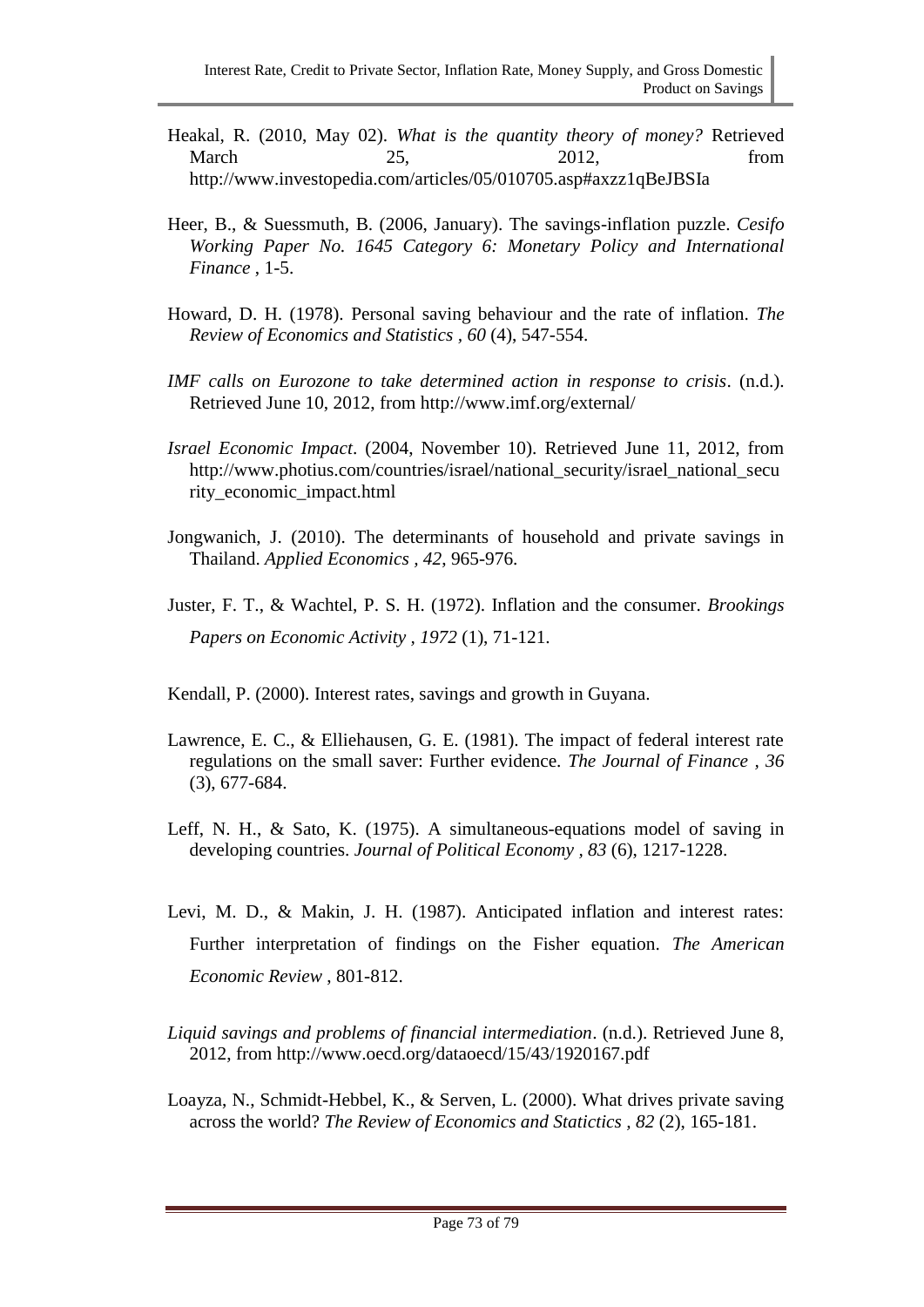*Malaysia inflation lower than expected*. (2012, May 24). Retrieved June 11, 2012, from

http://biz.thestar.com.my/news/story.asp?file=/2012/5/24/business/11348353& sec=business

- *Malaysia inflation rate hit 8.5% in July 2008, a new 26-year record high*. (2008, September 9). Retrieved June 11, 2012, from http://www.post1.net/lowem/entry/malaysia\_inflation\_rate\_hit\_8\_5\_in\_july\_20 08\_a\_new\_26\_year\_record\_high
- *Malaysia inflation rate jumps to 7.7% in Jun 2008, a 26-year record high*. (2008, August 1). Retrieved June 11, 2012, from http://www.post1.net/lowem/entry/malaysia\_inflation\_rate\_jumps\_to\_7\_7\_in\_j un\_2008\_a\_26\_year\_record\_high
- Mankiw, N. G. (1987). The optimal collection of seigniorage: Theory and evidence. *Journal of Monetary Economics*, 20(2):327-341.
- Mikesell, R. F., & Zinser, J. E. (1973). The nature of the savings function in developing countries: A survey of the theoretical and empirical literature. *Journal of Economis Literature , 11* (1), 1-26.
- Mitchell-Innes, H. A. (2006, May). *The relationship between interestrates and inflation in South Africa: Revisiting Fisher's hypothesis.* Retrieved March 21, 2012, from http://eprints.ru.ac.za/920/1/Mitchell-Innes-TR07-163.pdf
- Modigliani, F., Brumberg, R. (1955) Utility analysis and the consumption function: an interpretation of cross-section data, in *Post-Keynesian Economics*, Kurihara, K. (ed.), Allen and Unwin, London.
- Mundell, R. (1963). Inflation and real interest. *Journal of Political Economy , 71* (3), 280-283.
- Munir, R., Awan, R. U., & Hussain, Z. (2010). Investment, savings, interest rate and bank credit to the private sector nexus in Pakistan. *International Journal of Marketing Studies , 2* (1), 140-146.
- Oweiss, I. M. (n.d.). *Egypt's Economy: The Pressing Issues*. Retrieved June 8, 2012, from http://www9.georgetown.edu/faculty/imo3/epe/epe.htm
- Ozcan, K. M., Gunay, A., & Ertac, S. (2003). Determinants of private savings behaviour in Turkey. *Applied Economics , 35*, 1405-1416.
- Pesaran, M. H., Shin, Y., & Smith, R. P. (1999). Pooled mean group estimation of dynamic heterogenous panels. *Journal of the American Statistical Association , 94* (446), 621-634.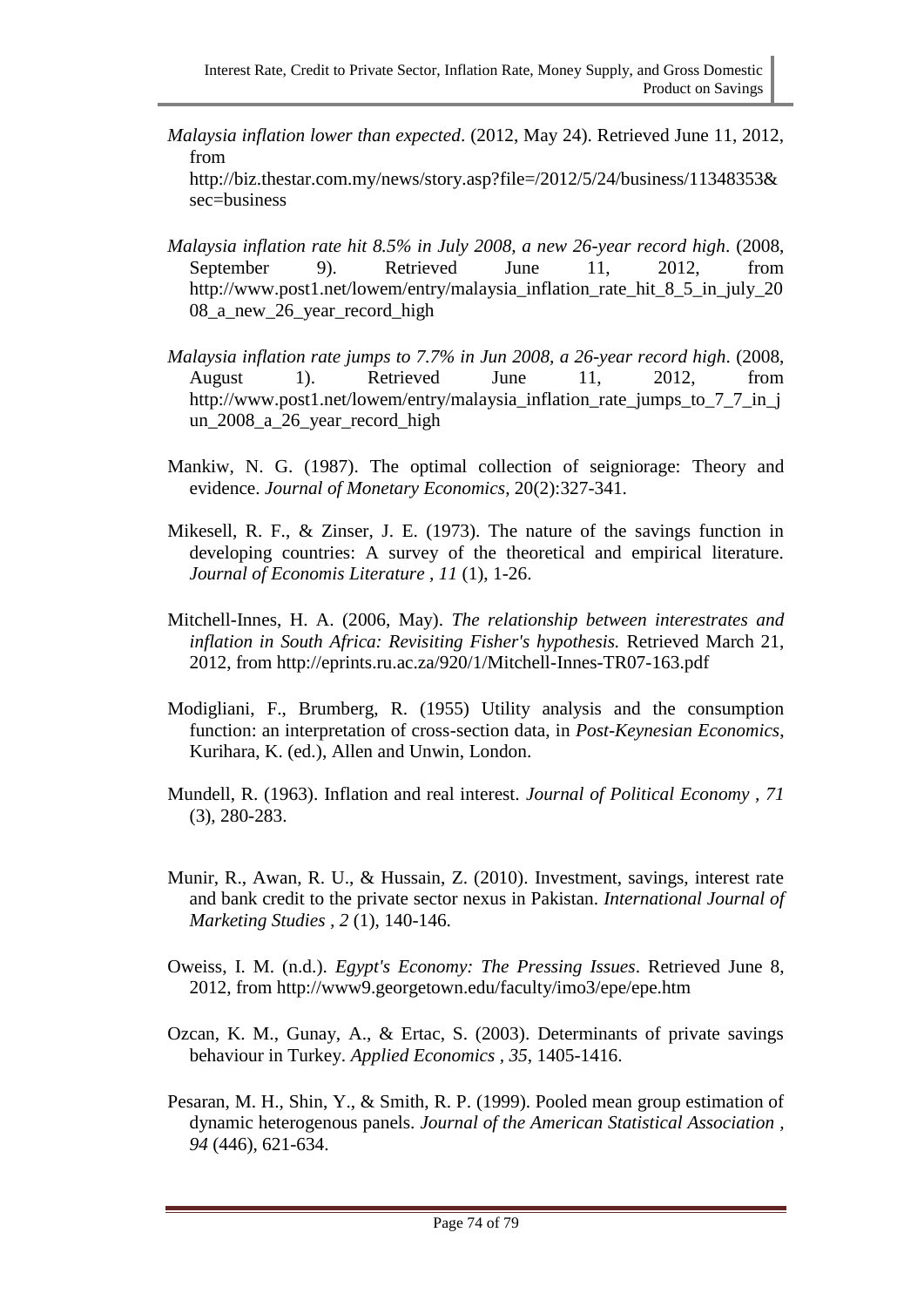- Pesaran, M., & Evans, R. (1984). Inflation, capital gains and U.K. personal savings: 1953-1981. *The Economic Journal , 94* (374), 237-257.
- *Philippines - overview of economy*. (2012). Retrieved June 17, 2012, from http://www.nationsencyclopedia.com/economies/Asia-and-the-Pacific/Philippines-OVERVIEW-OF-ECONOMY.html
- Plonkee. (2007). *How do interest rates affect inflation?* Retrieved March 25, 2012, from http://plonkee.com/2007/11/27/how-do-interest-rates-affect-inflation/
- Powell, M. (2005, June 25). Microeconomics comprehensive examination choice over time. California, Los Angeles, USA.
- Romm, A. T. (2003). The relationship between savings and growth in south Africa: An empirical study. 1-38.
- Salian, P. V., & K, G. (n.d.). Inflation and economic growth in India: An empirical analysis. 1-28.
- *Savings and economic growth*. (2012, May). Retrieved May 26, 2012, from http://finance.mapsofworld.com/savings/account/economic-growth.html
- Shapiro, R. (n.d.). Financial intermediaries, credit availability, and aggregate demand. *The Journal of Finance* , 459-478.
- Shoven, J. B., Smart, S. B., & Waldfogel, J. (1992). Real interst rates and the savings and loan crisis: The moral hazard premium. *Journal of Economic Perspectives , 6* (1), 155-167.
- Sicat, G. P. (2006, March 11). *Philippine macroeconomic issues and their causes*. Retrieved June 17, 2012, from http://www.econ.upd.edu.ph/dp/index.php/dp/article/viewFile/78/70
- Singhal, R. K. (2008). Impact on savings due to changes in gdp and rate of interest in India. *International Conference on Applied Economics*, (pp. 855-858).
- Sultana, S., & Syed, A. A. (n.d.). Macroeconomic determinants of savings and investment in Pakistan. 28-42.
- *The effect of dollarization in Ecuador*. (n.d.). Retrieved June 12, 2012, from http://www.mindspring.com/~tbgray/dollar.htm
- *The EU's nordics: responsive to changing circumstances*. (2009, January 12). Retrieved June 15, 2012, from http://ec.europa.eu/economy\_finance/een/012/article\_7379\_en.htm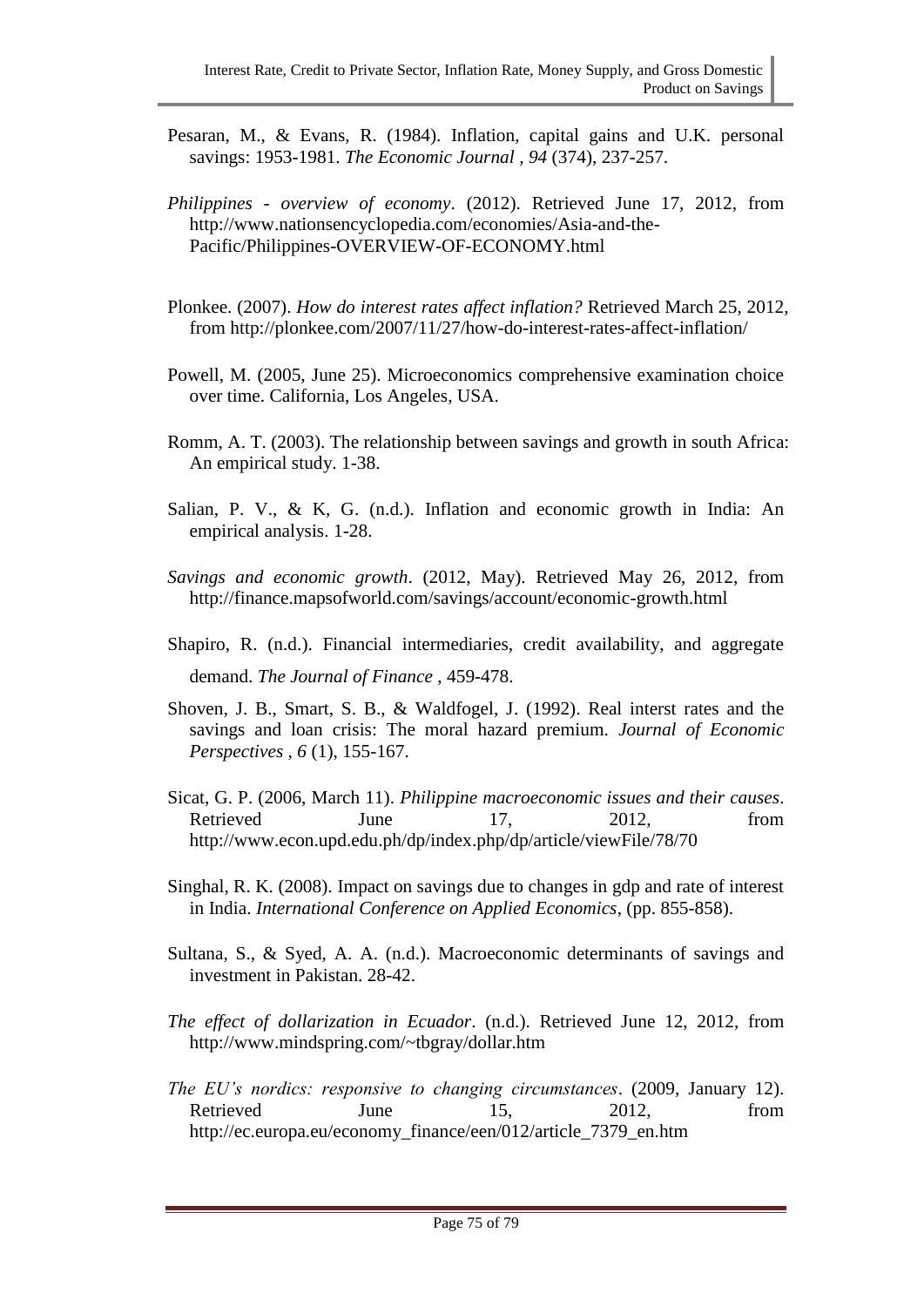- *The Indonesian consumer behaviour, attitudes and perceptions toward food Products* . (2011, January). Retrieved June 11, 2012, from http://www.atssea.agr.gc.ca/ase/5715-eng.htm#f
- *Trading economics*. (2012). Retrieved June 10 , 2012, from http://www.tradingeconomics.com/
- *U.S. relations with Denmark*. (2012, June 15). Retrieved June 12, 2012, from http://www.state.gov/r/pa/ei/bgn/3167.htm
- Ungern-Sternberg, T. v. (1981). Inflation and savings: International evidence on inflation-induced income losses. *The Economic Journal , 91* (364), 961-976.
- Uygur, E. (2010). *The global crisis and the Turkish economy.* Malaysia: Third world network.
- *Venezuela - the economy*. (n.d.). Retrieved June 8, 2012, from http://www.mongabay.com/reference/country\_studies/venezuela/ECONOMY.h tml
- Wachtel, P. (1977). Inflation, uncertainty, and saving behaviour since the mid-1950s. In V. Zarnowitz, & G. H. Moore, *National Bureau of Economic Research* (Vol. 4, pp. 88-108). NBER.
- Waithima, A. K. (2008) The egg or the chick first; saving or gdp growth: Case for Kenya. 1-10.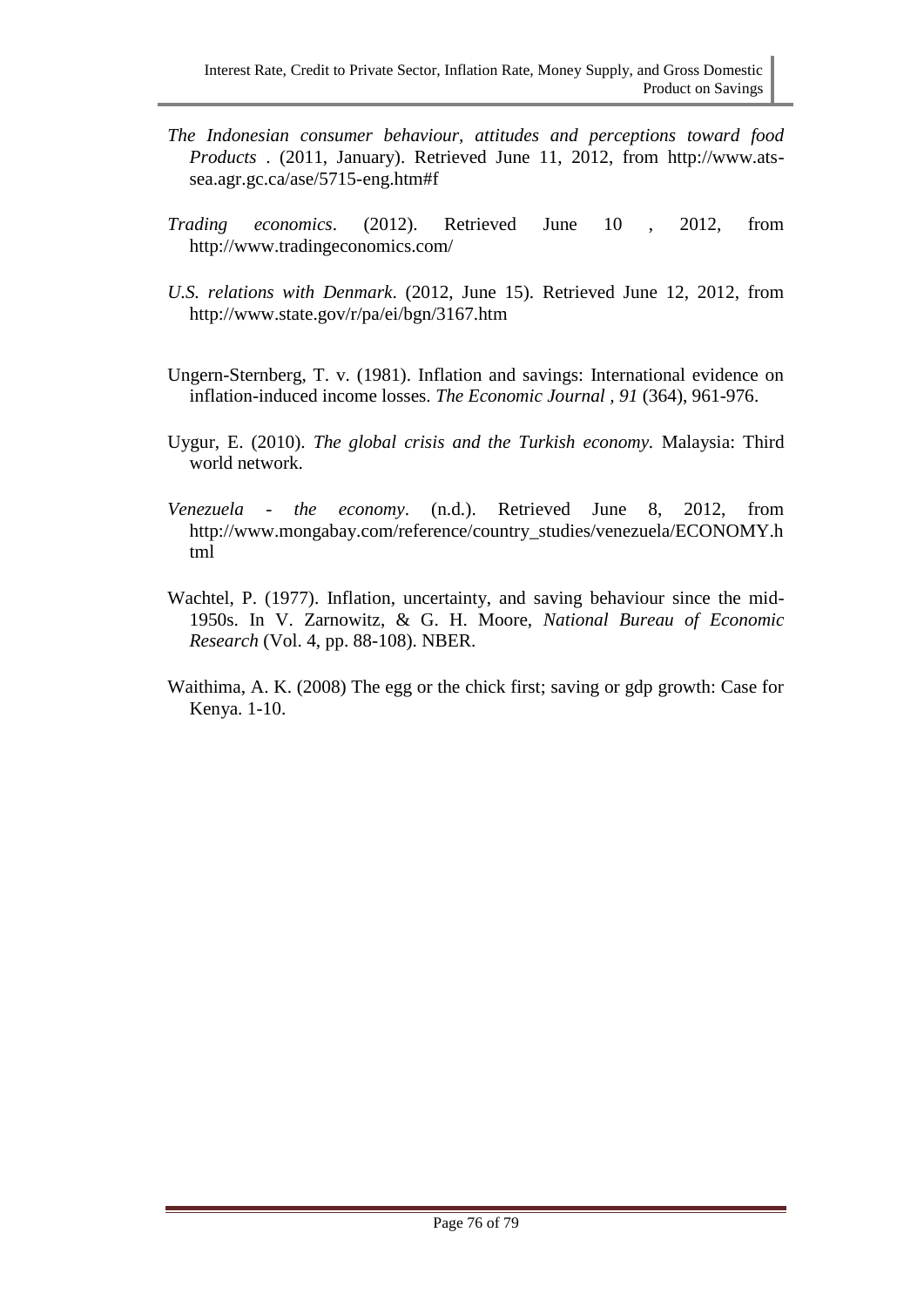

Interest Rate, Credit to Private Sector, Inflation Rate, Money Supply, and Gross Domestic Product on Savings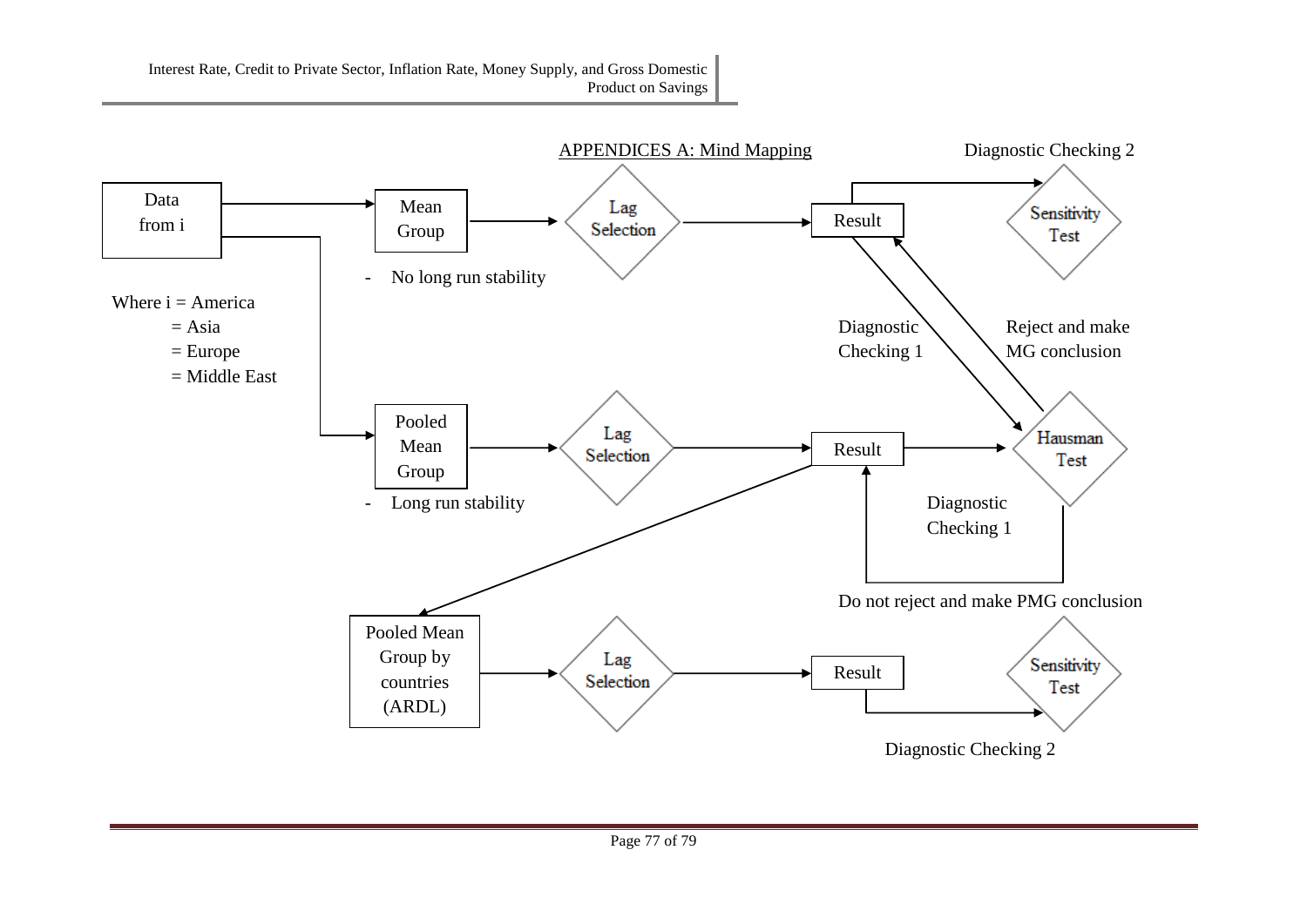- Test result for Mean Group (MG) will not suitable to conclude for long period, this is because of it does not consist long run stability. But for Pooled Mean Group (PMG), it has long run stability.
- Hausman test was used to be the first stage diagnostic check in this thesis. From Table 4.1, the result is do not reject, which means that should use PMG's result to make conclusion, because of long run coefficient in PMG will be more reliable than MG.
- Table 4.2 to 4.5 shows the countries coefficient where it is applying PMG test.
- For Figure 4.1 to 4.4, they are result of running second stage diagnostic checking by dropping each country from each model to test the coefficient.